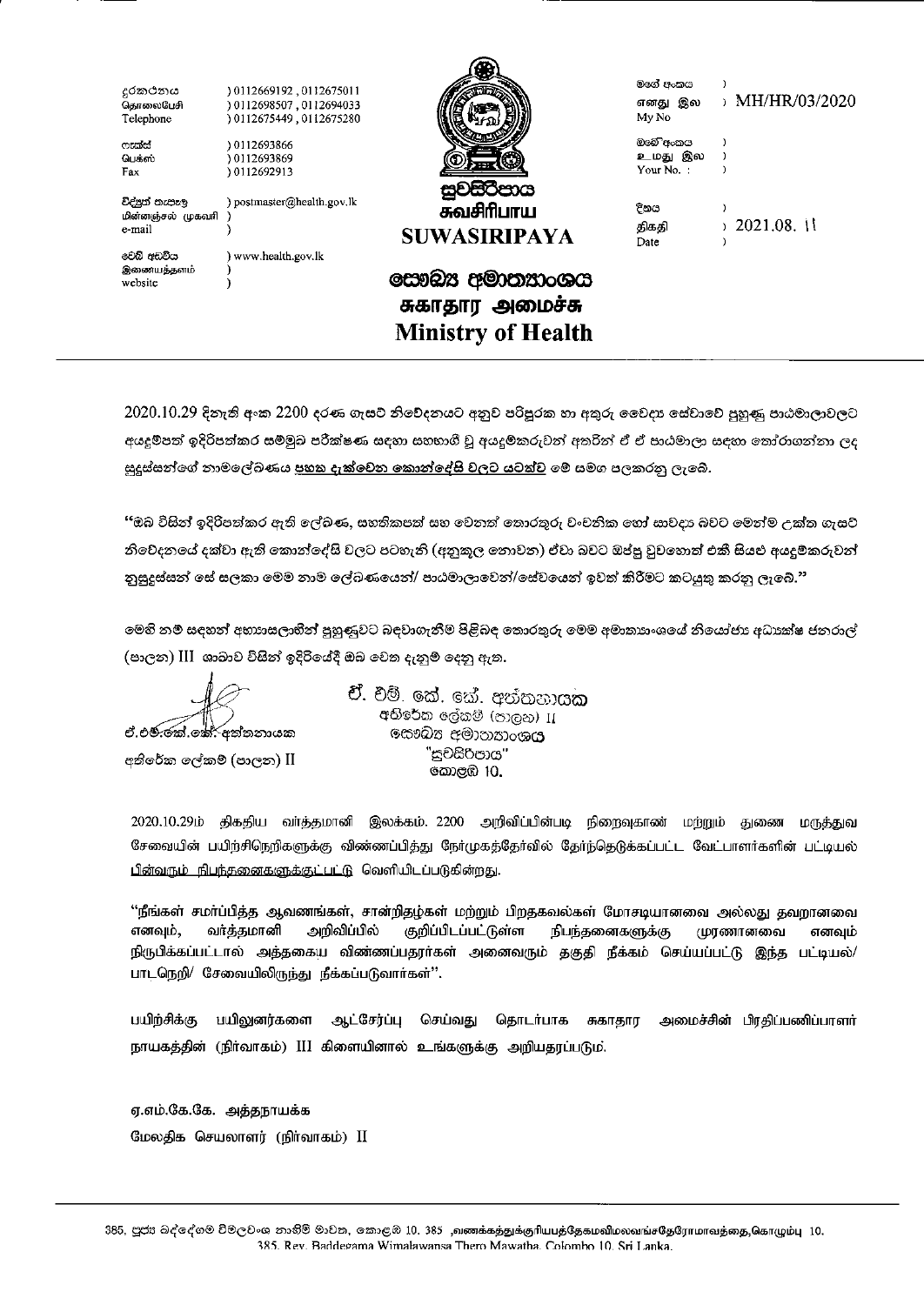#### **Selected List for PSM & Para Medical Service -2020 (cut-off Mark)**

 $\Delta_{\rm{L}}$ 

| <b>Row Labels</b>                             | Central   |           | Eastern   |           |          | <b>North Central</b> |           | <b>North Western</b> |           | <b>Northern</b><br>Sabaragamuwa |        |          | Southern  |           | Uva       |        | Western             |           |
|-----------------------------------------------|-----------|-----------|-----------|-----------|----------|----------------------|-----------|----------------------|-----------|---------------------------------|--------|----------|-----------|-----------|-----------|--------|---------------------|-----------|
|                                               | 2017      | 2018      | 2017      | 2018      | 2017     | 2018                 | 2017      | 2018                 | 2017      | 2018                            | 2017   | 2018     | 2017      | 2018      | 2017      | 2018   | 2017                | 2018      |
| <b>Electro Cardio Grapher (ECG Recordist)</b> | 0.7896    | 0.6267    | 1.2917    | 1.1339    | 1.0409   | 0.7328               | 0.9372    | 0.7569               | 1.3051    | 0.9658                          | 1.0436 | 0.8374   | 1.2308    | 0.9255    | 0.8502    | 0.816  | 0.3785              | 0.3392    |
| Electro Encephalo (EEG Recordist)             | 0.9683    | 0.6258    | N/A       | 1.1124    | N/A      | 0.7322               | N/A       | 0.7502               | N/A       | 1.0399                          | N/A    | 0.8192   | N/A       | 0.9172    | N/A       | 0.9365 | 0.7848              | 0.466     |
| Health Entomology Officer                     | 0.4296    | $-0.1107$ | 0.5057    | 0.3208    | N/A      | $-0.0237$            | 0.146     | $-0.179$             | 1.0752    | 0.2959                          | 0.5    | 0.2529   | 0.3706    | 0.0798    | 0.1841    | 0.2036 | $-0.0716$           | $-0.1392$ |
| Occupational Therapist                        | 0.9908    | 0.9377    | 1.3042    | 1.1219    | 1.058    | 0.7744               | 1.0273    | 1.0215               | N/A       | 0.8682                          | 1.0205 | 1.0098   | 1.3804    | 1.1879    | 1.2229    | 1.1096 | 1.0022              | 0.5089    |
| <b>Ophthalmic Technologist</b>                | 0.7801    | 0.8344    | N/A       | 1.2312    | N/A      | 0.7218               | 1.2098    | 0.9206               | N/A       | 0.8776                          | 1.0559 | 0.9051   | 1.1585    | 1.0615    | N/A       | 0.9058 | 0.5041              | 0.6029    |
| Pharmacist                                    | 1.182     | 0.952     | 1.423     | 1.2094    | 1.0929   | 0.9849               | 1.1905    | 1.0809               | 1.5717    | 1.1604                          | 1.0598 | 1.0274   | 1.2926    | 1.2852    | 1.2713    | 1.178  | 1.0215              | 0.786     |
| Prosthetics and Orthotist                     | 0.6353    | 0.6319    | N/A       | 1.0085    | N/A      | 0.7928               | 1.0463    | 0.7052               | N/A       | 0.8322                          | N/A    | 0.845    | N/A       | 0.9363    | N/A       | 0.7753 | 0.4877              | 0.3633    |
| Public Health Inspector                       | $-0.0493$ | $-0.291$  | $-0.2501$ | $-0.3305$ | $-0.139$ | $-0.2215$            | $-0.1379$ | $-0.2006$            | $-0.1873$ | $-0.1936$                       | 0.1554 | $-0.192$ | $-0.2501$ | $-0.1475$ | $-0.0252$ |        | $-0.1469$ $-0.2076$ | $-0.1073$ |
| Public Health Laboratory Technician           | 0.7421    | 0.5559    | 1.1353    | 0.9772    | 1.0705   | 0.7438               | 1.023     | 0.6425               | 1.2048    | 0.7717                          | 0.8667 | 0.7535   | 1.0247    | 0.8846    | 1.0755    | 0.8664 | 0.5916              | 0.332     |
| Radiographer                                  | 1.0579    | 0.7286    | 1.4355    | 1.2836    | 1.2405   | 0.783                | 1.3956    | 0.8349               | N/A       | 0.9365                          | 1.0696 | 1.1011   | 1.2116    | 1.0282    | 1.3892    | 1.0575 | 0.5782              | 0.486     |
| <b>School Dental Therapist</b>                | 0.4684    | 0.5523    | 1.0384    | 0.8704    | 0.9888   | 0.6119               | 0.8747    | 0.6065               | 0.6882    | 0.7144                          | 0.8387 | 0.6924   | 1.1336    | 0.8401    | 0.8716    | 0.7706 | 0.291               | 0.2722    |

 $\label{eq:2.1} \mathcal{L}(\mathcal{L}^{\text{max}}_{\text{max}}) = \mathcal{L}(\mathcal{L}^{\text{max}}_{\text{max}})$ 

N/A - No Quota available

. A., A., *A., Atte*rna**yake**<br>Additional Euclescry (Admin.) II  $\mathbb{C}$ rc (Admin.)  $\mathbf{H}$ y of Health-Suwasiripaya" Colombo 19,  $\sim 10$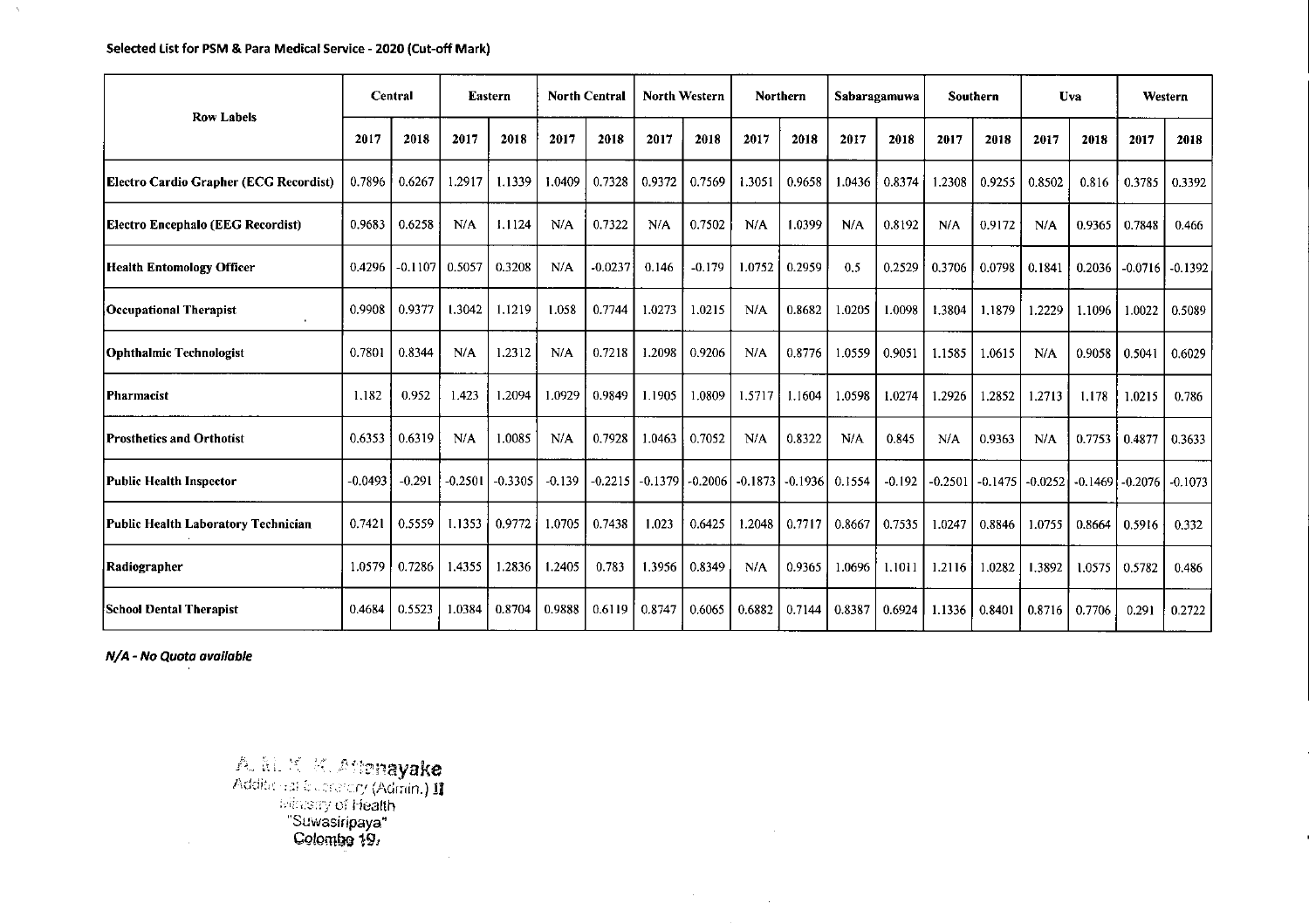| <b>NIC</b>   | <b>Name</b>                      | Course                                        |
|--------------|----------------------------------|-----------------------------------------------|
| 978581323V   | Punithambigai.D                  | Electro Cardio Grapher (ECG Recordist)        |
| 995191750V   | Sahra.M.F                        | Electro Cardio Grapher (ECG Recordist)        |
| 967872814V   | Safka M.S.F.                     | Electro Cardio Grapher (ECG Recordist)        |
| 981832183V   | AFLAL AHAMAD M.A                 | <b>Electro Cardio Grapher (ECG Recordist)</b> |
| 976302362V   | Peiris H G S.S.                  | <b>Electro Cardio Grapher (ECG Recordist)</b> |
| 200052601053 | Weerakoon K.M.D.D.N              | <b>Electro Cardio Grapher (ECG Recordist)</b> |
| 981962443V   | Samarakoon S.M.U.G.S.B           | <b>Electro Cardio Grapher (ECG Recordist)</b> |
| 972962287V   | Medawaththa H.M.J.A.             | Electro Cardio Grapher (ECG Recordist)        |
| 997942280V   | Gamage W.V.G.D.L.                | <b>Electro Cardio Grapher (ECG Recordist)</b> |
| 998410266V   | Aaliya M.A.F                     | Electro Cardio Grapher (ECG Recordist)        |
| 990681317V   | Wijerathne D.A.A.A.I.B           | Electro Cardio Grapher (ECG Recordist)        |
| 976212347V   | Wazeema Sahaani M.F              | Electro Cardio Grapher (ECG Recordist)        |
| 973450050V   | V.GOWTHAMAN                      | Electro Cardio Grapher (ECG Recordist)        |
| 985693200V   | Fathima simra. M                 | Electro Cardio Grapher (ECG Recordist)        |
| 986030034V   | Rafaya C. M. S                   | <b>Electro Cardio Grapher (ECG Recordist)</b> |
| 995090163V   | Insiyara Banu M.J                | <b>Electro Cardio Grapher (ECG Recordist)</b> |
| 981083121V   | <b>HM.THARIK</b>                 | Electro Cardio Grapher (ECG Recordist)        |
| 967152935V   | Sewwandi S.G.A.N.                | Electro Cardio Grapher (ECG Recordist)        |
| 975952169V   | Janani Hansika Karunarathna UKRM | Electro Cardio Grapher (ECG Recordist)        |
| 981500393V   | U R Hasitha Sanjula Dissanayake  | Electro Cardio Grapher (ECG Recordist)        |
| 966850647V   | MILLAWANA R.B.H.T                | Electro Cardio Grapher (ECG Recordist)        |
| 986251308V   | SHF.Jesla                        | <b>Electro Cardio Grapher (ECG Recordist)</b> |
| 995191350V   | Nazla N.F                        | Electro Cardio Grapher (ECG Recordist)        |
| 983531474V   | Madhumal T.M.D                   | Electro Cardio Grapher (ECG Recordist)        |
| 200052302266 | Begum M.R.R                      | Electro Cardio Grapher (ECG Recordist)        |
| 973030264V   | Dassanayaka D.M.D.L              | Electro Cardio Grapher (ECG Recordist)        |
| 966502240V   | M.M.F.SAMRA                      | Electro Cardio Grapher (ECG Recordist)        |
| 987123656V   | Fathima Razka M.U.               | Electro Cardio Grapher (ECG Recordist)        |
| 985920850V   | A.R RAISA HASMATH                | Electro Cardio Grapher (ECG Recordist)        |
| 985860378V   | Fernando W.M.N                   | Electro Cardio Grapher (ECG Recordist)        |
| 995682729V   | Mubassira Farwin A.M             | Electro Cardio Grapher (ECG Recordist)        |
| 985462585V   | Sakira M.N.F                     | Electro Cardio Grapher (ECG Recordist)        |
| 985540985V   | Madhushani S.M.-R.N              | Electro Cardio Grapher (ECG Recordist)        |
| 978050824V   | P.RISYKANTHY                     | Electro Cardio Grapher (ECG Recordist)        |
| 972091936V   | M.SUBASKAR                       | Electro Cardio Grapher (ECG Recordist)        |
| 986051589V   | S. Thivya                        | Electro Cardio Grapher (ECG Recordist)        |
| 977142903V   | Nusrath Banu M.B                 | Electro Cardio Grapher (ECG Recordist)        |
| 978660380V   | Mathusha.P                       | Electro Cardio Grapher (ECG Recordist)        |
| 971262397V   | S.M.B.M.B.jayawardhana           | Electro Cardio Grapher (ECG Recordist)        |
| 985802823V   | S.H. SHAYILA DEENATH             | Electro Cardio Grapher (ECG Recordist)        |
| 998043107V   | P. KULAKSHANA                    | Electro Cardio Grapher (ECG Recordist)        |
| 992610360V   | Chinthana W.S                    | Electro Cardio Grapher (ECG Recordist)        |
| 975441873V   | Hemathilaka S.H.S.S.             | Electro Cardio Grapher (ECG Recordist)        |
| 987330589V   | Chathurika H. G. I               | Electro Cardio Grapher (ECG Recordist)        |
| 997570480V   | JAYAWARDHANA R.M.N.S             | Electro Cardio Grapher (ECG Recordist)        |
| 977592305V   | Madhushika S.M.S.                | Electro Cardio Grapher (ECG Recordist)        |
| 951530417V   | L.K.L.Silva                      | Electro Cardio Grapher (ECG Recordist)        |

### Online Recruitment of Trainees for PSM & **Para Medical Service -2020** (Selected List)

### A. P. K - Altana**yake** | Additional Sucretary (Admin.) ci Health 'Suwasiripaya" Colombo 10.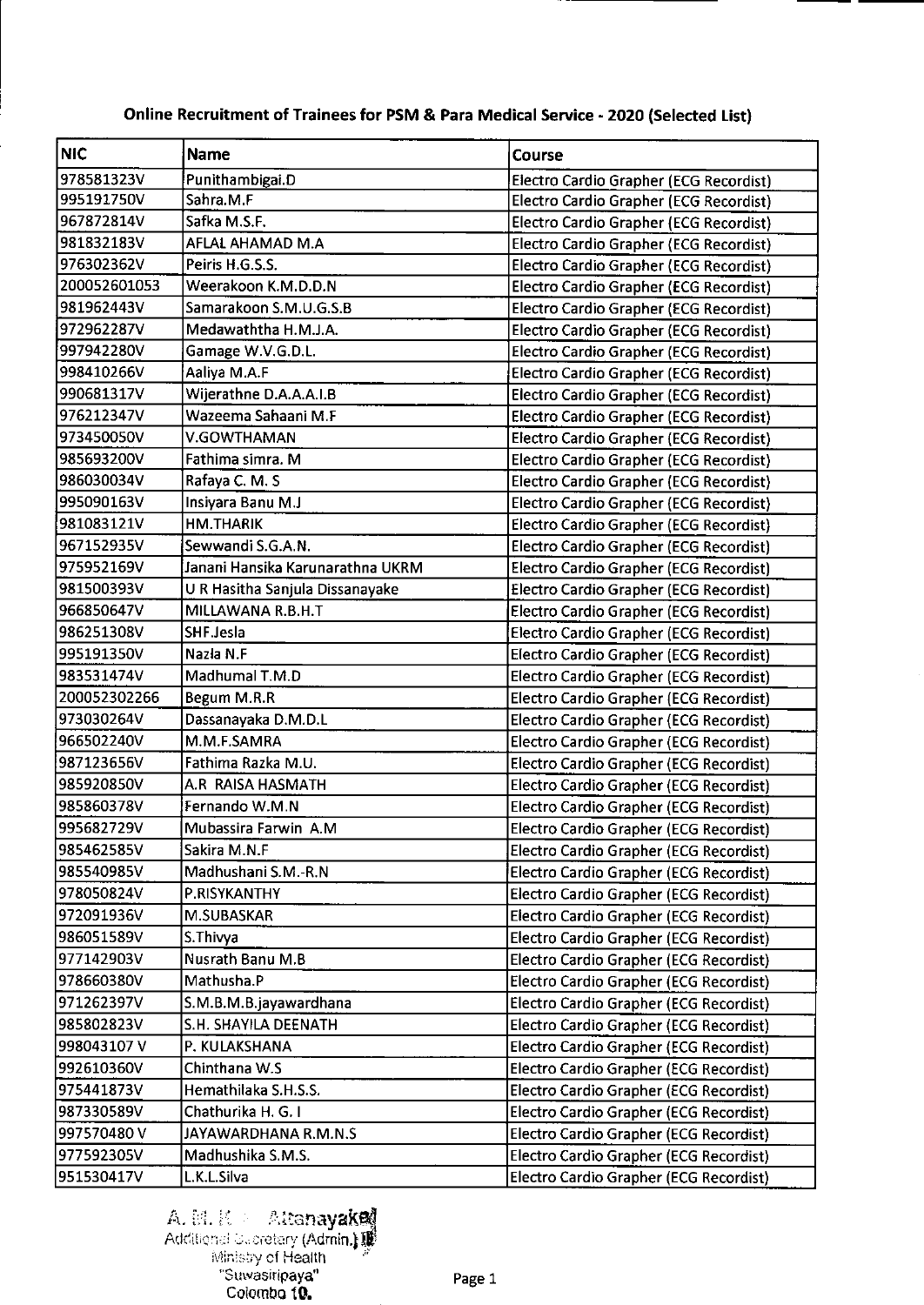| 973331833V   | KUMARA W.M.T.                  | Electro Cardio Grapher (ECG Recordist)        |
|--------------|--------------------------------|-----------------------------------------------|
| 985973482V   | T.D.S. PEIRIS                  | Electro Cardio Grapher (ECG Recordist)        |
| 981731719V   | Nipun K.B.G.I                  | Electro Cardio Grapher (ECG Recordist)        |
| 199854202079 | T.G. Alles                     | Electro Cardio Grapher (ECG Recordist)        |
| 977491266V   | Chandima Manori A.K.M.M        | Electro Cardio Grapher (ECG Recordist)        |
| 991181830V   | K.C.Jeewantha                  | Electro Cardio Grapher (ECG Recordist)        |
| 983652840V   | G.Viduranga Nayanajith         | Electro Cardio Grapher (ECG Recordist)        |
| 988463280V   | Madhubhashini G.A.M            | Electro Cardio Grapher (ECG Recordist)        |
| 997281349V   | Fathima M.F                    | Electro Cardio Grapher (ECG Recordist)        |
| 996420760V   | Sugathapala K.H.M.C.K.         | <b>Electro Cardio Grapher (ECG Recordist)</b> |
| 978662005V   | U. W. Wathsala Darshani        | Electro Cardio Grapher (ECG Recordist)        |
| 985770883V   | Nishreen M.F.F                 | <b>Electro Cardio Grapher (ECG Recordist)</b> |
| 985061793V   | WIMALSIRI M.K.D                | Electro Cardio Grapher (ECG Recordist)        |
| 961341914V   | Rathnayaka R.M.S.R             | <b>Electro Cardio Grapher (ECG Recordist)</b> |
| 987780525V   | K.A Dilithi sithumini kanchana | <b>Electro Cardio Grapher (ECG Recordist)</b> |
| 971900261V   | kodagoda.S                     | <b>Electro Cardio Grapher (ECG Recordist)</b> |
| 978192718V   | <b>RANASINGHE W.S</b>          | Electro Cardio Grapher (ECG Recordist)        |
| 967711713V   | Eranga M.A.H.                  | Electro Cardio Grapher (ECG Recordist)        |
| 986280855V   | Nayomi K.V.D.P.P.              | Electro Cardio Grapher (ECG Recordist)        |
| 997573838V   | M.H.F Rifdha                   | Electro Cardio Grapher (ECG Recordist)        |
| 985710422V   | Madhushani M.W.S               | Electro Cardio Grapher (ECG Recordist)        |
| 992131659V   | Wijerathna. K. M. D. H         | Electro Cardio Grapher (ECG Recordist)        |
| 987191708V   | Pushpakumara M.D.N             | Electro Cardio Grapher (ECG Recordist)        |
| 961410142V   | Lakshitha H.D.K.               | Electro Cardio Grapher (ECG Recordist)        |
| 997080211V   | Shakira M.R.F                  | Electro Cardio Grapher (ECG Recordist)        |
| 995090694V   | KULARATHNA H.P                 | Electro Cardio Grapher (ECG Recordist)        |
| 993130230V   | M.A.S.T Rajapaksha             | Electro Cardio Grapher (ECG Recordist)        |
| 968593161V   | Kulasinghe K. K                | Electro Cardio Grapher (ECG Recordist)        |
| 993057649V   | Chamuditha J.P.P               | <b>Electro Cardio Grapher (ECG Recordist)</b> |
| 995982170V   | M.H.Maddumage                  | Electro Cardio Grapher (ECG Recordist)        |
| 971441925V   | R.C.NUWARAPAKSHA               | <b>Electro Cardio Grapher (ECG Recordist)</b> |
| 975352218V   | Walakumbura.W.B.B              | Electro Cardio Grapher (ECG Recordist)        |
| 995482606V   | Asra M.A.F                     | Electro Cardio Grapher (ECG Recordist)        |
| 962771939V   | Wickramasinghe V.P.K.K         | Electro Cardio Grapher (ECG Recordist)        |
| 986142282V   | Munasinghe M.A.M               | Electro Cardio Grapher (ECG Recordist)        |
| 986860134V   | Samaraweera K.P.R.K            | Electro Cardio Grapher (ECG Recordist)        |
| 199984010972 | Rathnayake R.M.K.V             | Electro Cardio Grapher (ECG Recordist)        |
| 995642794V   | Thathsarani D.D.               | Electro Cardio Grapher (ECG Recordist)        |
| 200052203577 | Dishajini . G                  | Electro Cardio Grapher (ECG Recordist)        |
| 976643593V   | K.Madushalini                  | Electro Encephalo (EEG Recordist)             |
| 987220104V   | SHAFNA S.F.                    | Electro Encephalo (EEG Recordist)             |
| 199958401681 | M.F.F.NAHLA                    | Electro Encephalo (EEG Recordist)             |
| 976060997V   | Jayaweera P K G V U            | Electro Encephalo (EEG Recordist)             |
| 199900310173 | M.F.M. Ifham                   | Electro Encephalo (EEG Recordist)             |
| 995200015V   | NAFRIN I.L.F.                  | Electro Encephalo (EEG Recordist)             |
| 199883910120 | R.V.I. Wijesinghe              | Electro Encephalo (EEG Recordist)             |
| 199861200858 | Wijerathna.H.M.K.M.            | Electro Encephalo (EEG Recordist)             |
| 986291555V   | Weerasooriya W.A.C.J           | Electro Encephalo (EEG Recordist)             |
| 985772746V   | M.N.F.Mifla                    | Electro Encephalo (EEG Recordist)             |
| 988302686V   | Asrifa M.A.F                   | Electro Encephalo (EEG Recordist)             |
| 987312998V   | Sangavi.S                      | Electro Encephalo (EEG Recordist)             |

*t anayake* Additional Decretary (Admin.)  $\rm H$ Ministry of Health "Suwasiripaya" Colombo 10. Page 2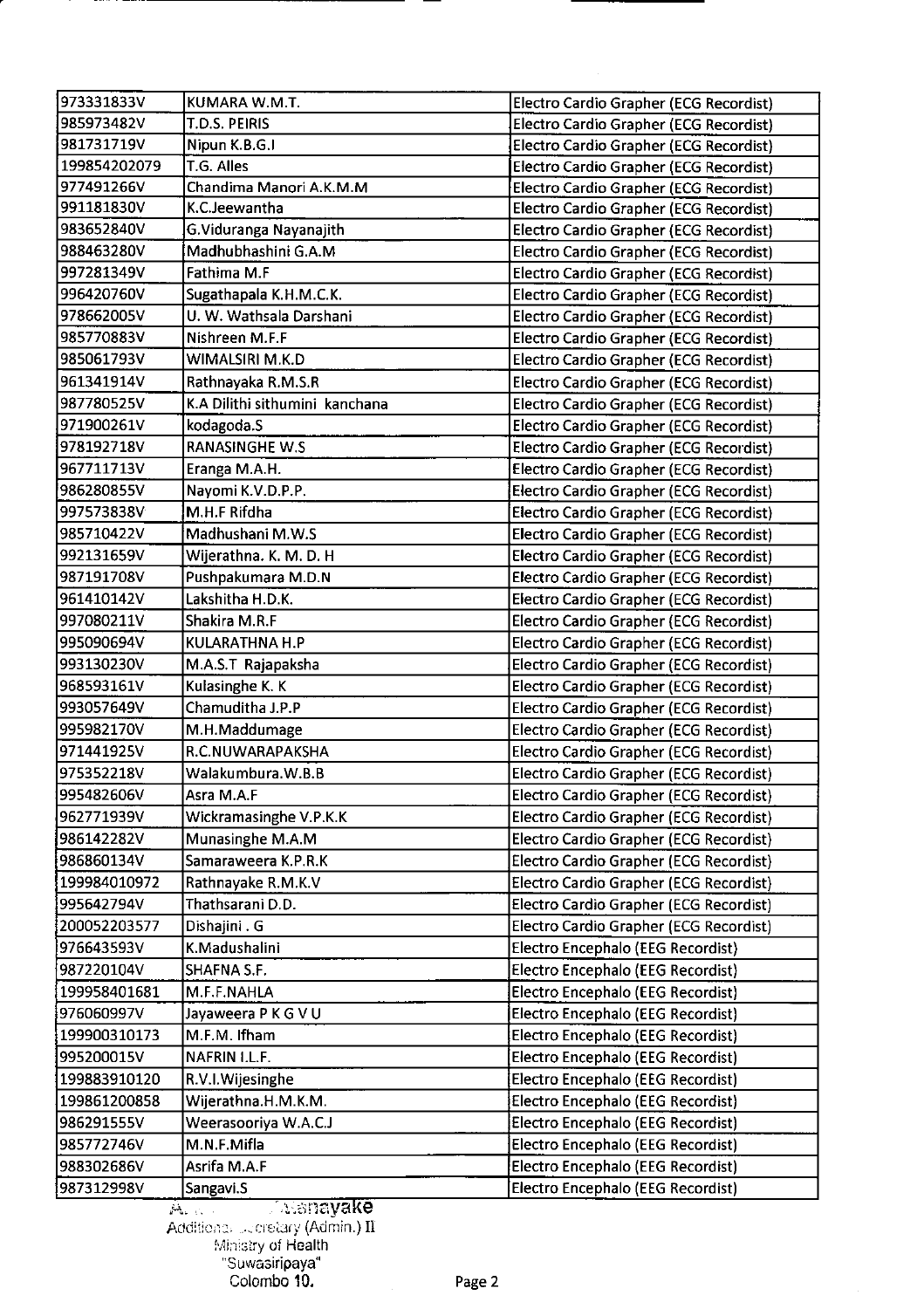| 931180185V   | Dasanayake, M.R.H.G.B              | Electro Encephalo (EEG Recordist)        |
|--------------|------------------------------------|------------------------------------------|
| 976651537V   | Bandara G.L.T.D.                   | Electro Encephalo (EEG Recordist)        |
| 988590045V   | Vithanage K.V.T.G.                 | Electro Encephalo (EEG Recordist)        |
| 199900910184 | Rajapaksha M.D                     | Electro Encephalo (EEG Recordist)        |
| 987841265V   | Chathurangi A.V.P.M                | Electro Encephalo (EEG Recordist)        |
| 986521658V   | D.M.I.L.Dissanayake                | Electro Encephalo (EEG Recordist)        |
| 998052360V   | Karunarathne.Y.M.I.B.S             | Electro Encephalo (EEG Recordist)        |
| 953334100V   | De Silva R.L.M                     | Electro Encephalo (EEG Recordist)        |
| 995391520V   | Weerasinghe P.A.T.M                | <b>Electro Encephalo (EEG Recordist)</b> |
| 980692116V   | Jayawardane J D S H N              | Electro Encephalo (EEG Recordist)        |
| 997350090V   | Ifrath Banu M.I                    | Electro Encephalo (EEG Recordist)        |
| 961200237V   | Wijelath W.P.U.S                   | Electro Encephalo (EEG Recordist)        |
| 986792678V   | Sara A.N.F                         | Electro Encephalo (EEG Recordist)        |
| 985470626V   | Jayasekara S.R                     | Electro Encephalo (EEG Recordist)        |
| 970402225V   | R.kamalendran                      | <b>Health Entomology Officer</b>         |
| 972610100V   | Adithya K.P.U.                     | <b>Health Entomology Officer</b>         |
| 992432950V   | Angunawala P.W.M.R.L.S             | <b>Health Entomology Officer</b>         |
| 991571019 V  | Nishshanka N.M.H.C                 | <b>Health Entomology Officer</b>         |
| 981542002V   | P.G.K.N Jayarathna                 | <b>Health Entomology Officer</b>         |
| 980772799V   | Bandara W M C D                    | <b>Health Entomology Officer</b>         |
| 983362370V   | Bandara B. M. K. M.                | <b>Health Entomology Officer</b>         |
| 981781236V   | M. M. Ilharul Hassan               | <b>Health Entomology Officer</b>         |
| 981510224V   | Sajath W. A                        | <b>Health Entomology Officer</b>         |
| 982800650V   | J. Theyshanth                      | <b>Health Entomology Officer</b>         |
| 980280179V   | Bandara M.L.I.U                    | <b>Health Entomology Officer</b>         |
| 199901311131 | Mufath S.F.                        | <b>Health Entomology Officer</b>         |
| 983500943V   | Y. Mohammed Sajeeth                | <b>Health Entomology Officer</b>         |
| 971511508V   | Farsath.T                          | <b>Health Entomology Officer</b>         |
| 199826101148 | <b>ASJATH A.S.M</b>                | <b>Health Entomology Officer</b>         |
| 961551544V   | <b>HASAN K.M.I</b>                 | <b>Health Entomology Officer</b>         |
| 990983828V   | ABDULLAH ZULFY N.                  | <b>Health Entomology Officer</b>         |
| 19971880232  | Asam A.S.M                         | <b>Health Entomology Officer</b>         |
| 983291252V   | M.V.Jayasiri                       | <b>Health Entomology Officer</b>         |
| 199934311322 | Senavirathna V.R.D.M.              | <b>Health Entomology Officer</b>         |
| 199721502790 | Dissanayake.A.D.A.D                | <b>Health Entomology Officer</b>         |
| 992185848V   | <b>INSHAF SH</b>                   | <b>Health Entomology Officer</b>         |
| 982240492V   | Gayantha Dulanjana Dissanayake T.W | <b>Health Entomology Officer</b>         |
| 982070279V   | Rathnayaka R.M.A.P.                | <b>Health Entomology Officer</b>         |
| 980333434V   | HERATH H.M.V.T                     | <b>Health Entomology Officer</b>         |
| 972120553V   | Mandawela R.M.C.C.B                | <b>Health Entomology Officer</b>         |
| 963362358V   | Herath LSKCN                       | <b>Health Entomology Officer</b>         |
| 982462096V   | LIYANAGE I.L.U.J                   | <b>Health Entomology Officer</b>         |
| 971241535V   | Weerasinghe S.Y.D.                 | <b>Health Entomology Officer</b>         |
| 990151270V   | L.Vicknesh                         | <b>Health Entomology Officer</b>         |
| 200002301164 | S.Banujan                          | <b>Health Entomology Officer</b>         |
| 990230463V   | S.Thushanthan                      | <b>Health Entomology Officer</b>         |
| 980333213V   | Sharmilan. S                       | <b>Health Entomology Officer</b>         |
| 981012844V   | M.BANUKOPAN                        |                                          |
| 983161251V   | Mirushanth T                       | Health Entomology Officer                |
|              |                                    | <b>Health Entomology Officer</b>         |
| 970901710V   | Senthuran.N                        | <b>Health Entomology Officer</b>         |
| 951441767V   | T.M.Iddamalgodage                  | <b>Health Entomology Officer</b>         |

A. M. K. K. Attanayake Additional Secretary (Admin.) 11 Ministry of Health "Suwasfripaya' Colombo 10. Page 3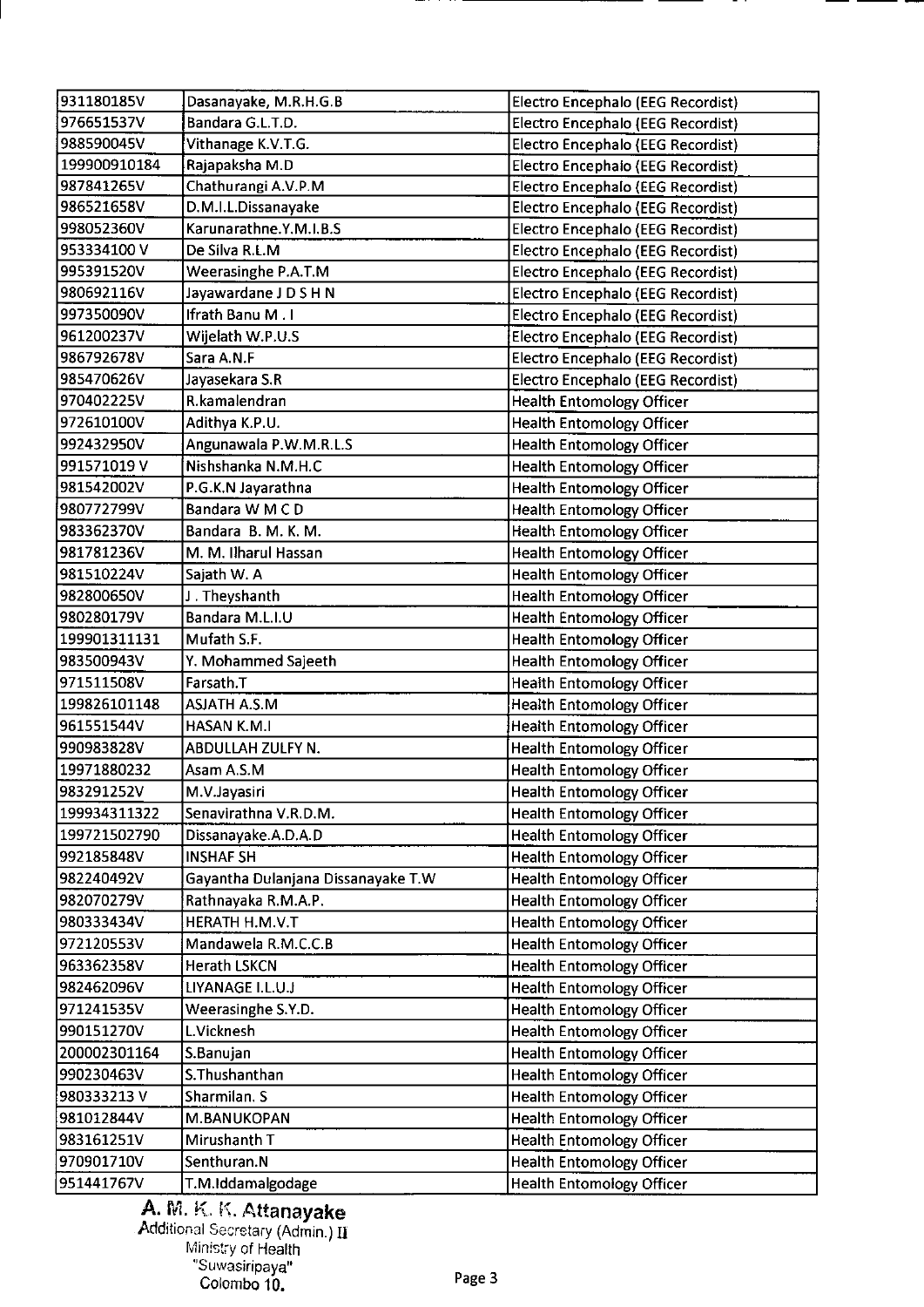| 971690763V   | Madusanka D.M.T                         | <b>Health Entomology Officer</b> |
|--------------|-----------------------------------------|----------------------------------|
| 983660533V   | Weerasinghe K.A.N.U                     | <b>Health Entomology Officer</b> |
| 992662379V   | Dineth H.T.D                            | <b>Health Entomology Officer</b> |
| 971513756V   | R.K Chamith Eranga Dinidu Bandara       | <b>Health Entomology Officer</b> |
| 962161030V   | <b>GIMHAN INDUNIL B.H.</b>              | <b>Health Entomology Officer</b> |
| 983460380V   | ISANKA SHASHIMAL KULATHUNGA . P. G      | <b>Health Entomology Officer</b> |
| 962580939V   | NAWARATHNA N.A.C.D.S                    | <b>Health Entomology Officer</b> |
| 990761850V   | Kodippili K.A.S.L                       | <b>Health Entomology Officer</b> |
| 992280719V   | Premachandra H.R.A.S.I                  | Health Entomology Officer        |
| 992860839V   | KUMARA K.G.K.P                          | <b>Health Entomology Officer</b> |
| 990840873V   | Samarasinghe S.P.D.S.                   | <b>Health Entomology Officer</b> |
| 971852607V   | Kulasena S.D.K.T.D                      | <b>Health Entomology Officer</b> |
| 992482478V   | Sashan Kavishanka P.W.K.                | <b>Health Entomology Officer</b> |
| 970201246V   | Vishwajith L.G.I                        | <b>Health Entomology Officer</b> |
| 931894331V   | KUMARA W.P.H.S.                         | <b>Health Entomology Officer</b> |
| 941560458V   | Madhushan B.C.                          | <b>Health Entomology Officer</b> |
| 962921361V   | PUSHPAKUMARA W.M.E.                     | <b>Health Entomology Officer</b> |
| 971250321V   | Gunawardhana D.C.L.                     | <b>Health Entomology Officer</b> |
| 199809100520 | Chinthaka G.N                           | <b>Health Entomology Officer</b> |
| 992535679V   | Randika P.A.T.                          | <b>Health Entomology Officer</b> |
| 990662126V   | Kumara M.G.C.M                          | <b>Health Entomology Officer</b> |
| 921872739V   | Sandaruwan E.S                          | <b>Health Entomology Officer</b> |
| 983270522V   | Kasun D.H.J.P.B.                        | <b>Health Entomology Officer</b> |
| 993121541V   | Eranga B.G.A                            | <b>Health Entomology Officer</b> |
| 991920820V   | K.A. Vikasitha Manaram                  | <b>Health Entomology Officer</b> |
| 982970768V   | Dilshan D.N.B.C.                        | <b>Health Entomology Officer</b> |
| 981272005V   | S. Amarasingha                          | <b>Health Entomology Officer</b> |
| 991961194V   | Gayan Nimesh Kumara Wanasinghe W.M.     | <b>Health Entomology Officer</b> |
| 982780578V   | Weerasekara K.M.D.D                     | <b>Health Entomology Officer</b> |
| 993341550V   | S.D Dilidu lakshan vijaya kumara        | <b>Health Entomology Officer</b> |
| 972621153V   | Divanjana k.h.t                         | <b>Health Entomology Officer</b> |
| 200001200303 | Sachitha Sasanka Dilhan Wijesingha W.M. | <b>Health Entomology Officer</b> |
| 973503383V   | Rathnayaka R.M.S.D                      |                                  |
| 982071224V   | M. A. M. T                              | <b>Health Entomology Officer</b> |
|              | MALLAWAARACHCHI                         | <b>Health Entomology Officer</b> |
| 199733610127 | k.A nirmana shalinda                    | <b>Health Entomology Officer</b> |
| 980542149V   | W.M.L.S.Wickramasinghe                  | <b>Health Entomology Officer</b> |
| 970452494 V  | M.U.D. Fernando                         | <b>Health Entomology Officer</b> |
| 973061798V   | <b>Bandara RMTH</b>                     | <b>Health Entomology Officer</b> |
| 981180402V   | Senevirathne R.A.I.B                    | <b>Occupational Therapist</b>    |
| 987901179V   | Kumari H.G.T.N.                         | <b>Occupational Therapist</b>    |
| 985363056V   | Banu M.S.N                              | <b>Occupational Therapist</b>    |
| 996423760V   | S.Anushalini                            | <b>Occupational Therapist</b>    |
| 941631622V   | Mudunkothge M.G.S.M                     | <b>Occupational Therapist</b>    |
| 199766203061 | Senarathna W.M.D.K.                     | <b>Occupational Therapist</b>    |
| 986652361V   | Perera U.S.K.M                          | <b>Occupational Therapist</b>    |
| 976802390V   | Afra A.H.F                              | <b>Occupational Therapist</b>    |
| 985322481V   | Banu A.B.I                              | <b>Occupational Therapist</b>    |
| 200000902709 | Fais F.A.G.M.                           | <b>Occupational Therapist</b>    |
| 982172845V   | Haque T.A.A                             | <b>Occupational Therapist</b>    |
| 991841032V   | Aravinthan.R                            | <b>Occupational Therapist</b>    |
| 977392438V   | N.G. GIMHANI POORNIMA                   | <b>Occupational Therapist</b>    |

### A. M. K. K. Attanayake Additional Secretary (Admin.) II Ministy ef Health 'Suwasicipaya"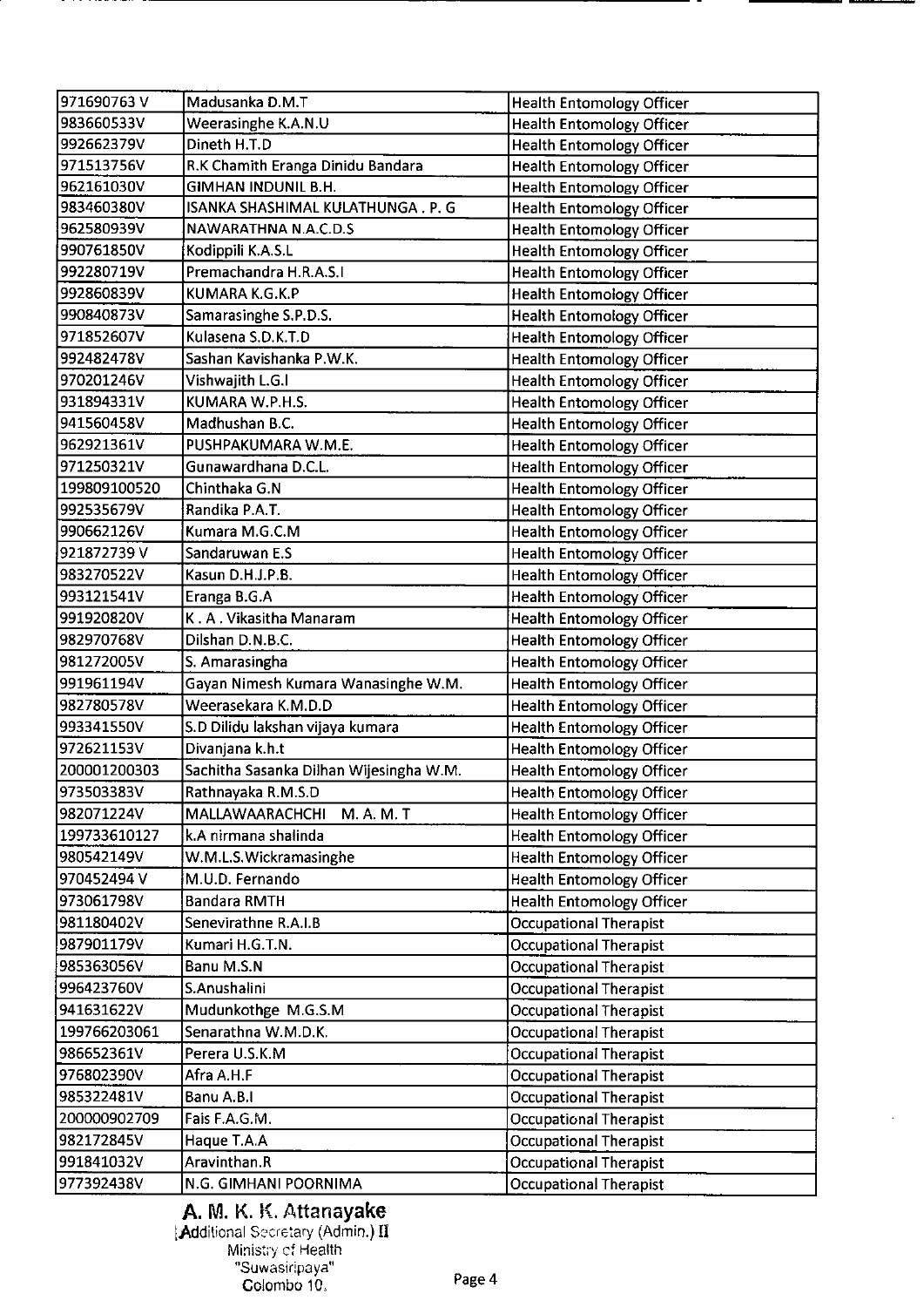| Samarasinghe S.M.P.K<br>986510931V<br><b>Occupational Therapist</b><br>987880490V<br>KUMARI H.M.S.H.<br><b>Occupational Therapist</b><br><b>Occupational Therapist</b><br>199881610477<br>Shaheeka A.R.F.<br>971373466V<br>D.Pasindu Lakruwan Silva<br>Occupational Therapist<br>986661875V<br>Weerasekara W.D.S.A<br><b>Occupational Therapist</b><br>NANAYAKKARA N.S.J.B.J.N.<br><b>Occupational Therapist</b><br>977731984V<br>968583646V<br><b>Occupational Therapist</b><br>WAGALATH W.S.N<br>199881010598<br>Aathika M.P<br><b>Occupational Therapist</b><br>986632808V<br>Asra J.F<br><b>Occupational Therapist</b><br>977500630V<br>P.Kasmila<br><b>Occupational Therapist</b><br>992253436V<br>Mayuran T<br><b>Occupational Therapist</b><br>K.Vithusan<br>992193670V<br><b>Occupational Therapist</b><br>987921498V<br>Samarasinghe M.D.D.<br><b>Occupational Therapist</b><br>Kuruwita K.A.D.T.<br>975023672V<br><b>Occupational Therapist</b><br>Delgoda D.C.S.<br><b>Occupational Therapist</b><br>982200423V<br>K.A.Udara Lakruwan<br>973210360V<br><b>Occupational Therapist</b><br>978383955V<br>Rathnayaka K.H. K.N.<br><b>Occupational Therapist</b><br>Jayawardhana V.R.G.<br><b>Occupational Therapist</b><br>980450210V<br><b>MADHUSHAN B.K.T</b><br>963022204V<br><b>Occupational Therapist</b><br>199950711048<br>Sewwandi S. P. M.<br><b>Occupational Therapist</b><br><b>Occupational Therapist</b><br>987611375V<br>M.A.R. F. RISHAZA<br>Pathirana K.O.E<br>987442174V<br><b>Occupational Therapist</b><br>199620400268<br>WEERESOORIYA S.U.<br><b>Occupational Therapist</b><br><b>Occupational Therapist</b><br>998620783V<br>I.Y.PALIHAWADANA<br>Rathnayaka R.M.G.U.K<br><b>Occupational Therapist</b><br>985910286V<br>Madhuwanthi A.M.P<br><b>Occupational Therapist</b><br>967861065V<br><b>Occupational Therapist</b><br>996561852V<br>KARUNARATHNA M. M. C. P<br><b>Occupational Therapist</b><br>977780659V<br>Dissanayaka D.M.H.K<br>G.M.P. Kumara<br><b>Occupational Therapist</b><br>951342351V<br><b>Occupational Therapist</b><br>Wijesuriya W.A.D.N<br>978110827V<br>Thennakoon T.S.G.J.<br>966310200V<br><b>Occupational Therapist</b><br>967630578V<br>Karunanayake K.P.N.S<br><b>Occupational Therapist</b><br><b>Occupational Therapist</b><br>986762108V<br>Sathsarani D.A.A.R<br>991402322V<br>Deshan D.A.A<br><b>Occupational Therapist</b><br>Alwis E.C.H<br><b>Occupational Therapist</b><br>996343740V<br>PEIRIS L.K.R.L<br><b>Occupational Therapist</b><br>986743723V<br>996753646V<br>Amasha K.H.K<br><b>Occupational Therapist</b><br>985851956V<br>Jayarathna M.G.N<br><b>Occupational Therapist</b><br><b>U.G.BHAGYA THEJANI</b><br><b>Occupational Therapist</b><br>199884310407<br>Wickma R. A. T<br><b>Occupational Therapist</b><br>968181904V<br><b>Occupational Therapist</b><br>997891368V<br>Silva K.P.H.<br><b>Occupational Therapist</b><br>Edirisinghe E.A.P.<br>987012056V<br>972181242V<br><b>Occupational Therapist</b><br>Javasinghe D. K. M.<br><b>Occupational Therapist</b><br>996152235V<br>KUMARI T.A.M.<br><b>Occupational Therapist</b><br>Gunaratna H.C.S<br>997712641V<br>Ophthalmic Technologist<br>976170806V<br>Wickramasinghe W.I.R.<br>Bandara D.R.D.P.<br><b>Ophthalmic Technologist</b><br>986550100V<br>Ophthalmic Technologist<br>985571074V<br>Bandara D.G.S.R. | Ophthalmic Technologist<br>957744117V<br>K.A.S.T. Samarawickrama | 975550907V | Siyana A.S.F | <b>Occupational Therapist</b>  |
|------------------------------------------------------------------------------------------------------------------------------------------------------------------------------------------------------------------------------------------------------------------------------------------------------------------------------------------------------------------------------------------------------------------------------------------------------------------------------------------------------------------------------------------------------------------------------------------------------------------------------------------------------------------------------------------------------------------------------------------------------------------------------------------------------------------------------------------------------------------------------------------------------------------------------------------------------------------------------------------------------------------------------------------------------------------------------------------------------------------------------------------------------------------------------------------------------------------------------------------------------------------------------------------------------------------------------------------------------------------------------------------------------------------------------------------------------------------------------------------------------------------------------------------------------------------------------------------------------------------------------------------------------------------------------------------------------------------------------------------------------------------------------------------------------------------------------------------------------------------------------------------------------------------------------------------------------------------------------------------------------------------------------------------------------------------------------------------------------------------------------------------------------------------------------------------------------------------------------------------------------------------------------------------------------------------------------------------------------------------------------------------------------------------------------------------------------------------------------------------------------------------------------------------------------------------------------------------------------------------------------------------------------------------------------------------------------------------------------------------------------------------------------------------------------------------------------------------------------------------------------------------------------------------------------------------------------------------------------------------------------------------------------------------------------------------------------------------------------------------------------------------------------------------------------------------------------------------------------------------------------------------------------------------------------------------------------------------------------------|------------------------------------------------------------------|------------|--------------|--------------------------------|
|                                                                                                                                                                                                                                                                                                                                                                                                                                                                                                                                                                                                                                                                                                                                                                                                                                                                                                                                                                                                                                                                                                                                                                                                                                                                                                                                                                                                                                                                                                                                                                                                                                                                                                                                                                                                                                                                                                                                                                                                                                                                                                                                                                                                                                                                                                                                                                                                                                                                                                                                                                                                                                                                                                                                                                                                                                                                                                                                                                                                                                                                                                                                                                                                                                                                                                                                                            |                                                                  |            |              |                                |
|                                                                                                                                                                                                                                                                                                                                                                                                                                                                                                                                                                                                                                                                                                                                                                                                                                                                                                                                                                                                                                                                                                                                                                                                                                                                                                                                                                                                                                                                                                                                                                                                                                                                                                                                                                                                                                                                                                                                                                                                                                                                                                                                                                                                                                                                                                                                                                                                                                                                                                                                                                                                                                                                                                                                                                                                                                                                                                                                                                                                                                                                                                                                                                                                                                                                                                                                                            |                                                                  |            |              |                                |
|                                                                                                                                                                                                                                                                                                                                                                                                                                                                                                                                                                                                                                                                                                                                                                                                                                                                                                                                                                                                                                                                                                                                                                                                                                                                                                                                                                                                                                                                                                                                                                                                                                                                                                                                                                                                                                                                                                                                                                                                                                                                                                                                                                                                                                                                                                                                                                                                                                                                                                                                                                                                                                                                                                                                                                                                                                                                                                                                                                                                                                                                                                                                                                                                                                                                                                                                                            |                                                                  |            |              |                                |
|                                                                                                                                                                                                                                                                                                                                                                                                                                                                                                                                                                                                                                                                                                                                                                                                                                                                                                                                                                                                                                                                                                                                                                                                                                                                                                                                                                                                                                                                                                                                                                                                                                                                                                                                                                                                                                                                                                                                                                                                                                                                                                                                                                                                                                                                                                                                                                                                                                                                                                                                                                                                                                                                                                                                                                                                                                                                                                                                                                                                                                                                                                                                                                                                                                                                                                                                                            |                                                                  |            |              |                                |
|                                                                                                                                                                                                                                                                                                                                                                                                                                                                                                                                                                                                                                                                                                                                                                                                                                                                                                                                                                                                                                                                                                                                                                                                                                                                                                                                                                                                                                                                                                                                                                                                                                                                                                                                                                                                                                                                                                                                                                                                                                                                                                                                                                                                                                                                                                                                                                                                                                                                                                                                                                                                                                                                                                                                                                                                                                                                                                                                                                                                                                                                                                                                                                                                                                                                                                                                                            |                                                                  |            |              |                                |
|                                                                                                                                                                                                                                                                                                                                                                                                                                                                                                                                                                                                                                                                                                                                                                                                                                                                                                                                                                                                                                                                                                                                                                                                                                                                                                                                                                                                                                                                                                                                                                                                                                                                                                                                                                                                                                                                                                                                                                                                                                                                                                                                                                                                                                                                                                                                                                                                                                                                                                                                                                                                                                                                                                                                                                                                                                                                                                                                                                                                                                                                                                                                                                                                                                                                                                                                                            |                                                                  |            |              |                                |
|                                                                                                                                                                                                                                                                                                                                                                                                                                                                                                                                                                                                                                                                                                                                                                                                                                                                                                                                                                                                                                                                                                                                                                                                                                                                                                                                                                                                                                                                                                                                                                                                                                                                                                                                                                                                                                                                                                                                                                                                                                                                                                                                                                                                                                                                                                                                                                                                                                                                                                                                                                                                                                                                                                                                                                                                                                                                                                                                                                                                                                                                                                                                                                                                                                                                                                                                                            |                                                                  |            |              |                                |
|                                                                                                                                                                                                                                                                                                                                                                                                                                                                                                                                                                                                                                                                                                                                                                                                                                                                                                                                                                                                                                                                                                                                                                                                                                                                                                                                                                                                                                                                                                                                                                                                                                                                                                                                                                                                                                                                                                                                                                                                                                                                                                                                                                                                                                                                                                                                                                                                                                                                                                                                                                                                                                                                                                                                                                                                                                                                                                                                                                                                                                                                                                                                                                                                                                                                                                                                                            |                                                                  |            |              |                                |
|                                                                                                                                                                                                                                                                                                                                                                                                                                                                                                                                                                                                                                                                                                                                                                                                                                                                                                                                                                                                                                                                                                                                                                                                                                                                                                                                                                                                                                                                                                                                                                                                                                                                                                                                                                                                                                                                                                                                                                                                                                                                                                                                                                                                                                                                                                                                                                                                                                                                                                                                                                                                                                                                                                                                                                                                                                                                                                                                                                                                                                                                                                                                                                                                                                                                                                                                                            |                                                                  |            |              |                                |
|                                                                                                                                                                                                                                                                                                                                                                                                                                                                                                                                                                                                                                                                                                                                                                                                                                                                                                                                                                                                                                                                                                                                                                                                                                                                                                                                                                                                                                                                                                                                                                                                                                                                                                                                                                                                                                                                                                                                                                                                                                                                                                                                                                                                                                                                                                                                                                                                                                                                                                                                                                                                                                                                                                                                                                                                                                                                                                                                                                                                                                                                                                                                                                                                                                                                                                                                                            |                                                                  |            |              |                                |
|                                                                                                                                                                                                                                                                                                                                                                                                                                                                                                                                                                                                                                                                                                                                                                                                                                                                                                                                                                                                                                                                                                                                                                                                                                                                                                                                                                                                                                                                                                                                                                                                                                                                                                                                                                                                                                                                                                                                                                                                                                                                                                                                                                                                                                                                                                                                                                                                                                                                                                                                                                                                                                                                                                                                                                                                                                                                                                                                                                                                                                                                                                                                                                                                                                                                                                                                                            |                                                                  |            |              |                                |
|                                                                                                                                                                                                                                                                                                                                                                                                                                                                                                                                                                                                                                                                                                                                                                                                                                                                                                                                                                                                                                                                                                                                                                                                                                                                                                                                                                                                                                                                                                                                                                                                                                                                                                                                                                                                                                                                                                                                                                                                                                                                                                                                                                                                                                                                                                                                                                                                                                                                                                                                                                                                                                                                                                                                                                                                                                                                                                                                                                                                                                                                                                                                                                                                                                                                                                                                                            |                                                                  |            |              |                                |
|                                                                                                                                                                                                                                                                                                                                                                                                                                                                                                                                                                                                                                                                                                                                                                                                                                                                                                                                                                                                                                                                                                                                                                                                                                                                                                                                                                                                                                                                                                                                                                                                                                                                                                                                                                                                                                                                                                                                                                                                                                                                                                                                                                                                                                                                                                                                                                                                                                                                                                                                                                                                                                                                                                                                                                                                                                                                                                                                                                                                                                                                                                                                                                                                                                                                                                                                                            |                                                                  |            |              |                                |
|                                                                                                                                                                                                                                                                                                                                                                                                                                                                                                                                                                                                                                                                                                                                                                                                                                                                                                                                                                                                                                                                                                                                                                                                                                                                                                                                                                                                                                                                                                                                                                                                                                                                                                                                                                                                                                                                                                                                                                                                                                                                                                                                                                                                                                                                                                                                                                                                                                                                                                                                                                                                                                                                                                                                                                                                                                                                                                                                                                                                                                                                                                                                                                                                                                                                                                                                                            |                                                                  |            |              |                                |
|                                                                                                                                                                                                                                                                                                                                                                                                                                                                                                                                                                                                                                                                                                                                                                                                                                                                                                                                                                                                                                                                                                                                                                                                                                                                                                                                                                                                                                                                                                                                                                                                                                                                                                                                                                                                                                                                                                                                                                                                                                                                                                                                                                                                                                                                                                                                                                                                                                                                                                                                                                                                                                                                                                                                                                                                                                                                                                                                                                                                                                                                                                                                                                                                                                                                                                                                                            |                                                                  |            |              |                                |
|                                                                                                                                                                                                                                                                                                                                                                                                                                                                                                                                                                                                                                                                                                                                                                                                                                                                                                                                                                                                                                                                                                                                                                                                                                                                                                                                                                                                                                                                                                                                                                                                                                                                                                                                                                                                                                                                                                                                                                                                                                                                                                                                                                                                                                                                                                                                                                                                                                                                                                                                                                                                                                                                                                                                                                                                                                                                                                                                                                                                                                                                                                                                                                                                                                                                                                                                                            |                                                                  |            |              |                                |
|                                                                                                                                                                                                                                                                                                                                                                                                                                                                                                                                                                                                                                                                                                                                                                                                                                                                                                                                                                                                                                                                                                                                                                                                                                                                                                                                                                                                                                                                                                                                                                                                                                                                                                                                                                                                                                                                                                                                                                                                                                                                                                                                                                                                                                                                                                                                                                                                                                                                                                                                                                                                                                                                                                                                                                                                                                                                                                                                                                                                                                                                                                                                                                                                                                                                                                                                                            |                                                                  |            |              |                                |
|                                                                                                                                                                                                                                                                                                                                                                                                                                                                                                                                                                                                                                                                                                                                                                                                                                                                                                                                                                                                                                                                                                                                                                                                                                                                                                                                                                                                                                                                                                                                                                                                                                                                                                                                                                                                                                                                                                                                                                                                                                                                                                                                                                                                                                                                                                                                                                                                                                                                                                                                                                                                                                                                                                                                                                                                                                                                                                                                                                                                                                                                                                                                                                                                                                                                                                                                                            |                                                                  |            |              |                                |
|                                                                                                                                                                                                                                                                                                                                                                                                                                                                                                                                                                                                                                                                                                                                                                                                                                                                                                                                                                                                                                                                                                                                                                                                                                                                                                                                                                                                                                                                                                                                                                                                                                                                                                                                                                                                                                                                                                                                                                                                                                                                                                                                                                                                                                                                                                                                                                                                                                                                                                                                                                                                                                                                                                                                                                                                                                                                                                                                                                                                                                                                                                                                                                                                                                                                                                                                                            |                                                                  |            |              |                                |
|                                                                                                                                                                                                                                                                                                                                                                                                                                                                                                                                                                                                                                                                                                                                                                                                                                                                                                                                                                                                                                                                                                                                                                                                                                                                                                                                                                                                                                                                                                                                                                                                                                                                                                                                                                                                                                                                                                                                                                                                                                                                                                                                                                                                                                                                                                                                                                                                                                                                                                                                                                                                                                                                                                                                                                                                                                                                                                                                                                                                                                                                                                                                                                                                                                                                                                                                                            |                                                                  |            |              |                                |
|                                                                                                                                                                                                                                                                                                                                                                                                                                                                                                                                                                                                                                                                                                                                                                                                                                                                                                                                                                                                                                                                                                                                                                                                                                                                                                                                                                                                                                                                                                                                                                                                                                                                                                                                                                                                                                                                                                                                                                                                                                                                                                                                                                                                                                                                                                                                                                                                                                                                                                                                                                                                                                                                                                                                                                                                                                                                                                                                                                                                                                                                                                                                                                                                                                                                                                                                                            |                                                                  |            |              |                                |
|                                                                                                                                                                                                                                                                                                                                                                                                                                                                                                                                                                                                                                                                                                                                                                                                                                                                                                                                                                                                                                                                                                                                                                                                                                                                                                                                                                                                                                                                                                                                                                                                                                                                                                                                                                                                                                                                                                                                                                                                                                                                                                                                                                                                                                                                                                                                                                                                                                                                                                                                                                                                                                                                                                                                                                                                                                                                                                                                                                                                                                                                                                                                                                                                                                                                                                                                                            |                                                                  |            |              |                                |
|                                                                                                                                                                                                                                                                                                                                                                                                                                                                                                                                                                                                                                                                                                                                                                                                                                                                                                                                                                                                                                                                                                                                                                                                                                                                                                                                                                                                                                                                                                                                                                                                                                                                                                                                                                                                                                                                                                                                                                                                                                                                                                                                                                                                                                                                                                                                                                                                                                                                                                                                                                                                                                                                                                                                                                                                                                                                                                                                                                                                                                                                                                                                                                                                                                                                                                                                                            |                                                                  |            |              |                                |
|                                                                                                                                                                                                                                                                                                                                                                                                                                                                                                                                                                                                                                                                                                                                                                                                                                                                                                                                                                                                                                                                                                                                                                                                                                                                                                                                                                                                                                                                                                                                                                                                                                                                                                                                                                                                                                                                                                                                                                                                                                                                                                                                                                                                                                                                                                                                                                                                                                                                                                                                                                                                                                                                                                                                                                                                                                                                                                                                                                                                                                                                                                                                                                                                                                                                                                                                                            |                                                                  |            |              |                                |
|                                                                                                                                                                                                                                                                                                                                                                                                                                                                                                                                                                                                                                                                                                                                                                                                                                                                                                                                                                                                                                                                                                                                                                                                                                                                                                                                                                                                                                                                                                                                                                                                                                                                                                                                                                                                                                                                                                                                                                                                                                                                                                                                                                                                                                                                                                                                                                                                                                                                                                                                                                                                                                                                                                                                                                                                                                                                                                                                                                                                                                                                                                                                                                                                                                                                                                                                                            |                                                                  |            |              |                                |
|                                                                                                                                                                                                                                                                                                                                                                                                                                                                                                                                                                                                                                                                                                                                                                                                                                                                                                                                                                                                                                                                                                                                                                                                                                                                                                                                                                                                                                                                                                                                                                                                                                                                                                                                                                                                                                                                                                                                                                                                                                                                                                                                                                                                                                                                                                                                                                                                                                                                                                                                                                                                                                                                                                                                                                                                                                                                                                                                                                                                                                                                                                                                                                                                                                                                                                                                                            |                                                                  |            |              |                                |
|                                                                                                                                                                                                                                                                                                                                                                                                                                                                                                                                                                                                                                                                                                                                                                                                                                                                                                                                                                                                                                                                                                                                                                                                                                                                                                                                                                                                                                                                                                                                                                                                                                                                                                                                                                                                                                                                                                                                                                                                                                                                                                                                                                                                                                                                                                                                                                                                                                                                                                                                                                                                                                                                                                                                                                                                                                                                                                                                                                                                                                                                                                                                                                                                                                                                                                                                                            |                                                                  |            |              |                                |
|                                                                                                                                                                                                                                                                                                                                                                                                                                                                                                                                                                                                                                                                                                                                                                                                                                                                                                                                                                                                                                                                                                                                                                                                                                                                                                                                                                                                                                                                                                                                                                                                                                                                                                                                                                                                                                                                                                                                                                                                                                                                                                                                                                                                                                                                                                                                                                                                                                                                                                                                                                                                                                                                                                                                                                                                                                                                                                                                                                                                                                                                                                                                                                                                                                                                                                                                                            |                                                                  |            |              |                                |
|                                                                                                                                                                                                                                                                                                                                                                                                                                                                                                                                                                                                                                                                                                                                                                                                                                                                                                                                                                                                                                                                                                                                                                                                                                                                                                                                                                                                                                                                                                                                                                                                                                                                                                                                                                                                                                                                                                                                                                                                                                                                                                                                                                                                                                                                                                                                                                                                                                                                                                                                                                                                                                                                                                                                                                                                                                                                                                                                                                                                                                                                                                                                                                                                                                                                                                                                                            |                                                                  |            |              |                                |
|                                                                                                                                                                                                                                                                                                                                                                                                                                                                                                                                                                                                                                                                                                                                                                                                                                                                                                                                                                                                                                                                                                                                                                                                                                                                                                                                                                                                                                                                                                                                                                                                                                                                                                                                                                                                                                                                                                                                                                                                                                                                                                                                                                                                                                                                                                                                                                                                                                                                                                                                                                                                                                                                                                                                                                                                                                                                                                                                                                                                                                                                                                                                                                                                                                                                                                                                                            |                                                                  |            |              |                                |
|                                                                                                                                                                                                                                                                                                                                                                                                                                                                                                                                                                                                                                                                                                                                                                                                                                                                                                                                                                                                                                                                                                                                                                                                                                                                                                                                                                                                                                                                                                                                                                                                                                                                                                                                                                                                                                                                                                                                                                                                                                                                                                                                                                                                                                                                                                                                                                                                                                                                                                                                                                                                                                                                                                                                                                                                                                                                                                                                                                                                                                                                                                                                                                                                                                                                                                                                                            |                                                                  |            |              |                                |
|                                                                                                                                                                                                                                                                                                                                                                                                                                                                                                                                                                                                                                                                                                                                                                                                                                                                                                                                                                                                                                                                                                                                                                                                                                                                                                                                                                                                                                                                                                                                                                                                                                                                                                                                                                                                                                                                                                                                                                                                                                                                                                                                                                                                                                                                                                                                                                                                                                                                                                                                                                                                                                                                                                                                                                                                                                                                                                                                                                                                                                                                                                                                                                                                                                                                                                                                                            |                                                                  |            |              |                                |
|                                                                                                                                                                                                                                                                                                                                                                                                                                                                                                                                                                                                                                                                                                                                                                                                                                                                                                                                                                                                                                                                                                                                                                                                                                                                                                                                                                                                                                                                                                                                                                                                                                                                                                                                                                                                                                                                                                                                                                                                                                                                                                                                                                                                                                                                                                                                                                                                                                                                                                                                                                                                                                                                                                                                                                                                                                                                                                                                                                                                                                                                                                                                                                                                                                                                                                                                                            |                                                                  |            |              |                                |
|                                                                                                                                                                                                                                                                                                                                                                                                                                                                                                                                                                                                                                                                                                                                                                                                                                                                                                                                                                                                                                                                                                                                                                                                                                                                                                                                                                                                                                                                                                                                                                                                                                                                                                                                                                                                                                                                                                                                                                                                                                                                                                                                                                                                                                                                                                                                                                                                                                                                                                                                                                                                                                                                                                                                                                                                                                                                                                                                                                                                                                                                                                                                                                                                                                                                                                                                                            |                                                                  |            |              |                                |
|                                                                                                                                                                                                                                                                                                                                                                                                                                                                                                                                                                                                                                                                                                                                                                                                                                                                                                                                                                                                                                                                                                                                                                                                                                                                                                                                                                                                                                                                                                                                                                                                                                                                                                                                                                                                                                                                                                                                                                                                                                                                                                                                                                                                                                                                                                                                                                                                                                                                                                                                                                                                                                                                                                                                                                                                                                                                                                                                                                                                                                                                                                                                                                                                                                                                                                                                                            |                                                                  |            |              |                                |
|                                                                                                                                                                                                                                                                                                                                                                                                                                                                                                                                                                                                                                                                                                                                                                                                                                                                                                                                                                                                                                                                                                                                                                                                                                                                                                                                                                                                                                                                                                                                                                                                                                                                                                                                                                                                                                                                                                                                                                                                                                                                                                                                                                                                                                                                                                                                                                                                                                                                                                                                                                                                                                                                                                                                                                                                                                                                                                                                                                                                                                                                                                                                                                                                                                                                                                                                                            |                                                                  |            |              |                                |
|                                                                                                                                                                                                                                                                                                                                                                                                                                                                                                                                                                                                                                                                                                                                                                                                                                                                                                                                                                                                                                                                                                                                                                                                                                                                                                                                                                                                                                                                                                                                                                                                                                                                                                                                                                                                                                                                                                                                                                                                                                                                                                                                                                                                                                                                                                                                                                                                                                                                                                                                                                                                                                                                                                                                                                                                                                                                                                                                                                                                                                                                                                                                                                                                                                                                                                                                                            |                                                                  |            |              |                                |
|                                                                                                                                                                                                                                                                                                                                                                                                                                                                                                                                                                                                                                                                                                                                                                                                                                                                                                                                                                                                                                                                                                                                                                                                                                                                                                                                                                                                                                                                                                                                                                                                                                                                                                                                                                                                                                                                                                                                                                                                                                                                                                                                                                                                                                                                                                                                                                                                                                                                                                                                                                                                                                                                                                                                                                                                                                                                                                                                                                                                                                                                                                                                                                                                                                                                                                                                                            |                                                                  |            |              |                                |
|                                                                                                                                                                                                                                                                                                                                                                                                                                                                                                                                                                                                                                                                                                                                                                                                                                                                                                                                                                                                                                                                                                                                                                                                                                                                                                                                                                                                                                                                                                                                                                                                                                                                                                                                                                                                                                                                                                                                                                                                                                                                                                                                                                                                                                                                                                                                                                                                                                                                                                                                                                                                                                                                                                                                                                                                                                                                                                                                                                                                                                                                                                                                                                                                                                                                                                                                                            |                                                                  |            |              |                                |
|                                                                                                                                                                                                                                                                                                                                                                                                                                                                                                                                                                                                                                                                                                                                                                                                                                                                                                                                                                                                                                                                                                                                                                                                                                                                                                                                                                                                                                                                                                                                                                                                                                                                                                                                                                                                                                                                                                                                                                                                                                                                                                                                                                                                                                                                                                                                                                                                                                                                                                                                                                                                                                                                                                                                                                                                                                                                                                                                                                                                                                                                                                                                                                                                                                                                                                                                                            |                                                                  |            |              |                                |
|                                                                                                                                                                                                                                                                                                                                                                                                                                                                                                                                                                                                                                                                                                                                                                                                                                                                                                                                                                                                                                                                                                                                                                                                                                                                                                                                                                                                                                                                                                                                                                                                                                                                                                                                                                                                                                                                                                                                                                                                                                                                                                                                                                                                                                                                                                                                                                                                                                                                                                                                                                                                                                                                                                                                                                                                                                                                                                                                                                                                                                                                                                                                                                                                                                                                                                                                                            |                                                                  |            |              |                                |
|                                                                                                                                                                                                                                                                                                                                                                                                                                                                                                                                                                                                                                                                                                                                                                                                                                                                                                                                                                                                                                                                                                                                                                                                                                                                                                                                                                                                                                                                                                                                                                                                                                                                                                                                                                                                                                                                                                                                                                                                                                                                                                                                                                                                                                                                                                                                                                                                                                                                                                                                                                                                                                                                                                                                                                                                                                                                                                                                                                                                                                                                                                                                                                                                                                                                                                                                                            |                                                                  |            |              |                                |
|                                                                                                                                                                                                                                                                                                                                                                                                                                                                                                                                                                                                                                                                                                                                                                                                                                                                                                                                                                                                                                                                                                                                                                                                                                                                                                                                                                                                                                                                                                                                                                                                                                                                                                                                                                                                                                                                                                                                                                                                                                                                                                                                                                                                                                                                                                                                                                                                                                                                                                                                                                                                                                                                                                                                                                                                                                                                                                                                                                                                                                                                                                                                                                                                                                                                                                                                                            |                                                                  |            |              |                                |
|                                                                                                                                                                                                                                                                                                                                                                                                                                                                                                                                                                                                                                                                                                                                                                                                                                                                                                                                                                                                                                                                                                                                                                                                                                                                                                                                                                                                                                                                                                                                                                                                                                                                                                                                                                                                                                                                                                                                                                                                                                                                                                                                                                                                                                                                                                                                                                                                                                                                                                                                                                                                                                                                                                                                                                                                                                                                                                                                                                                                                                                                                                                                                                                                                                                                                                                                                            |                                                                  |            |              |                                |
|                                                                                                                                                                                                                                                                                                                                                                                                                                                                                                                                                                                                                                                                                                                                                                                                                                                                                                                                                                                                                                                                                                                                                                                                                                                                                                                                                                                                                                                                                                                                                                                                                                                                                                                                                                                                                                                                                                                                                                                                                                                                                                                                                                                                                                                                                                                                                                                                                                                                                                                                                                                                                                                                                                                                                                                                                                                                                                                                                                                                                                                                                                                                                                                                                                                                                                                                                            |                                                                  |            |              |                                |
|                                                                                                                                                                                                                                                                                                                                                                                                                                                                                                                                                                                                                                                                                                                                                                                                                                                                                                                                                                                                                                                                                                                                                                                                                                                                                                                                                                                                                                                                                                                                                                                                                                                                                                                                                                                                                                                                                                                                                                                                                                                                                                                                                                                                                                                                                                                                                                                                                                                                                                                                                                                                                                                                                                                                                                                                                                                                                                                                                                                                                                                                                                                                                                                                                                                                                                                                                            |                                                                  |            |              |                                |
|                                                                                                                                                                                                                                                                                                                                                                                                                                                                                                                                                                                                                                                                                                                                                                                                                                                                                                                                                                                                                                                                                                                                                                                                                                                                                                                                                                                                                                                                                                                                                                                                                                                                                                                                                                                                                                                                                                                                                                                                                                                                                                                                                                                                                                                                                                                                                                                                                                                                                                                                                                                                                                                                                                                                                                                                                                                                                                                                                                                                                                                                                                                                                                                                                                                                                                                                                            |                                                                  |            |              |                                |
|                                                                                                                                                                                                                                                                                                                                                                                                                                                                                                                                                                                                                                                                                                                                                                                                                                                                                                                                                                                                                                                                                                                                                                                                                                                                                                                                                                                                                                                                                                                                                                                                                                                                                                                                                                                                                                                                                                                                                                                                                                                                                                                                                                                                                                                                                                                                                                                                                                                                                                                                                                                                                                                                                                                                                                                                                                                                                                                                                                                                                                                                                                                                                                                                                                                                                                                                                            |                                                                  |            |              |                                |
|                                                                                                                                                                                                                                                                                                                                                                                                                                                                                                                                                                                                                                                                                                                                                                                                                                                                                                                                                                                                                                                                                                                                                                                                                                                                                                                                                                                                                                                                                                                                                                                                                                                                                                                                                                                                                                                                                                                                                                                                                                                                                                                                                                                                                                                                                                                                                                                                                                                                                                                                                                                                                                                                                                                                                                                                                                                                                                                                                                                                                                                                                                                                                                                                                                                                                                                                                            |                                                                  |            |              |                                |
|                                                                                                                                                                                                                                                                                                                                                                                                                                                                                                                                                                                                                                                                                                                                                                                                                                                                                                                                                                                                                                                                                                                                                                                                                                                                                                                                                                                                                                                                                                                                                                                                                                                                                                                                                                                                                                                                                                                                                                                                                                                                                                                                                                                                                                                                                                                                                                                                                                                                                                                                                                                                                                                                                                                                                                                                                                                                                                                                                                                                                                                                                                                                                                                                                                                                                                                                                            |                                                                  | 988201596V | Nansi .M.    | <b>Ophthalmic Technologist</b> |

### A. M. *K. K.* Attanayake

<sub>i</sub>Additional Secretary (Admin.) **II** Ministry of Health \*Suwasiripaya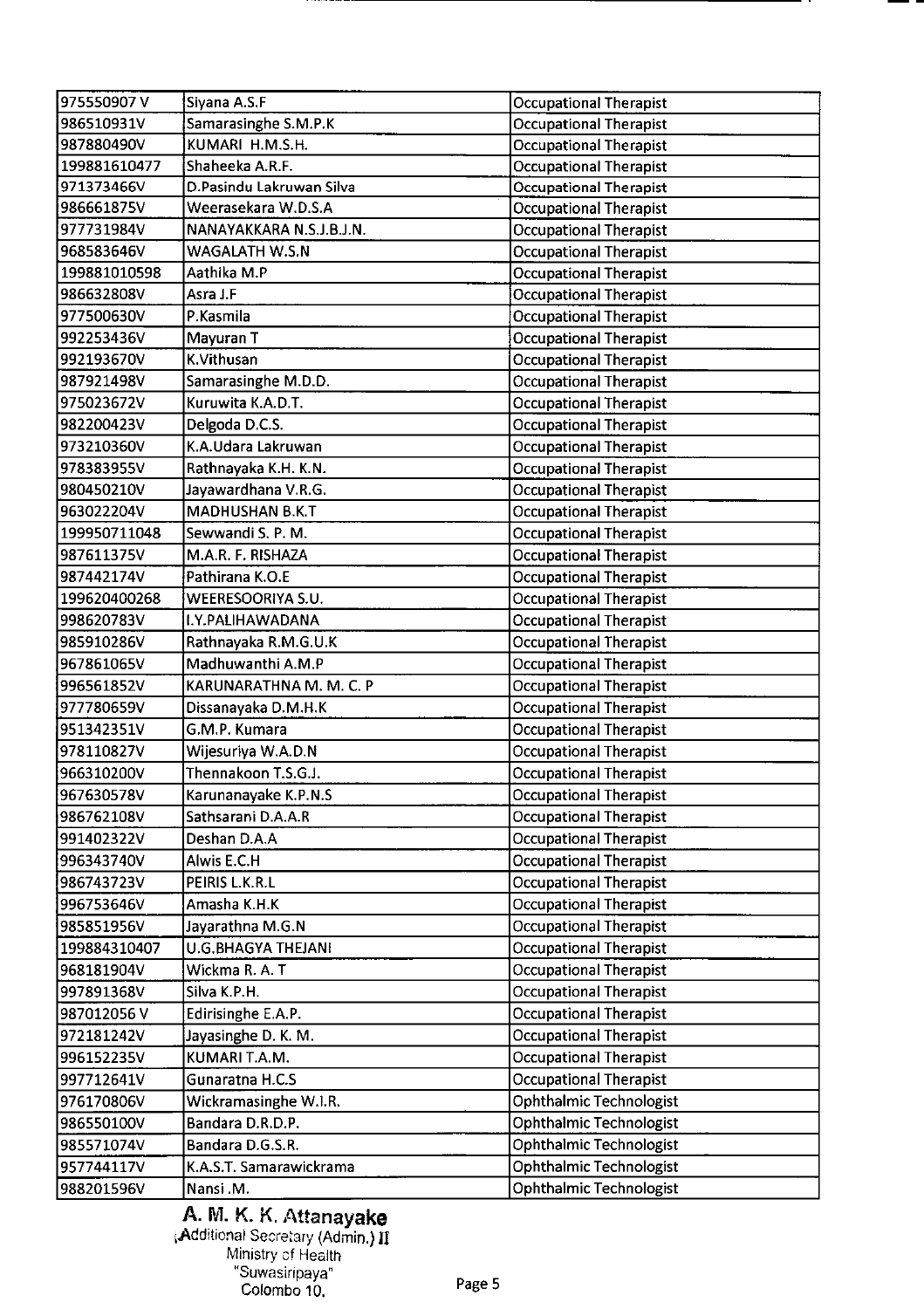| 985523215V   | M.K.FATHIMA RIFNA           | <b>Ophthalmic Technologist</b> |
|--------------|-----------------------------|--------------------------------|
| 976873190V   | Rathnayake M.P.             | <b>Ophthalmic Technologist</b> |
| 986880216V   | Liyanage T.N.T.K.           | <b>Ophthalmic Technologist</b> |
| 987323086V   | Senadheera K.G.             | Ophthalmic Technologist        |
| 951994103V   | J.b damidu malkantha        | Ophthalmic Technologist        |
| 997231120V   | M.N.DHUNUJA NAKRIFA         | Ophthalmic Technologist        |
| 987902582V   | Nihla H.F.                  | <b>Ophthalmic Technologist</b> |
| 988221422V   | P. Delka                    | Ophthalmic Technologist        |
| 992463210V   | <b>J.AJURSHAN</b>           | <b>Ophthalmic Technologist</b> |
| 955740963V   | Dissanayake K.D.A.G.        | Ophthalmic Technologist        |
| 978052703V   | Jayaweera C.T.K.            | Ophthalmic Technologist        |
| 986882375V   | Sewwandi W.T.N.             | Ophthalmic Technologist        |
| 199776500461 | Gatamanna G.G.D.I           | Ophthalmic Technologist        |
| 977142725V   | UYANGODA K.H.               | Ophthalmic Technologist        |
| 968373145V   | Karunanayaka.M.P            | Ophthalmic Technologist        |
| 996760146V   | R. Y. Amarasinghe           | Ophthalmic Technologist        |
| 986561927V   | Jayasekara M.C.S            | Ophthalmic Technologist        |
| 981212193V   | Wijedasa R.M.K.S            | <b>Ophthalmic Technologist</b> |
| 973503910V   | Ekanayaka E.M.L.K.K.        | Ophthalmic Technologist        |
| 986790322V   | Lakshika P.D.P.             | <b>Ophthalmic Technologist</b> |
| 986220640V   | Jayasinghe S.L              | Ophthalmic Technologist        |
| 199964100650 | R.P.H.Sandeepani Rajapaksha | <b>Ophthalmic Technologist</b> |
| 975651126V   | Akeela M.A.F                | Ophthalmic Technologist        |
| 199980007593 | NIFLA M.N.F                 | <b>Ophthalmic Technologist</b> |
| 995962497V   | Hafsha M.F                  | <b>Ophthalmic Technologist</b> |
| 978282121V   | Amarasinghe H.D.R.M.        | Ophthalmic Technologist        |
| 988330493V   | Perera P.A.M.D              | <b>Ophthalmic Technologist</b> |
| 970462813V   | Dhananjaya H.A.W            | Ophthalmic Technologist        |
| 975820084V   | AAKILA M.N.F.               | Pharmacist                     |
| 968242288V   | Mafaza R.F                  | Pharmacist                     |
| 976311590V   | Rasna N.F                   | Pharmacist                     |
| 977211921V   | M.M.Sulaiha                 | Pharmacist                     |
| 992552263V   | Wellassa P.W.G.M.D.B        | Pharmacist                     |
| 199872303079 | Ashfa A.M.A.                | Pharmacist                     |
| 985621071V   | Senevirathne C.S            | Pharmacist                     |
| 995512556V   | E.G.A.M. Hemawardane        | Pharmacist                     |
| 976752244V   | ABEYKOON H.L.G.M.P.M        | Pharmacist                     |
| 986172190V   | Rathnayake R. M. C. N.      | Pharmacist                     |
| 199806801670 | Chinthaka H.N.N.            | Pharmacist                     |
| 985562121V   | Wimalasena M.N.A.           | Pharmacist                     |
| 987550686V   | Abeyrathne R.M.U.L          | Pharmacist                     |
|              | Shanthasiri S.G.S.S.        |                                |
| 966121491V   |                             | Pharmacist                     |
| 987723483V   | Maheshika D.K.G.R           | Pharmacist                     |
| 972301558V   | Nifras M                    | Pharmacist                     |
| 199867902015 | Majeed A.M.F.N              | Pharmacist                     |
| 975811263V   | T.Mithunalogini             | Pharmacist                     |
| 997120612V   | Asfa A.H.F                  | Pharmacist                     |
| 973153528V   | Thanaraaj S                 | Pharmacist                     |
| 976442300V   | <b>JANOCIKA.K</b>           | Pharmacist                     |
| 986463593V   | Rejina S.F                  | Pharmacist                     |
| 966853921V   | Sajeetha M.N.F              | Pharmacist                     |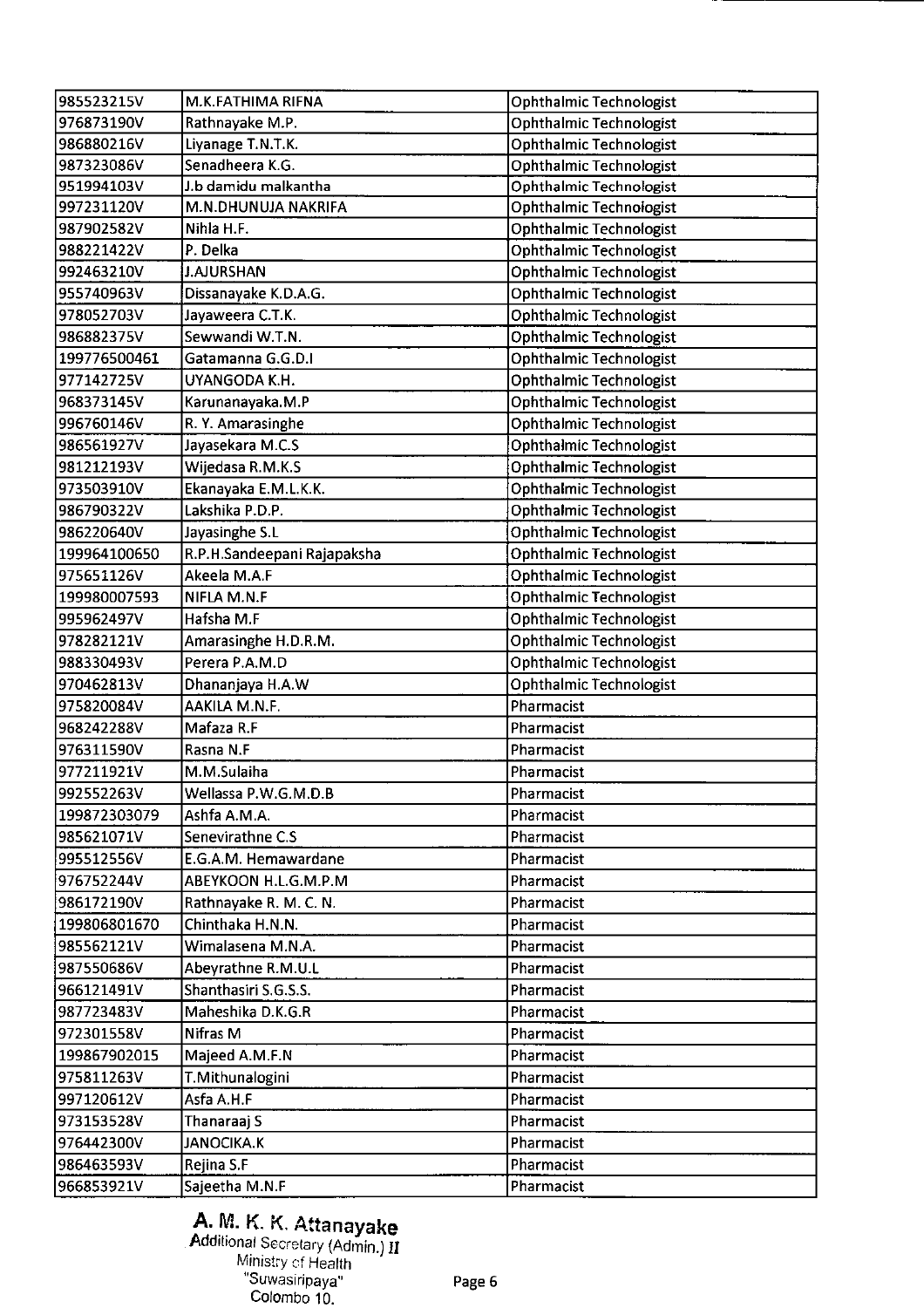|                            | Hussain M.P.M.I                  |                          |
|----------------------------|----------------------------------|--------------------------|
| 199820203882<br>983423000V | Hariprsanth P.                   | Pharmacist<br>Pharmacist |
| 978162371V                 | ASLIHA A.C.                      | Pharmacist               |
| 977070805V                 | Alahakoon P.K.D.A.D              | Pharmacist               |
| 961702070V                 | RAJAKARUNA R.M.S.S               | Pharmacist               |
| 992893184V                 |                                  | Pharmacist               |
|                            | Marasinghe M.M.D.S               | Pharmacist               |
| 975360849V                 | Rathnayake B.N<br>Dharmadasa C.P |                          |
| 965560483V                 | Rifkha A.F.F                     | Pharmacist               |
| 199868602447               |                                  | Pharmacist               |
| 199985110026               | Malshani S.G.S.K                 | Pharmacist               |
| 988451843V                 | Thennakoon T.M.N.D.              | Pharmacist               |
| 980490769V                 | Jayaranga I.S.L                  | Pharmacist               |
| 982991820V                 | Dias Y.B.L                       | Pharmacist               |
| 995982854V                 | Thennakoon T. M. S. N.           | Pharmacist               |
| 985790140V                 | Sumaiya M.N.                     | Pharmacist               |
| 966380128V                 | Weerasooriya W.M.U.H.            | Pharmacist               |
| 967832243V                 | Nisansala A.M.Y                  | Pharmacist               |
| 986010920V                 | Rajapaksha S.R.K.S               | Pharmacist               |
| 987630310V                 | Rathnayaka R.M.N.M               | Pharmacist               |
| 199866000329               | Jayamaha K.D.T.M                 | Pharmacist               |
| 971121572V                 | BANDARA M.S.B.R.S.M              | Pharmacist               |
| 982452260V                 | A.H.M HASNI                      | Pharmacist               |
| 988202169V                 | <b>Raffath MRF</b>               | Pharmacist               |
| 973190490V                 | Wijerathna S. D. M. H            | Pharmacist               |
| 981890221V                 | <b>S.SUNETH</b>                  | Pharmacist               |
| 991321063V                 | Tharanitharan.T                  | Pharmacist               |
| 991720677V                 | N.Naveensangar                   | Pharmacist               |
| 981852931V                 | Tharnisan I                      | Pharmacist               |
| 988631680V                 | Surththika.M                     | Pharmacist               |
| 986923292V                 | J.R.K.Ratnarajah                 | Pharmacist               |
| 973220918V                 | RAJAPAKSHA R.A.P.                | Pharmacist               |
| 978421687V                 | DISSANAYAKE D.M.D.H.             | Pharmacist               |
| 978511643V                 | Somawickrama D.H.N.              | Pharmacist               |
| 987741287V                 | Wijegunawardhana M.M.C.N.        | Pharmacist               |
| 988283433V                 | Karunarathna K.A.R.G             | Pharmacist               |
| 952020404V                 | Senavirathna G.K.T.L             | Pharmacist               |
| 199732510208               | CHANDIKA ISHARA L.G.             | Pharmacist               |
| 199858300185               | Samarasinghe P.V.N.H.            | Pharmacist               |
| 968304526V                 | Samarasekara G.G.N.N             | Pharmacist               |
| 985451249V                 | Gunarathne D.B.P.                | Pharmacist               |
| 199884210096               | Karunathilake M.G.I.S            | Pharmacist               |
| 978543464V                 | Uthpali W.K.S.                   | Pharmacist               |
| 975661610V                 | MIHIRANI K.M.D.                  | Pharmacist               |
| 973170058V                 | Balasooriya B.C.L                | Pharmacist               |
| 986471375V                 | O.G Samarawickrama               | Pharmacist               |
|                            |                                  |                          |
| 199760902848               | Nawodini P.G.K                   | Pharmacist               |
| 973573489V                 | T.H.M.S.C.Punsara                | Pharmacist               |
| 987980648V                 | H A YASANTHI MADHUSHIKA          | Pharmacist               |
| 972471216V                 | Jayathissa N.K.G.P               | Pharmacist               |
| 950663120V                 | Sandunika L.P.A.                 | Pharmacist               |
| 199831710407               | U. V. T. S. Jayashantha          | Pharmacist               |

A. M. K. K. Attanayake **Addi**tional Secretary (Admin.)  $\mathbf{H}$ Ministry of Health "Suwasiripaya" Colombo 10. Page 7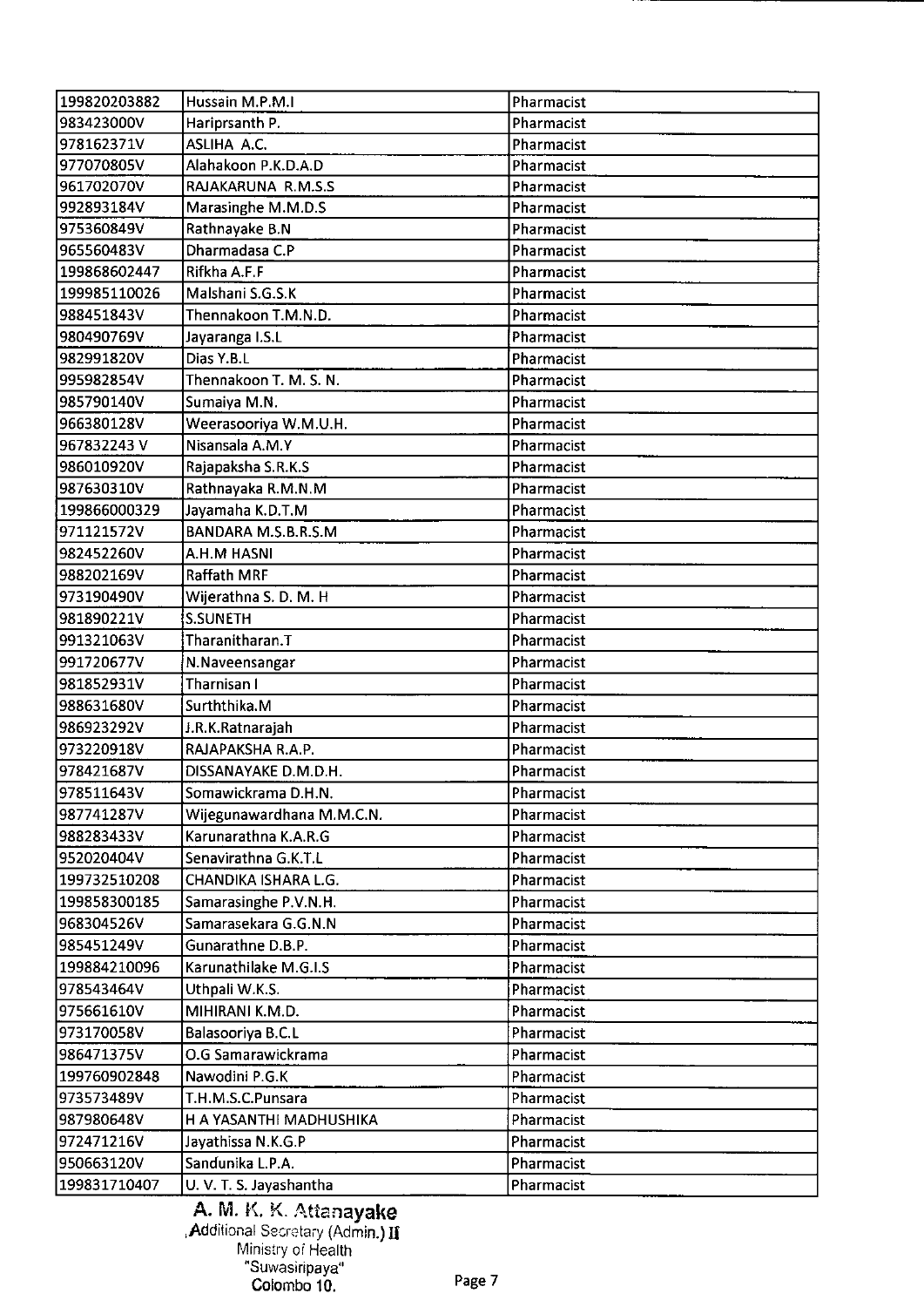| 975681688V   | H. H. Witharanage            | Pharmacist                       |
|--------------|------------------------------|----------------------------------|
| 199785803253 | HANSAMALI J.L.A.P            | Pharmacist                       |
| 199424803104 | D.I. Wanniarachchi           | Pharmacist                       |
| 199985410596 | Kaushika M A S               | Pharmacist                       |
| 987040831V   | M.N.F. ZIMNA                 | Pharmacist                       |
| 971450282V   | M. S. M. Akram               | Pharmacist                       |
| 980960730V   | M.F.M.WASEEM                 | Pharmacist                       |
| 985842124V   | Dharmasiri A.H.G.S           | Pharmacist                       |
| 975111458V   | Dissanayaka D.M.B.M          | Pharmacist                       |
| 199713501624 | Lakmal D.M.I.P               | Pharmacist                       |
| 985772029V   | S.H. Chathurangi             | Pharmacist                       |
| 977402298V   | SEWWANDI A.M.W.              | Pharmacist                       |
| 967902640V   | Shalika S.S                  | Pharmacist                       |
| 985100284 V  | Wijesooriya T.H.N            | Pharmacist                       |
| 199879100640 | Arshadha M.A.F               | Pharmacist                       |
| 986131183V   | Hansika G.S                  | Pharmacist                       |
| 986651020V   | Pramudika M.Y                | Pharmacist                       |
| 986361189V   | De Silva K.H.M.              | Pharmacist                       |
| 973212095V   | K.L.K.Lakmal                 | Pharmacist                       |
| 966552093V   | Jayathilaka K.M.P            | Pharmacist                       |
| 975670414V   | I.S.Dilki                    | Pharmacist                       |
| 968083597V   | K.A.S.Devindi                | Pharmacist                       |
| 976691288V   | Sandani K.A.T                | Pharmacist                       |
| 996310329V   | Gamage S.S                   | Pharmacist                       |
| 988382914V   | Jayathilaka K.M.N            | Pharmacist                       |
| 992943599V   | Kumarasinghe K.M.A.I.A       | Pharmacist                       |
| 988032182V   | Sameeha M.N.F                | Pharmacist                       |
| 975650545V   | Udayangee W.K.               | Pharmacist                       |
| 998043298V   | Gamage E.G.M.S               | Pharmacist                       |
| 992971703V   | Sahan Viduranga D.W.P.       | Pharmacist                       |
| 977142172V   | Peiris E.N.D                 | Pharmacist                       |
| 986703659V   | R.K. RASHINI PRABHASHA       | Pharmacist                       |
| 987721022V   | Silva A.Y.S.                 | Pharmacist                       |
| 976820630V   | POOGODA P. K. D. H           | Pharmacist                       |
| 986151460V   | Jayasinghe D.P.D.            | Pharmacist                       |
| 199952510031 | Kekulawala K.V.S.L.          | Pharmacist                       |
| 977861047V   | Deshani K.T.B                | Pharmacist                       |
| 199936212802 | L.L. KAVINDU MADUSHANKA      | Pharmacist                       |
| 985570167V   | Sumithrarathna H.N           | Pharmacist                       |
| 987820209V   | W.U.Dhananjanee              | Pharmacist                       |
| 981391845V   | de silva M.G.R               | Pharmacist                       |
| 986832246V   | P.P.A Gunawardana            | Pharmacist                       |
| 199886310252 | Swarnathilaka R.D.H.S.       | Pharmacist                       |
| 961352908V   | S.S.H.SILVA                  | Pharmacist                       |
| 977701830V   | Hasuni W.A                   | Pharmacist                       |
| 981302362V   | H. A. SACHITH SAMUDITHA      | Pharmacist                       |
| 996590194V   | Shahdhiya A.M                | <b>Prosthetics and Orthotist</b> |
| 990641374V   | Gunasinghe I.U.              | Prosthetics and Orthotist        |
| 952450140V   | Rajapaksha R.M.N.H           | <b>Prosthetics and Orthotist</b> |
| 977462720V   | Gamlath R.D.D.I              | <b>Prosthetics and Orthotist</b> |
| 976132572V   | E.Tharani<br><u> anayake</u> | <b>Prosthetics and Orthotist</b> |
|              | <del>ਨੇ ਲਾਗਾ</del>           |                                  |

 $``$ ೇy (Admin.)  $\bar{\Pi}$ 

 $\epsilon$ 

*Mrisry 01* Heajtjj

<sup>&#</sup>x27;<sup>Suwasiripaya''</sub><br>Colombo **10.**</sup>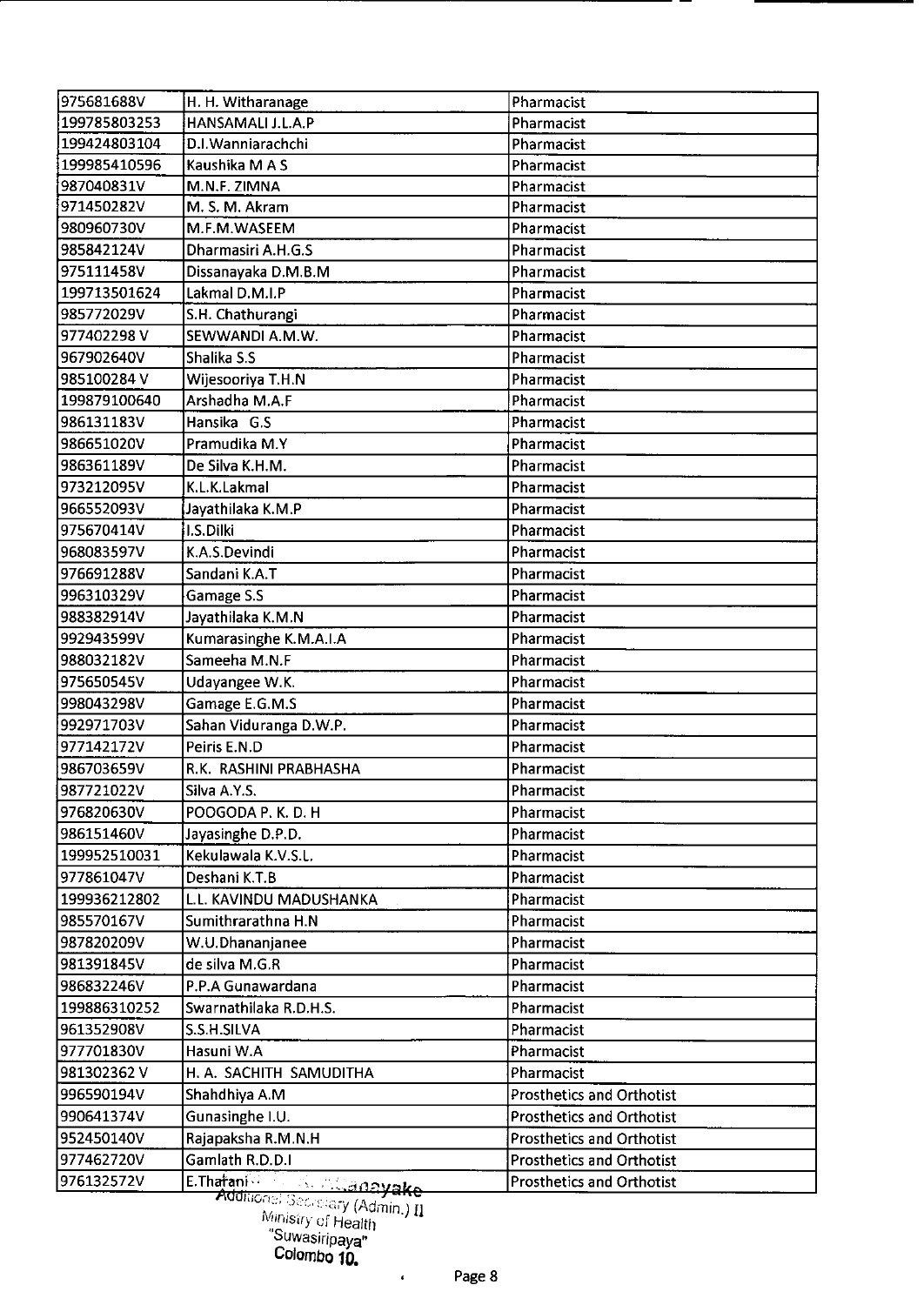| 996770303V   | Sabrina A.F                     | <b>Prosthetics and Orthotist</b> |
|--------------|---------------------------------|----------------------------------|
| 978113567V   | Dilhari.D.A.D.                  | <b>Prosthetics and Orthotist</b> |
| 200052302657 | R.M Imalsha Sewwandi Bandara    | <b>Prosthetics and Orthotist</b> |
| 968423576V   | Chandrawansha D.E.D.P           | <b>Prosthetics and Orthotist</b> |
| 986052615V   | Dhanusha k.                     | Prosthetics and Orthotist        |
| 995762137V   | Thennakoon T.M.G.D              | <b>Prosthetics and Orthotist</b> |
| 986302107V   | Kumari P.B.N.M.                 | <b>Prosthetics and Orthotist</b> |
| 199805203187 | Aravinthan.s                    | <b>Prosthetics and Orthotist</b> |
| 976590783V   | Hatanarachchi H.M.K.C           | <b>Prosthetics and Orthotist</b> |
| 986630082V   | T.L.O.T. Liyanage               | <b>Prosthetics and Orthotist</b> |
| 199950310430 | H.R.M.P. DAMAYANTHI             | <b>Prosthetics and Orthotist</b> |
| 199932310734 | SANDAKELUM V.P.S.               | <b>Prosthetics and Orthotist</b> |
| 977381797V   | M.G. ESHANI PRARTHANA SAMMANI   | <b>Prosthetics and Orthotist</b> |
| 970293833V   | Jayasekara H.M.H.D              | <b>Prosthetics and Orthotist</b> |
| 997470850V   | Chamodya Kasungee Kanburugamuwa | <b>Prosthetics and Orthotist</b> |
| 975840310V   | Silva K.H.N.M.                  | <b>Prosthetics and Orthotist</b> |
| 986300759V   | Aponsu.M.S.N                    | <b>Prosthetics and Orthotist</b> |
| 996412245V   | Shazmin M.                      | <b>Prosthetics and Orthotist</b> |
| 976690915V   | Gunarathna G. A. M. D. K        | <b>Prosthetics and Orthotist</b> |
| 998111463V   | Chathumali G.P.                 | <b>Prosthetics and Orthotist</b> |
| 972171948V   | PUSHAPAKUMARA D.G.S.L.          | <b>Prosthetics and Orthotist</b> |
| 996460592V   | Jayasuriya J.A.D.N.A            | <b>Prosthetics and Orthotist</b> |
| 987420626V   | Kumari P.A.T.H                  | <b>Prosthetics and Orthotist</b> |
| 960561490V   | PUSSEWATTHA P.G.I.S             | <b>Public Health Inspector</b>   |
| 960961218V   | Samarakoon U.M.C.C.B            | Public Health Inspector          |
| 961452457 V  | Aluthge A.G.P.N                 | Public Health Inspector          |
| 961771927V   | LAKSHAN R.P.M.N.                | <b>Public Health Inspector</b>   |
| 971592745V   | P.D.R.K. Ranathunga             | Public Health Inspector          |
| 961110360V   | Liyanage U.G.A.G.               | <b>Public Health Inspector</b>   |
| 982480906V   | W.M.L.I.K.GUNARATHNA            | <b>Public Health Inspector</b>   |
| 992630639V   | Zumry M.A.M                     | <b>Public Health Inspector</b>   |
| 972401668V   | JAYASINGHA J.M.K.G.B.           | <b>Public Health Inspector</b>   |
| 971040360V   | PRAMOD P.B.M.V                  | <b>Public Health Inspector</b>   |
| 199705601218 | Wijethunga W.M.P.L.             | Public Health Inspector          |
| 962820140V   | Masakkara M.H.D.M.K             | Public Health Inspector          |
| 970733191V   | D.P.D.ALWIS                     | Public Health Inspector          |
| 991214208V   |                                 |                                  |
|              | Ragith D.                       | Public Health Inspector          |
| 983193170V   | S.M.H.M.J BANDARA               | <b>Public Health Inspector</b>   |
| 199920403083 | Munasinghe T.D.                 | <b>Public Health Inspector</b>   |
| 961560314V   | A.G.A.B Weerakoon               | <b>Public Health Inspector</b>   |
| 980710513V   | Perera W.D.C.D.                 | <b>Public Health Inspector</b>   |
| 199834710672 | <b>N.S RAJAPAKSHE</b>           | <b>Public Health Inspector</b>   |
| 972470821V   | JAYALATH P.G.M.D.N              | <b>Public Health Inspector</b>   |
| 992890886V   | Weeraddana U G C R              | <b>Public Health Inspector</b>   |
| 982430780V   | Rajapaksha R.G.N.M              | <b>Public Health Inspector</b>   |
| 200001004600 | Wijesooriya K.G.D.D.M.          | <b>Public Health Inspector</b>   |
| 991421602V   | RANATHUNGA P.G.J.L              | <b>Public Health Inspector</b>   |
| 973330640V   | W.K.M. Madushan                 | <b>Public Health Inspector</b>   |
| 993430366V   | KUMARA K.R.V.S                  | <b>Public Health Inspector</b>   |
| 992422653V   | Weerasena B.G.T.L.S.            | Public Health Inspector          |
| 982122538V   | Asanka B.L.D.P                  | <b>Public Health Inspector</b>   |

A. M. K. K. Attanayake<br>Additional Secretary (Admin.) II Ministry of Health •.suwasiripaya Colombo 10. Page 9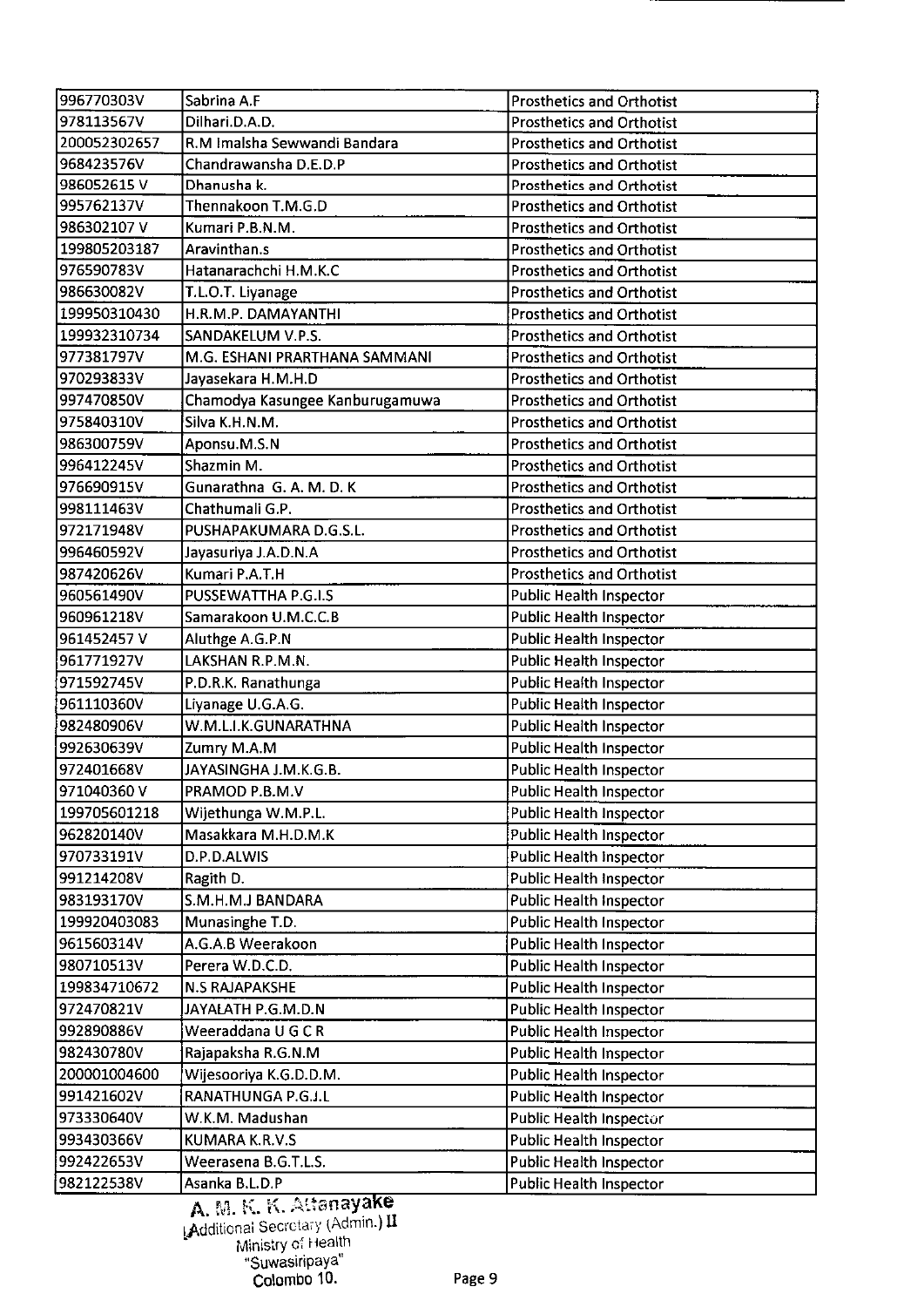| 961031192V   | N.M.P Wijerathne               | <b>Public Health Inspector</b> |
|--------------|--------------------------------|--------------------------------|
| 990100519V   | G.H.M.Buddika Ruwan Gedaragoda | <b>Public Health Inspector</b> |
| 982501350V   | N.Zeragasan                    | Public Health Inspector        |
| 980994090V   | ASKI.M.M.M                     | <b>Public Health Inspector</b> |
| 992382112V   | <b>M.NUSAIR</b>                | Public Health Inspector        |
| 991991697V   | Wasiu A.R.A                    | <b>Public Health Inspector</b> |
| 199931412240 | Ahmath F.H.I.                  | <b>Public Health Inspector</b> |
| 990121672V   | Fazil J                        | <b>Public Health Inspector</b> |
| 981983580V   | SIMRAJ.U                       | <b>Public Health Inspector</b> |
| 963430418V   | <b>B.Gaisudeen</b>             | <b>Public Health Inspector</b> |
| 992972084V   | Nibras A.R.M                   | Public Health Inspector        |
| 199719002108 | M.A.Mohamed Fayaz              | <b>Public Health Inspector</b> |
| 199924100906 | SAMEERA MADHUSANKA R.D.        | <b>Public Health Inspector</b> |
| 980623475V   | Sathish. K                     | Public Health Inspector        |
| 992955848V   | M.N.Abdul Sajeeth Ali          | <b>Public Health Inspector</b> |
| 973130145V   | A.Kishanthan                   | Public Health Inspector        |
| 981263286V   | Ahamed A.A.A                   | <b>Public Health Inspector</b> |
| 992504900V   | Safa Us Safa R. M              | <b>Public Health Inspector</b> |
| 990733171V   | Ahamed Juthy R. F              | <b>Public Health Inspector</b> |
| 962683355V   | Mr.J.Kamaniecharan             | <b>Public Health Inspector</b> |
| 972012599V   | Senarathna S.T.L.              | Public Health Inspector        |
| 972913545V   | Hasny AGM                      | <b>Public Health Inspector</b> |
| 970012559V   | M. Mohammed Mufees             | Public Health Inspector        |
| 972420336V   | Abewickrama P.G.D.P.J          | Public Health Inspector        |
| 992802189V   | <b>DILUXAN.L</b>               | <b>Public Health Inspector</b> |
| 980902277V   | Mohamed nasath M.L             | <b>Public Health Inspector</b> |
| 971012013V   | <b>AFNAN</b>                   | <b>Public Health Inspector</b> |
| 981851340V   | Gajanayaka H.G.R.J.            | Public Health Inspector        |
| 980952630V   | S.M.SAJITHKHAN                 | Public Health Inspector        |
| 981242602V   | Dilakshan.k                    | Public Health Inspector        |
| 991282017V   | AATHIL A.R.M                   | <b>Public Health Inspector</b> |
| 981903323V   | J.YOGAPPIRIYAN                 | <b>Public Health Inspector</b> |
| 990682208V   | Mubeen. C. B                   | <b>Public Health Inspector</b> |
| 982303079V   | Sajith Hussain A.A             | <b>Public Health Inspector</b> |
| 990802548V   | Zafar M.N.A                    | Public Health Inspector        |
| 992203110V   | Kishokanth.J                   | <b>Public Health Inspector</b> |
| 980900541V   | S.Dilukshan                    | <b>Public Health Inspector</b> |
| 982782856V   | <b>MARUTHAN. K</b>             | Public Health Inspector        |
| 983561683V   | SHAUSAN M.A.M.                 | Public Health Inspector        |
| 992631414V   | Ahamed Lais Yoosuf.T           | <b>Public Health Inspector</b> |
| 972820598V   | Faseel Ahamed M.S.             | Public Health Inspector        |
| 983222137V   | MUHAMMATHU ISHAM M.S.          | <b>Public Health Inspector</b> |
| 963542895V   | Amarasinghe H.B.U.P.           | Public Health Inspector        |
| 972411370V   | Madushanka A.V.C.P             | Public Health Inspector        |
| 980133389V   | Minhaj.R.M                     | Public Health Inspector        |
| 199811903172 | Nafrees M.M.M.                 | Public Health Inspector        |
| 199800310094 | Mohamed Abrar F.               | <b>Public Health Inspector</b> |
| 991252320V   | T.A.AHAMED ·                   | Public Health Inspector        |
| 983305237V   | Mohamed Farwees M.F.           | <b>Public Health Inspector</b> |
| 200000604454 | Insaf ahamed .k                | Public Health Inspector        |
| 972251348V   | N.Nilaxshan                    | Public Health Inspector        |
|              |                                |                                |

A. M. K. K. Attanayake  $\bm{\mathrm{Add}}$ itional Secretary (Admi**n.)**  $\bm{\mathrm{H}}$ Ministry *ci* Health Suwasiripaya' Colombo 10. Page 10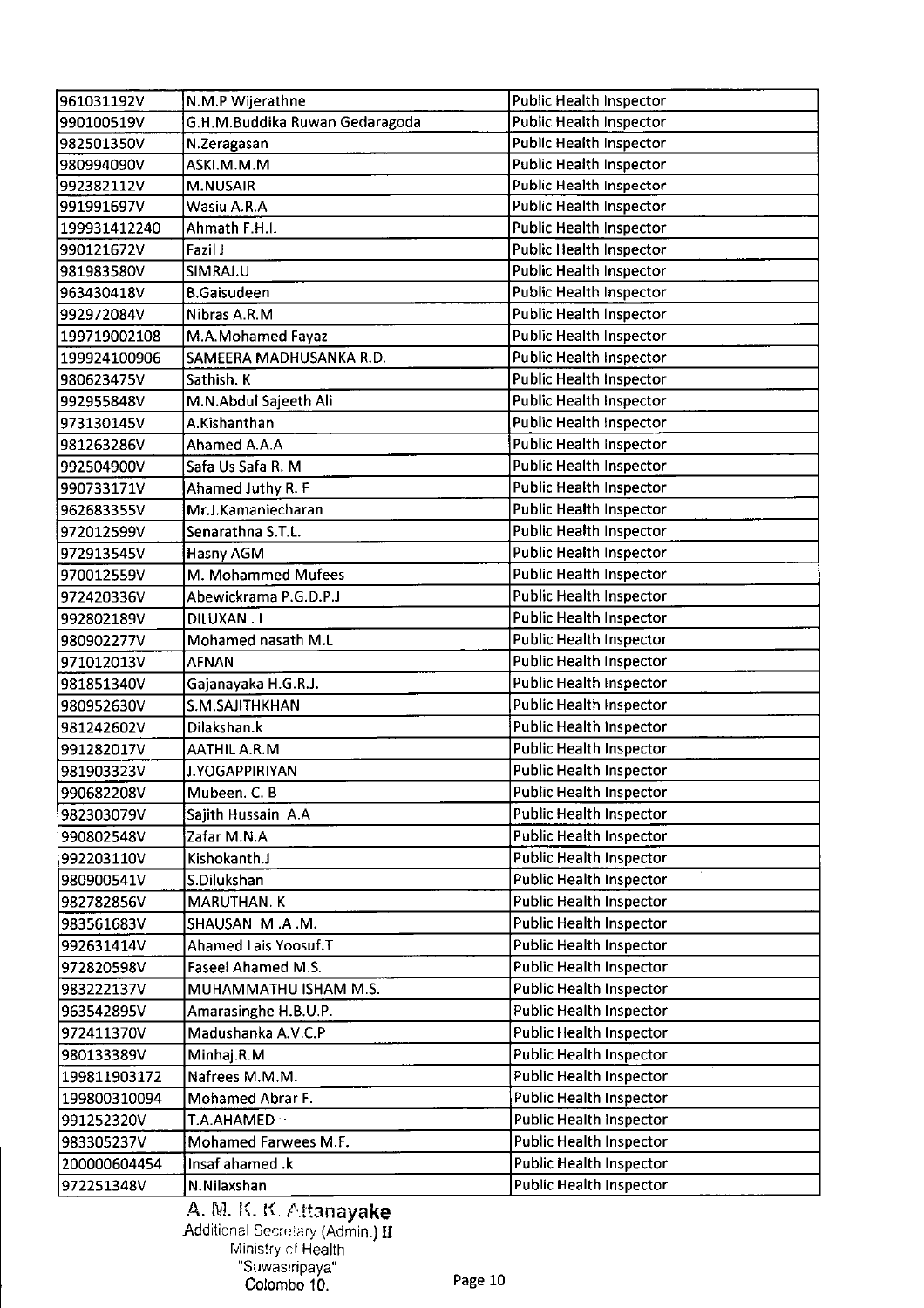| 990970270V   | Arshath A.M.M                | <b>Public Health Inspector</b> |
|--------------|------------------------------|--------------------------------|
| 993021091V   | <b>AA.INAS AHAMED</b>        | <b>Public Health Inspector</b> |
| 983630553V   | Rabith A.R.M                 | <b>Public Health Inspector</b> |
| 992191864V   | <b>E.THARUKSHAN</b>          | <b>Public Health Inspector</b> |
| 961902789V   | <b>NOUF A.A</b>              | <b>Public Health Inspector</b> |
| 961343682V   | Amroon N.M                   | <b>Public Health Inspector</b> |
| 970482822V   | Waseem Akmal M.J.            | Public Health Inspector        |
| 970740090V   | Ilham M.D.M                  | <b>Public Health Inspector</b> |
| 971981687V   | Thasneem I.M                 | Public Health Inspector        |
| 962372813V   | Naseer A.M                   | <b>Public Health Inspector</b> |
| 971101873V   | HassanA.N.H                  | Public Health Inspector        |
| 981483022V   | Mohamed Abrar Hussain A.G.   | <b>Public Health Inspector</b> |
| 991942785V   | SIVAKANTH.S                  |                                |
|              | Azeem Safras. A              | <b>Public Health Inspector</b> |
| 983392040V   |                              | Public Health Inspector        |
| 970733230V   | Sankalpa B.T                 | <b>Public Health Inspector</b> |
| 993600733V   | Ahmeth M.N.A                 | Public Health Inspector        |
| 981062418V   | Niflan M.I.M                 | <b>Public Health Inspector</b> |
| 972191329V   | Miswar S.M.                  | <b>Public Health Inspector</b> |
| 982541328V   | Gunarathna D.G.H.D           | <b>Public Health Inspector</b> |
| 983640800V   | Indrajith P.A.S.K.P.         | <b>Public Health Inspector</b> |
| 983305113V   | Yusri Ahamed M.A             | Public Health Inspector        |
| 971801492V   | Ahamed.R.M                   | Public Health Inspector        |
| 981410491V   | Mohamed Nafeel M.L.          | <b>Public Health Inspector</b> |
| 199933811988 | Y.MATHUSAN                   | <b>Public Health Inspector</b> |
| 971471743V   | RIZVI A.M.                   | <b>Public Health Inspector</b> |
| 980111415V   | Payas M                      | <b>Public Health Inspector</b> |
| 972462942V   | <b>MUNEER M.P.M</b>          | <b>Public Health Inspector</b> |
| 199920701001 | JAYASOORIYA H.M.M.S.         | <b>Public Health Inspector</b> |
| 200000203596 | <b>KUMARA S.M.R.L</b>        | <b>Public Health Inspector</b> |
| 972580287V   | <b>HANIM M.K.A</b>           | <b>Public Health Inspector</b> |
| 971561181V   | L.P.V.K.BANDARA              | <b>Public Health Inspector</b> |
| 199926302399 | W Sajith Dilshan Jayasundara | <b>Public Health Inspector</b> |
| 973041304V   | <b>G.K.R.S SENEVIRATHNA</b>  | <b>Public Health Inspector</b> |
| 962310117V   | Abeysinghe D.M.P.M.          | <b>Public Health Inspector</b> |
| 981862864V   | RANGANA WADIMUNA W.T         | Public Health Inspector        |
| 951372919V   | Rathnayaka R.M.S.S           | Public Health Inspector        |
| 199934911589 | Senevirathna S.T.M           | Public Health Inspector        |
| 980971562V   | Bandara.H.M.N.W.             | <b>Public Health Inspector</b> |
| 951674966V   | Edirisinghe S.A.K            | <b>Public Health Inspector</b> |
| 973163558V   | Lakshan S.H.R                | <b>Public Health Inspector</b> |
| 199926702765 | j m sfan khan                | <b>Public Health Inspector</b> |
| 970441565V   | Kumara K.H.M.C.S             | Public Health Inspector        |
| 970633030V   | Senavirathna B.L.K.Y.        | <b>Public Health Inspector</b> |
| 980173399V   | <b>Bandara PGMD</b>          | <b>Public Health Inspector</b> |
| 971590173V   | Pathirana H.P.S.P.H          | Public Health Inspector        |
| 199910802964 | M.H.H.M SHIHAM               | Public Health Inspector        |
| 973382772V   | Rathnayake R. M. P           | Public Health Inspector        |
| 961310083V   | Dewaka R.M.S                 | Public Health Inspector        |
| 961440300V   | JAYATHILAKA W.M.M.N.P.M.     | <b>Public Health Inspector</b> |
|              |                              |                                |
| 980523357V   | Bandara W.J.A.C.             | <b>Public Health Inspector</b> |
| 971030666V   | Migara A.M.S.                | <b>Public Health Inspector</b> |

# A. M. K. K. Attanayake

Additional Secretary (Admin.) II Ministry of Health "Suwasir Colombo 10. Page 11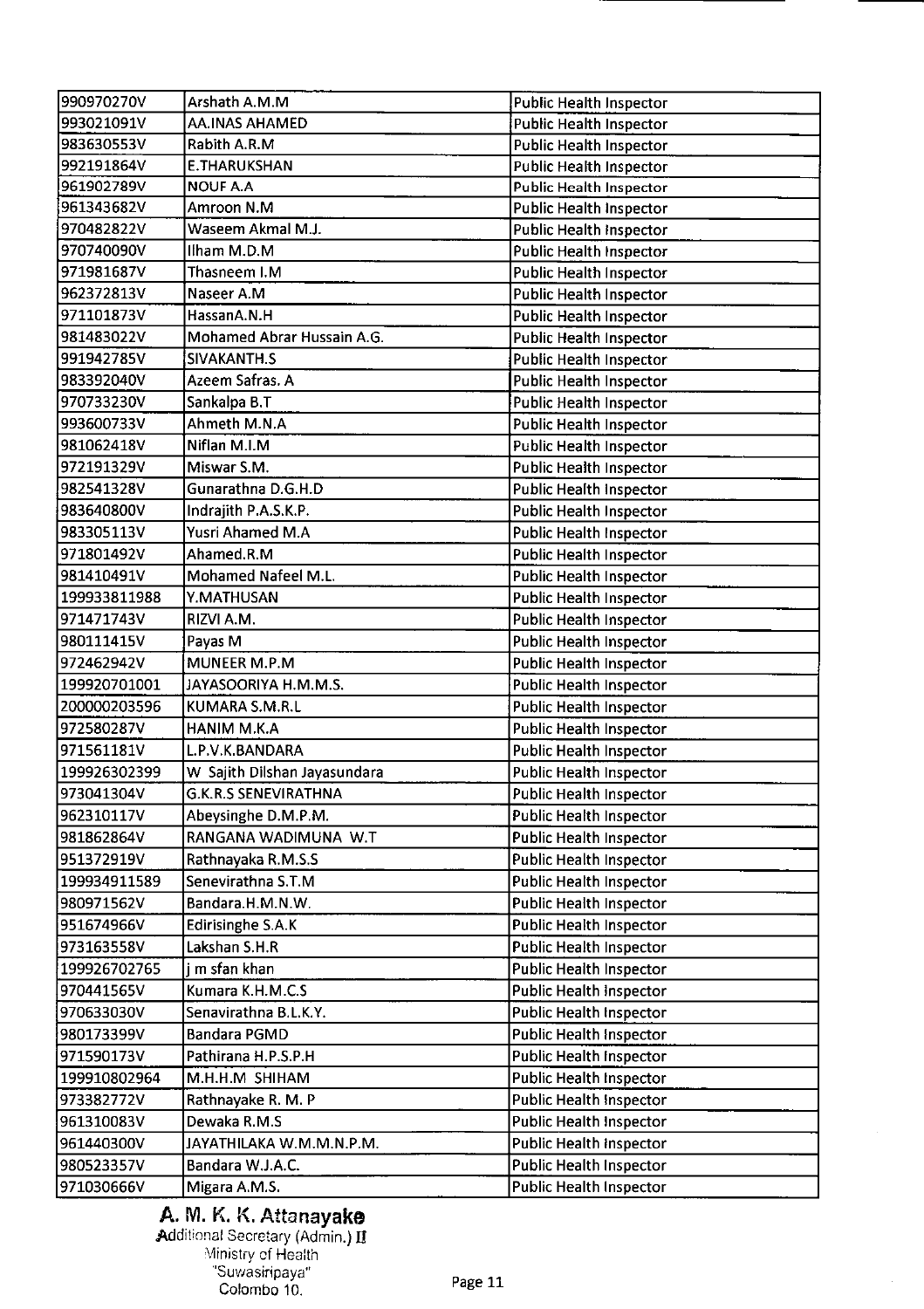| 990892490V   | Neranjala H.A.U              | <b>Public Health Inspector</b>          |
|--------------|------------------------------|-----------------------------------------|
| 980242714V   | Jayathissa W.D.I.S.          | <b>Public Health Inspector</b>          |
| 960743318V   | Nayanajith M.M.S             | <b>Public Health Inspector</b>          |
| 991821597V   | KULATHUNGA. D.R.T.N          | Public Health Inspector                 |
| 952321900V   | W.M.Amila dananjaya          | <b>Public Health Inspector</b>          |
| 983291546V   | Bandaranayaka H.M.K.J.       | <b>Public Health Inspector</b>          |
| 972813362V   | P.M.Kasun Dilranga Pathiraja | <b>Public Health Inspector</b>          |
| 951731099V   | SENANAYAKA S.M.L.C           | <b>Public Health Inspector</b>          |
| 972111392V   | Senarathne D.M.W.A.W.B.      | <b>Public Health Inspector</b>          |
| 980010759V   | Bandara M.M.T.S.T.           | <b>Public Health Inspector</b>          |
| 951242586V   | subawikrama d.w.             | <b>Public Health Inspector</b>          |
| 972512451V   | Bandara D.M.P.L              | <b>Public Health Inspector</b>          |
| 973517872V   | Jayarathna P.G.K.D           | <b>Public Health Inspector</b>          |
| 973184385V   | Jayasinghe R.D.D             | <b>Public Health Inspector</b>          |
| 983001858V   | Sajeewa Dhananjaya K.K.VV    | <b>Public Health Inspector</b>          |
|              |                              |                                         |
| 973550683V   | Priyadarshana A.D.S.D        | <b>Public Health Inspector</b>          |
| 991701206V   | Jayarathna.G.M.A.            | Public Health Inspector                 |
| 199918801654 | Rajakaruna R.D.H.T           | <b>Public Health Inspector</b>          |
| 981851390V   | Bandara.M.K.R.C              | <b>Public Health Inspector</b>          |
| 962560857V   | Nilagarathna.S.P.K.M         | <b>Public Health Inspector</b>          |
| 990772541V   | Fasim M. F. M.               | Public Health Inspector                 |
| 971210150V   | Costa W.S.P                  | Public Health Inspector                 |
| 981481593V   | Senarath S.W.K.M.B           | Public Health Inspector                 |
| 961361176V   | Ranathunga S.M.L.S.B         | <b>Public Health Inspector</b>          |
| 199818310329 | Herath H.M.R.D               | <b>Public Health Inspector</b>          |
| 972542830V   | Vijesinha WPSS               | Public Health Inspector                 |
| 982860482V   | THENNAKOON T.M.S.D           | <b>Public Health Inspector</b>          |
| 971670100V   | Shirantha R.M.D              | <b>Public Health Inspector</b>          |
| 973323334V   | Jayarathna S.P.D.M           | <b>Public Health Inspector</b>          |
| 983432301V   | Herath H.M.S.K               | <b>Public Health Inspector</b>          |
| 972012505V   | WIJEKOON W.M.S.L.B           | <b>Public Health Inspector</b>          |
| 971360470V   | Dushmantha M.A.M.            | <b>Public Health Inspector</b>          |
| 990472602V   | Kamal W.M.K                  | Public Health Inspector                 |
| 981692462V   | Jayathilake A.P.P.R          | Public Health Inspector                 |
| 972922102V   | H.M.C.B.Herath.              | Public Health Inspector                 |
| 971323043V   | Hemantha I.V.A.I.P           | <b>Public Health Inspector</b>          |
| 992360275V   | Thennakoon T.M.S.L.B.        | Public Health Inspector                 |
| 992410663V   | Jayathilake J.H.A.D.         | Public Health Inspector                 |
| 992796510V   | <b>BANDARA E.M.K.N.</b>      | Public Health Inspector                 |
| 962501729V   | YAPA BANDARA Y.M.K.M         | Public Health Inspector                 |
| 982880700V   | Ranasinghe D.P.D.            | Public Health Inspector                 |
| 971820438V   | Hapuarachchi MD              | <b>Public Health Inspector</b>          |
| 991570993V   | E.K.R. Egalla                | Public Health Inspector                 |
| 990940282V   | Gunarathna D.A.D             | <b>Public Health Inspector</b>          |
| 971280417V   | Rajapaksha R.M.R.K           | Public Health Inspector                 |
| 982793661V   | Pathirana Y.P.D.A.Y.         | Public Health Inspector                 |
| 981572777V   | WEERASOORIYA W.A.S.M.        | Public Health Inspector                 |
| 990841020V   | Dharmasiri .W. N. M. A. M    | Public Health Inspector<br>$\mathbf{I}$ |
| 990620393V   | Kumara W.A.L.U               | Public Health Inspector                 |
| 973511491V   | Senanayaka S.P.R.R           | Public Health Inspector                 |
| 963410042V   | Nawarathna U.D.C.D           | Public Health Inspector                 |
|              |                              |                                         |

A. WI K. K. AttanayaKe Additional Secretary (Admin.) Ii Ministry ci Health Suwasiripaya" Colombo 10. Page 12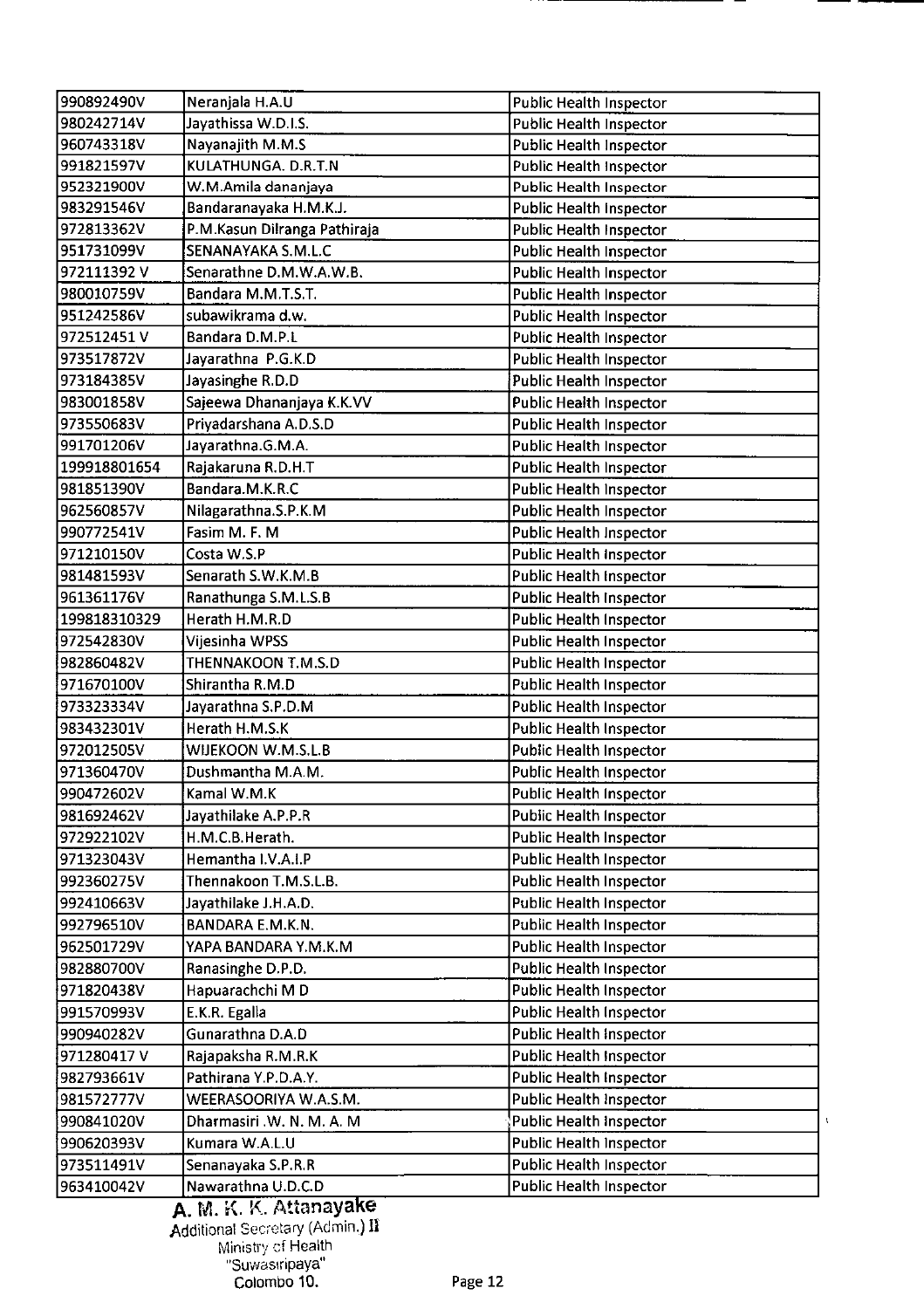| 981251520V   | Chandrasiri T.A.S.N     | <b>Public Health Inspector</b> |
|--------------|-------------------------|--------------------------------|
| 972151300V   | Dharmarathna B.M.H.D.   | <b>Public Health Inspector</b> |
| 199817300364 | S.M.A.J.B.Nayakarathna  | <b>Public Health Inspector</b> |
| 199835510323 | <b>GUNASEKARA G.N.A</b> | <b>Public Health Inspector</b> |
| 981533151V   | Adhikari A.M.A.D.B      | <b>Public Health Inspector</b> |
| 971552700V   | S. Pirathas             | <b>Public Health Inspector</b> |
| 971090987V   | N. Vithushan            | <b>Public Health Inspector</b> |
| 973343688V   | Niroshan S              | <b>Public Health Inspector</b> |
| 973001817V   | G. Mathurathan          | <b>Public Health Inspector</b> |
| 982800269V   | A.Sarangan              | <b>Public Health Inspector</b> |
| 990331413V   | s.Niruparaj             | <b>Public Health Inspector</b> |
| 982882745V   | Sivatharsan. M          |                                |
| 971111453V   | <b>S.PIRAVEEN</b>       | <b>Public Health Inspector</b> |
| 972750484V   |                         | <b>Public Health Inspector</b> |
|              | N.Piratheepan           | Public Health Inspector        |
| 981262158V   | Jayawardhana N.S.A.N.S. | <b>Public Health Inspector</b> |
| 199805803171 | Thushyanthan.T          | <b>Public Health Inspector</b> |
| 981710401V   | S.THEIVENDRAN           | Public Health Inspector        |
| 961210569V   | S.lynkaran              | <b>Public Health Inspector</b> |
| 991381082V   | V. Adchagan             | <b>Public Health Inspector</b> |
| 971431288V   | A. Thuvarakan           | <b>Public Health Inspector</b> |
| 971080418V   | A. Mathushanth          | Public Health Inspector        |
| 993003492V   | Thivakaran.B            | <b>Public Health Inspector</b> |
| 982112222V   | A. Dananth              | <b>Public Health Inspector</b> |
| 992193786V   | J. Punitharaj           | <b>Public Health Inspector</b> |
| 983610528V   | N.Thanusan              | <b>Public Health Inspector</b> |
| 991142061V   | T vanushan              | <b>Public Health Inspector</b> |
| 982102812V   | <b>J.SIVARAM</b>        | <b>Public Health Inspector</b> |
| 983091164V   | Nimalaraj P             | <b>Public Health Inspector</b> |
| 981792955V   | N. Nijanthan            | <b>Public Health Inspector</b> |
| 991850821V   | A. Kajeepan             | <b>Public Health Inspector</b> |
| 992961570V   | A.Thenujan              | <b>Public Health Inspector</b> |
| 982422701V   | T.Purushoththaman       | <b>Public Health Inspector</b> |
| 199800400062 | THARMIGAN.R             | <b>Public Health Inspector</b> |
| 199918502298 | R. Kajeevan             | Public Health Inspector        |
| 961252300V   | E.Thutharsan            | Public Health Inspector        |
| 983213545V   | Akeepan. P              | <b>Public Health Inspector</b> |
| 993130877V   | K Ragavan               | <b>Public Health Inspector</b> |
| 970640495V   | Nirojun.N               | <b>Public Health Inspector</b> |
| 990541086V   | H.Ajanthan              | Public Health Inspector        |
| 982571596V   | M.Axshayan              | <b>Public Health Inspector</b> |
| 970890408V   | Nitharsan <sub>.Y</sub> | Public Health Inspector        |
| 199834610693 | Diluxshan S             |                                |
|              |                         | <b>Public Health Inspector</b> |
| 992112883V   | KOPIRAJ.J               | <b>Public Health Inspector</b> |
| 982932726V   | Sajeevan E              | <b>Public Health Inspector</b> |
| 973470116V   | Logethan.S              | <b>Public Health Inspector</b> |
| 992873620V   | Nirmalan N              | Public Health Inspector        |
| 980900339V   | Lingeshwaran M          | <b>Public Health Inspector</b> |
| 991420100V   | Purusoth.T              | <b>Public Health Inspector</b> |
| 982331943V   | Kogulatheepan.Y         | Public Health Inspector        |
| 991890963V   | Senthilkumaran. T       | <b>Public Health Inspector</b> |
| 971580712V   | R.Howsigan              | Public Health Inspector        |

## A. M. K. K. Attanayake

 $\,$ Additional Secretary (Admin.)  $\rm II$ Ministry cf Health Suwasiripaya' Colombo 10.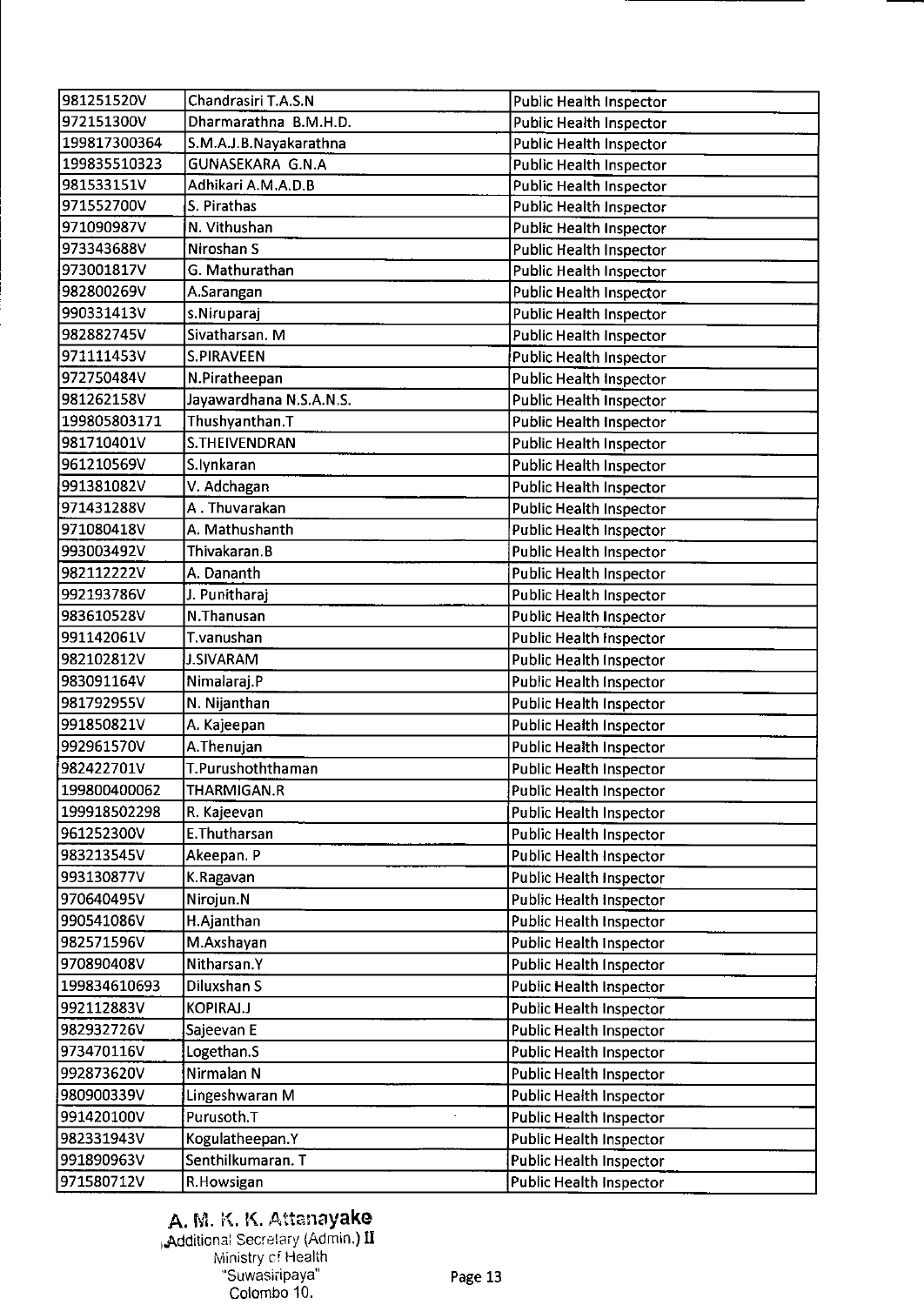| 972102377V   | S.Mathujan                                     | <b>Public Health Inspector</b> |
|--------------|------------------------------------------------|--------------------------------|
| 981792947V   | P.vithoosigan                                  | <b>Public Health Inspector</b> |
| 983190960V   | Roistan Joy A                                  | <b>Public Health Inspector</b> |
| 990041300V   | <b>J.SINTHUJAN</b>                             | <b>Public Health Inspector</b> |
| 950630450V   | Vithushan.R                                    | Public Health Inspector        |
| 991241078V   | S.Nirosan                                      | <b>Public Health Inspector</b> |
| 992546468V   | L.Paviththiran                                 | <b>Public Health Inspector</b> |
| 972080217V   | <b>T</b> .sankeeth                             | <b>Public Health Inspector</b> |
| 973200747V   | Umashuthan.K                                   | <b>Public Health Inspector</b> |
| 981610067V   | Sharujan, S                                    | <b>Public Health Inspector</b> |
| 980392961V   | <b>T.KAJALAVAN</b>                             | <b>Public Health Inspector</b> |
| 961413044V   | DENIPITIYA D.L.R.H.                            | <b>Public Health Inspector</b> |
| 199726000580 | Anuradha L.W.P.                                | <b>Public Health Inspector</b> |
| 962120458V   | Liyanage L.C.D                                 | Public Health Inspector        |
| 199830610369 | Sandaruwan S.D.                                | <b>Public Health Inspector</b> |
| 972350249V   | Gamage T.G.H.C                                 | <b>Public Health Inspector</b> |
| 992342455V   | A.W.H.M. Ambagahawaththa                       | <b>Public Health Inspector</b> |
| 981291492V   | Milindu Heshan Singhapura S.P                  | Public Health Inspector        |
| 960810260V   | Gamage D.G.S.U                                 | <b>Public Health Inspector</b> |
| 972721093V   | Jayaweera J .A. N .M.                          | <b>Public Health Inspector</b> |
| 971803002V   | Sampath A.H                                    | <b>Public Health Inspector</b> |
| 983250653V   | Rifkan M.A.M                                   | <b>Public Health Inspector</b> |
| 972252697V   | L.A.K.C.D Kulasekara                           | <b>Public Health Inspector</b> |
| 992080990V   | Perera A.P.S.S.R.                              | <b>Public Health Inspector</b> |
| 962661440V   | Fonseka H F.U.A                                | <b>Public Health Inspector</b> |
| 981210786V   | PRAVEEN T.V.                                   | <b>Public Health Inspector</b> |
| 972612871V   | Premanatha.K.P.N.D                             | <b>Public Health Inspector</b> |
| 960680030V   | Rathnayaka M.D.C.A.K                           | <b>Public Health Inspector</b> |
| 991001913V   | GAMAGE D.G.J.V.                                | <b>Public Health Inspector</b> |
| 980840875V   | DINAKARA H.G.                                  | <b>Public Health Inspector</b> |
| 951980099V   | <b>UMAYANGA M.I</b>                            | <b>Public Health Inspector</b> |
| 981450353V   | Wijebandara B.W.T.D.                           | <b>Public Health Inspector</b> |
| 960812182V   | Madugalla A.M.G.G.J                            | <b>Public Health Inspector</b> |
| 972150142V   | Sarath Kumar B.                                | <b>Public Health Inspector</b> |
| 980470270V   | JEEWANTHA H.A.J.P                              | Public Health Inspector        |
| 970432990V   | JAYAKODY S.A.M                                 | Public Health Inspector        |
| 970422013V   | Senadheera K.Y.R                               | Public Health Inspector        |
| 980061353V   | Wijesinghe W.K.D                               | <b>Public Health Inspector</b> |
| 972321079V   | Karunarathna G.C.S                             | <b>Public Health Inspector</b> |
| 932780917V   | Ariyarathna L.S.P                              | <b>Public Health Inspector</b> |
| 990432422V   | Rajapaksha L.R.M.C.A                           | <b>Public Health Inspector</b> |
| 982511755V   | H.G. Roshan Janaka Palliyaguru                 | <b>Public Health Inspector</b> |
| 971190736V   | PRIYADARSHANA B.V.S.T                          | Public Health Inspector        |
| 973233556V   | Karawita B.S.G                                 | <b>Public Health Inspector</b> |
| 981241967V   | Gankanda G.D.K.I                               | <b>Public Health Inspector</b> |
| 980400271V   | Deen M.I                                       |                                |
| 971532823V   |                                                | Public Health Inspector        |
| 981402456V   | Jayawardhana P.M.L.D<br>т,<br>Bandara K.R.K.S. | Public Health Inspector        |
|              |                                                | Public Health Inspector        |
| 952220632V   | Jayasena H.P.U.N.                              | <b>Public Health Inspector</b> |
| 971601019V   | RAJAPAKSHA.N.K.K                               | <b>Public Health Inspector</b> |
| 981072162V   | Gunasekara P.G.C.D                             | <b>Public Health Inspector</b> |

A. M. K. K. Attanayake Additional Se $\varnothing$ etary (Admin.)  $\textbf{II}$ Ministry of Health 'Suwasiripaya" Colombo 10. Page 14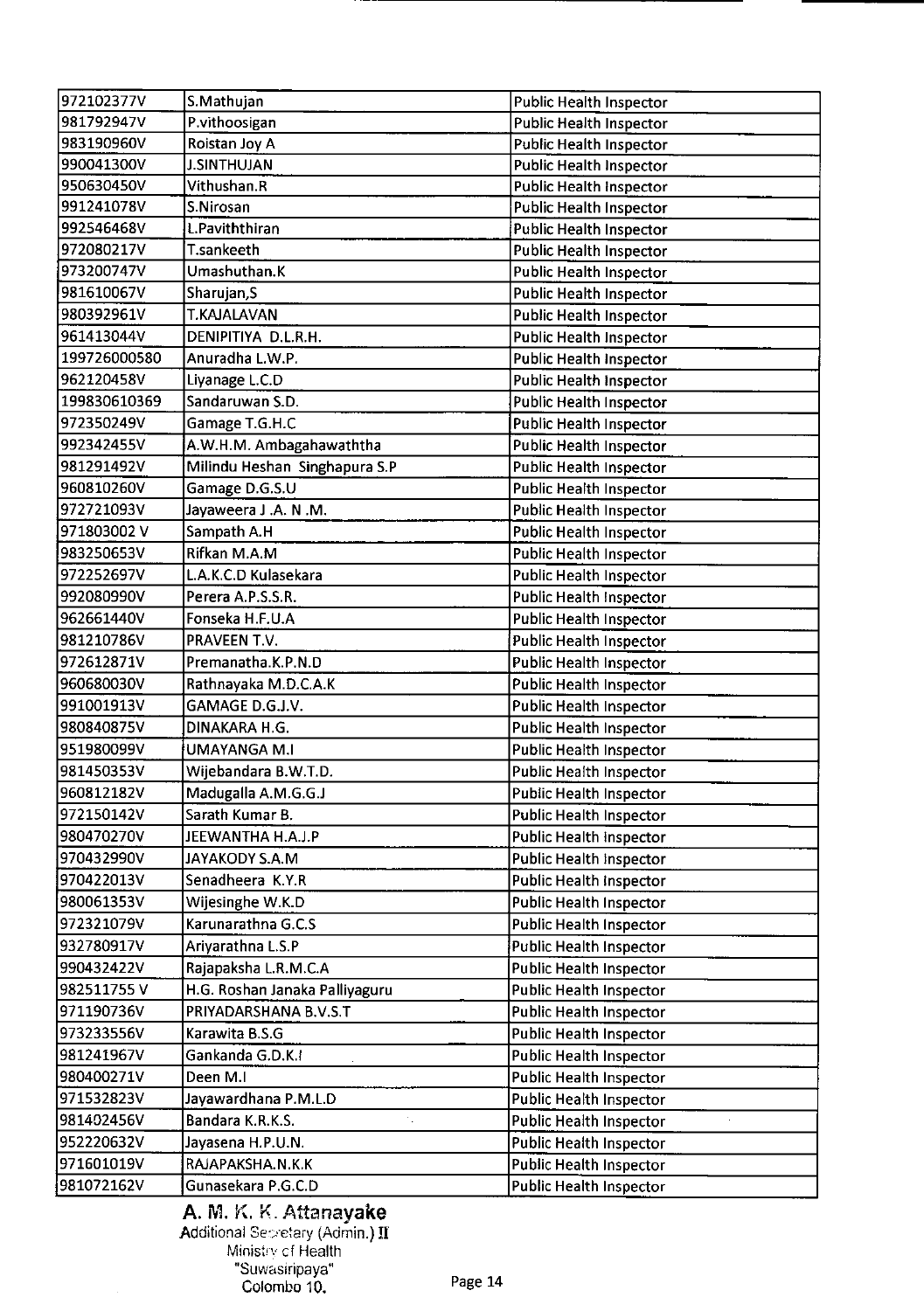| 982950864V   | A.W. Chamith Rukshan Dilhara | <b>Public Health Inspector</b> |
|--------------|------------------------------|--------------------------------|
| 983332838V   | H.G Nipun Abhisheaka         | <b>Public Health Inspector</b> |
| 962402569V   | Samayamantri S.G.S           | <b>Public Health Inspector</b> |
| 981181360V   | Shehan Tharaka L.N.G         | <b>Public Health Inspector</b> |
| 971460571V   | Palihakkara A.D.             | <b>Public Health Inspector</b> |
| 963373953V   | S.L. Shanith Wijayawardana   | <b>Public Health Inspector</b> |
| 971030267V   | Lakshan.N.K.C                | <b>Public Health Inspector</b> |
| 971063025V   | Lakmal W.S.W                 | <b>Public Health Inspector</b> |
| 199900410365 | A.M.G. DESHAN PRABATH MALAKA | <b>Public Health Inspector</b> |
| 972773298V   | Sudharaka R P N              | <b>Public Health Inspector</b> |
| 982050332V   | Maduranga H.V.H              | <b>Public Health Inspector</b> |
| 990731187V   | C. S. WICKRAMASINGHE         | <b>Public Health Inspector</b> |
| 972530298V   | Sudusinghe K.D               | <b>Public Health Inspector</b> |
| 982232090V   | O.supun dhananjaya           | <b>Public Health Inspector</b> |
| 982740495V   | H. J. HETTIARACHCHI          | Public Health Inspector        |
| 980102955V   | W.M.M. CHATHURANGA           | <b>Public Health Inspector</b> |
| 970073272V   | L. Sandeepa prashan          | <b>Public Health Inspector</b> |
| 991676120V   | De Silva S.K.S               | <b>Public Health Inspector</b> |
| 199719902751 | N.G.G.MADUSANKA              | <b>Public Health Inspector</b> |
| 972580554V   | K.B.M.V.Y.I.L.DE COSTA       | <b>Public Health Inspector</b> |
| 970730923V   | Vidanage I.D                 | <b>Public Health Inspector</b> |
| 962300197V   | DESILVA D.S.P.P.G            | <b>Public Health Inspector</b> |
| 980272931V   | A.W.J.Jeewantha              | <b>Public Health Inspector</b> |
| 952280198V   | Madushan W.K.D               | <b>Public Health Inspector</b> |
| 962902120V   | SASANKA K.R.P                | <b>Public Health Inspector</b> |
| 981241045V   | <b>ISANKA CHAMARINDU S.B</b> | <b>Public Health Inspector</b> |
| 991110500V   | A.W.M.V.H.M. Wipulasena      | <b>Public Health Inspector</b> |
| 992582367V   | Chamalka W.A.T               | <b>Public Health Inspector</b> |
| 983103405V   | PRATHIBHA P.G.T.C.           | <b>Public Health Inspector</b> |
| 970411356V   | Witharana S.D.I              | Public Health Inspector        |
| 199832810644 | Chandrawansha K.T.S          | <b>Public Health Inspector</b> |
| 980223094V   | Navinda D.G.M                | <b>Public Health Inspector</b> |
| 199932010797 | A.P.R. Randika               | <b>Public Health Inspector</b> |
| 970790764V   | Weerasinghe N.A.D            | Public Health Inspector        |
| 981770854 V  | Hashan Sandaruwan W.P.       | Public Health Inspector        |
| 991004211V   | Kahagala P.C.K               | <b>Public Health Inspector</b> |
| 990860181V   | Abewardhana C.S              | <b>Public Health Inspector</b> |
| 970502173V   | Lakshitha T.R.U              | <b>Public Health Inspector</b> |
| 981270169V   | K.D.T.R. DE SILVA            | <b>Public Health Inspector</b> |
| 952153790V   | Dayananda N. H. P. L         | <b>Public Health Inspector</b> |
| 980053660V   | Ravisanka M.P.D              | Public Health Inspector        |
| 982400899V   | JAYASINGHE T.S.              | Public Health Inspector        |
| 972090948V   | LAKSITHA V.P.I               | <b>Public Health Inspector</b> |
| 199805200366 | Madhusanka V.K.N.            | <b>Public Health Inspector</b> |
| 991141499V   | H.A.P H Madhubhashana        | Public Health Inspector        |
| 981130758V   | Pramitha B.G.S.F             | Public Health Inspector        |
| 982291135V   | F.R.Althaf Hasan             | Public Health Inspector        |
| 980641910V   | K.L Lakshan                  | <b>Public Health Inspector</b> |
| 982611768V   | W.H.CHAMOD CHIRANGA          | Public Health Inspector        |
| 972040207V   | Madhushanka B.W.G            | <b>Public Health Inspector</b> |
| 982782040V   | HEWAVITHANA I.A              | <b>Public Health Inspector</b> |

A. M. K. K. Attana**yake** . Additional Secretary (Admin.)  $\rm\,II$ Ministry cf Health "Suwasirpaya' Colombo 10. Page 15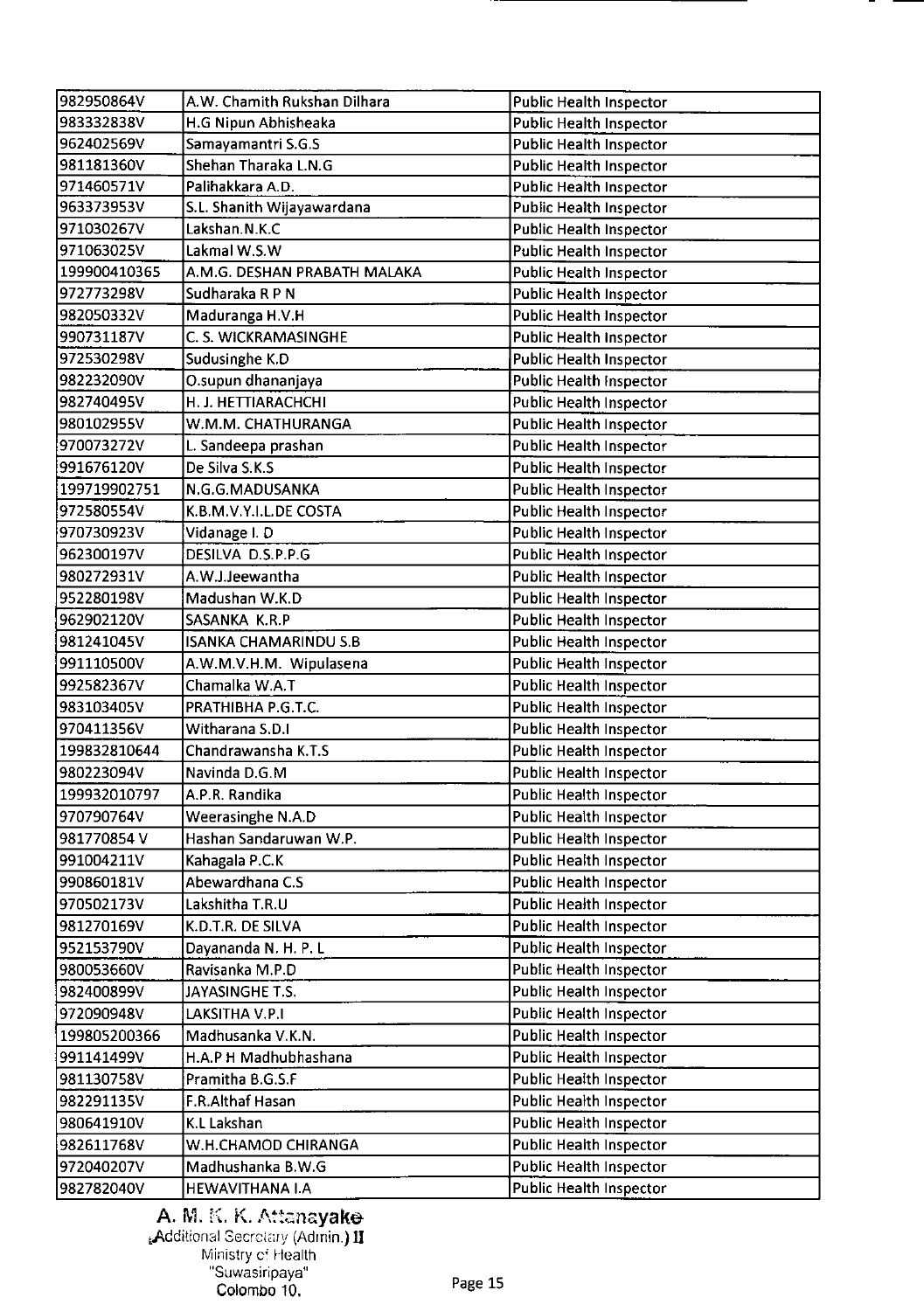| 981782062V   | C.K. JAYAWICKRAMA              | Public Health Inspector        |
|--------------|--------------------------------|--------------------------------|
| 991332375V   | J.A.K.Dilshan                  | <b>Public Health Inspector</b> |
| 971573180V   | Rashmika V.G.K.                | Public Health Inspector        |
| 992582766V   | Hiththatiyage G.I.S            | <b>Public Health Inspector</b> |
| 199929510679 | <b>D.L.R WELANDAGODA</b>       | Public Health Inspector        |
| 981200063V   | W R T Gunarathna               | <b>Public Health Inspector</b> |
| 993060690V   | N.K.G.DILSHAN ASHOK PRADIPIKA  | <b>Public Health Inspector</b> |
| 199834810171 | Randika K. P. K. R             | <b>Public Health Inspector</b> |
| 991961526V   | H.L.D.Nadeeshana               | Public Health Inspector        |
| 973080067V   | W.A.A.SANDUNIKA                | Public Health Inspector        |
| 952932390V   | Fernando K.D.M.M               | Public Health Inspector        |
| 981001540V   | Waageesha U.G. D. M            | <b>Public Health Inspector</b> |
| 199711503911 | NIROSHAN SANDARUWAN S.K.       | <b>Public Health Inspector</b> |
| 990131007V   | W.A.Nipun Nishshanka           | <b>Public Health Inspector</b> |
| 991811869V   | D.G.P.H.KARUNARATHNA           | <b>Public Health Inspector</b> |
| 972510653V   | Samararathna W. G. K. R        | <b>Public Health Inspector</b> |
| 991780874V   | Nipuna M.G.N                   | <b>Public Health Inspector</b> |
| 982020409V   | <b>B.W.C. THIWANKA</b>         | <b>Public Health Inspector</b> |
| 993251429V   | A.D. Chirantha Desapriya       | <b>Public Health Inspector</b> |
| 981812514V   | Nirmal M. I.                   | Public Health Inspector        |
| 981550633V   | SARATHCHANDRA D.M.B.C.H        | <b>Public Health Inspector</b> |
| 991261990V   | Laknatha V.G.R.S.              | <b>Public Health Inspector</b> |
| 982121027V   | W.A.SENURA THATHSARA           | <b>Public Health Inspector</b> |
| 972050946V   | Mahawitharana N.U.             | <b>Public Health Inspector</b> |
| 981051157V   | Priyashan M.D                  | <b>Public Health Inspector</b> |
| 199901310445 | Mahanama P.P.P                 | <b>Public Health Inspector</b> |
| 971823577V   | Wathsala P.R.M.H               | <b>Public Health Inspector</b> |
| 990410798V   | Sadaruwan A.G.C.               | Public Health Inspector        |
| 972241768V   | Ravindu Krishan Madusanka W.P  | <b>Public Health Inspector</b> |
| 199705202727 | R.I.W.G.S. Madushanka          | <b>Public Health Inspector</b> |
| 981773063V   | Shashilanka V.G.H.P.           | <b>Public Health Inspector</b> |
| 991331468V   | Chathuranga G.W.S              | <b>Public Health Inspector</b> |
| 961244480V   | Kulathunga D.T.D               | Public Health Inspector        |
| 973593447V   | Raveen K.W.G.S                 | Public Health Inspector        |
| 199930611070 | Lakshan H.A.T.S                | Public Health Inspector        |
| 982662532V   | SAMPATH A.M.P.                 | <b>Public Health Inspector</b> |
| 980812510V   | Kumara H.L                     | <b>Public Health Inspector</b> |
| 983441971V   | K. L. A. Shashith Randima      | <b>Public Health Inspector</b> |
| 970853120V   | Wickramanayake VP              | <b>Public Health Inspector</b> |
| 199733210087 | K.D.P.Tharanga                 | <b>Public Health Inspector</b> |
| 991180494V   | B.H. Pasan Aravinda Sumanadasa | <b>Public Health Inspector</b> |
| 960372700V   | P.K.M.Dilshan                  | Public Health Inspector        |
| 199603400949 | K.D. Haritha Prabhashwara      | Public Health Inspector        |
| 982613337V   | Deshan N.V.C.                  | Public Health Inspector        |
| 982391296V   | Dilshan K.K.C. R               | <b>Public Health Inspector</b> |
| 980360512V   | Udana Malitha H.A              | <b>Public Health Inspector</b> |
| 982840660V   | P.G.Hansajith Kaushal Dias     | <b>Public Health Inspector</b> |
| 981740530V   | Vinod N.K.W.                   | <b>Public Health Inspector</b> |
| 971472421V   | R.P.Harsha                     | <b>Public Health Inspector</b> |
| 199612802870 | S.A. Amila Akalanka            | Public Health Inspector        |
| 961842093V   | Sumangala W.K.S                | Public Health Inspector        |
|              | A. M. K. E. Altanayake         |                                |

Additional Scoretary (Admin.)  $\Pi$ Ministry cí Health Suwasiripava Colombo 10. Page 16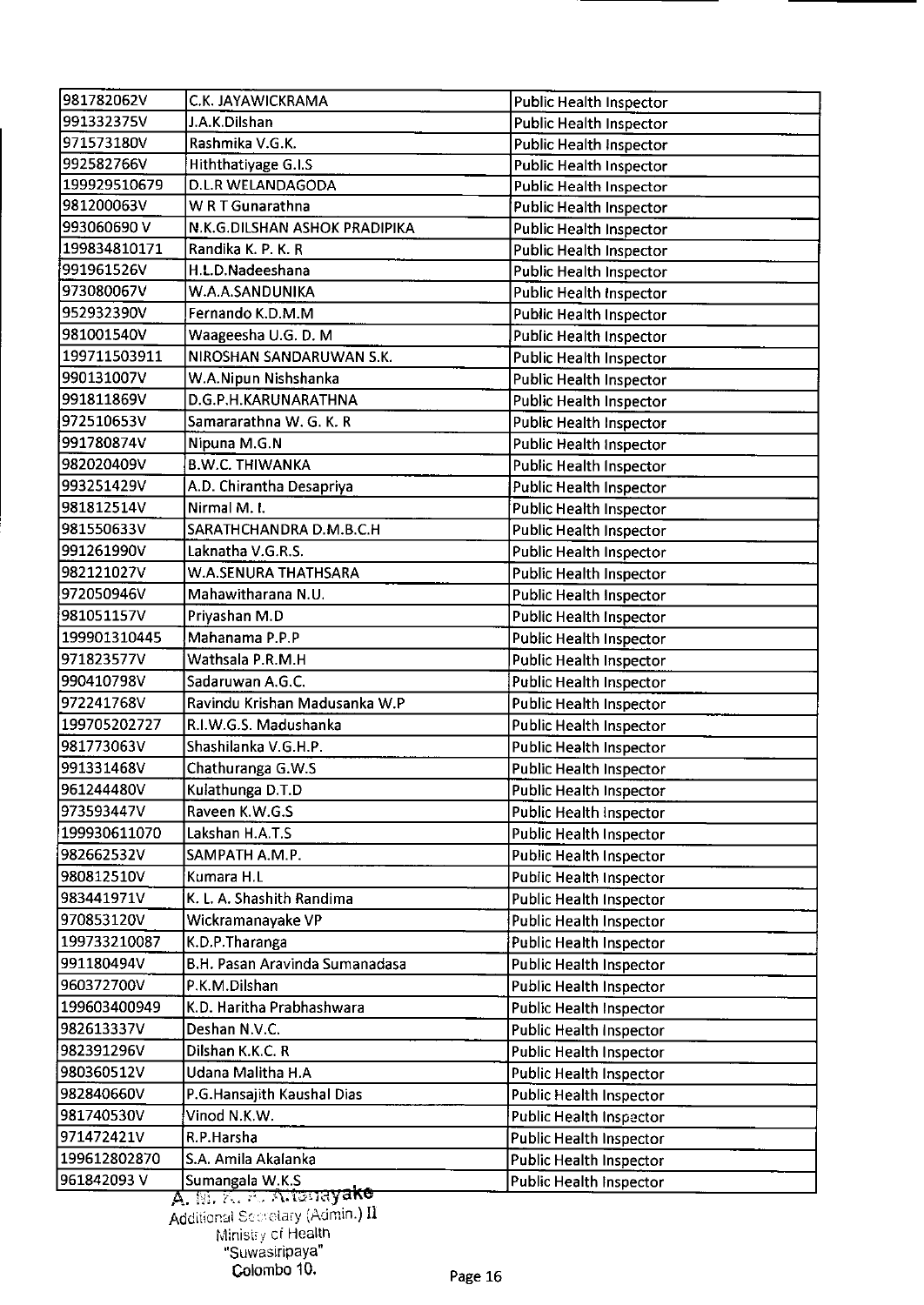| 980990672V   | L. MALINDU DHANANJAYA            | <b>Public Health Inspector</b> |
|--------------|----------------------------------|--------------------------------|
| 982242940V   | D.M.Hewamanage                   | <b>Public Health Inspector</b> |
| 981141164V   | Lakmal A.H.C.S.                  | <b>Public Health Inspector</b> |
| 982192102V   | Lakshan M.G.G.P.                 | <b>Public Health Inspector</b> |
| 990490562V   | J.Ruwan tharuka                  | <b>Public Health Inspector</b> |
| 972970077V   | Vimukthi R.A.S.                  | <b>Public Health Inspector</b> |
| 982390737V   | D.P.N.Sirimanna                  | Public Health Inspector        |
| 992143290V   | R.L.M. Hettiarachchi             | Public Health Inspector        |
| 990771162V   | Abeywickrama T.D.                | <b>Public Health Inspector</b> |
| 982150655V   | A.S. RAJAPAKSHA                  | <b>Public Health Inspector</b> |
| 971892668V   | S.R Dahanayaka                   | <b>Public Health Inspector</b> |
| 972670782V   | K.S.Galhena                      | <b>Public Health Inspector</b> |
| 992472448V   | Ranathunga W.A.D.P               | <b>Public Health Inspector</b> |
| 991403221V   | <b>KMN</b> Chandramal            | <b>Public Health Inspector</b> |
| 961031788V   | Kalhara H.M.N.A.                 | <b>Public Health Inspector</b> |
| 990090220V   | H.M.P.N. Rasanjanath Jayasooriya | <b>Public Health Inspector</b> |
| 990401772V   | E. Tharuka Chathushka Jayasinghe | <b>Public Health Inspector</b> |
| 961900093V   | S.A.R.Senavirathne               | <b>Public Health Inspector</b> |
| 972220671V   | Premarathna A.M.C.M              | <b>Public Health Inspector</b> |
| 981741013V   | Herath H.M.H.M                   | <b>Public Health Inspector</b> |
| 991253289V   | D.M.V. Sandeepa                  | Public Health Inspector        |
| 992543310V   | Geekiyanage R.D                  | <b>Public Health Inspector</b> |
| 991070826V   | Lanka R.C.D.                     | <b>Public Health Inspector</b> |
| 961880220V   | Chathuranga M.G.K.R              | <b>Public Health Inspector</b> |
| 982390532V   | W.M.P.M. Weerasinghe             | <b>Public Health Inspector</b> |
| 981571010V   | A.H.T Ishara Ruchiranga          | Public Health Inspector        |
| 971090979V   | De Silva G.H.D.C.M               | Public Health Inspector        |
| 199732410059 | <b>JMH PRIYANKARA</b>            | <b>Public Health Inspector</b> |
| 980582108V   | P.D.Jayasooriya                  | Public Health Inspector        |
| 199933310453 | Abeysekara A.M.D.M               | <b>Public Health Inspector</b> |
| 972640484 V  | HERATH H.M.P.M                   | <b>Public Health Inspector</b> |
| 199919801055 | D.M JANITH LAKMAL JAYAMPATHI     | <b>Public Health Inspector</b> |
| 971021799 V  | SANDARUWAN W.A.K.T               | Public Health Inspector        |
| 981111273V   | Rajapaksha J.L.R.                | <b>Public Health Inspector</b> |
| 970761250V   | Kaveenth.M                       | Public Health Inspector        |
| 971571780V   | Jayasekara J.P.T.A               | <b>Public Health Inspector</b> |
| 200001601212 | Gunawardhana K.M.A.S.            | Public Health Inspector        |
| 983012884V   | weerathunga W.M.D.S              | Public Health Inspector        |
| 970751815V   | W.M.C.M.EDIRISINGHE              | Public Health Inspector        |
| 980443027V   | Wijesinghage P.R                 | <b>Public Health Inspector</b> |
| 973561588V   | DESHAN H.M.N                     | Public Health Inspector        |
| 972961752V   | <b>EDIRISINGHE E.A.I.S</b>       | Public Health Inspector        |
| 971042028V   | R.M.A.S.Rathnayaka               | Public Health Inspector        |
|              |                                  |                                |
| 981392345V   | Jayasooriya H.D.M.S.L            | <b>Public Health Inspector</b> |
| 980100596V   | KUMARASINGHA R D M P             | Public Health Inspector        |
| 981502175V   | Samarasinghe R.M.H.C             | Public Health Inspector        |
| 992314737V   | Dikkumbura D.K.T.L               | Public Health Inspector        |
| 960691733V   | Ariyarathna G.M.T.M.             | Public Health Inspector        |
| 982882656V   | <b>JOTHIRAJA M.B</b>             | Public Health Inspector        |
| 199833610362 | Madhusanka M.D                   | Public Health Inspector        |
| 972841072V   | Chameera Nipuna K.M.             | Public Health Inspector        |

### A. M. K. K. Attanayake dditional Secretary (Admin.) **II** . Ministry cf Health "Suwasiripaya" Colombo 10.

 $\hat{\mathcal{A}}$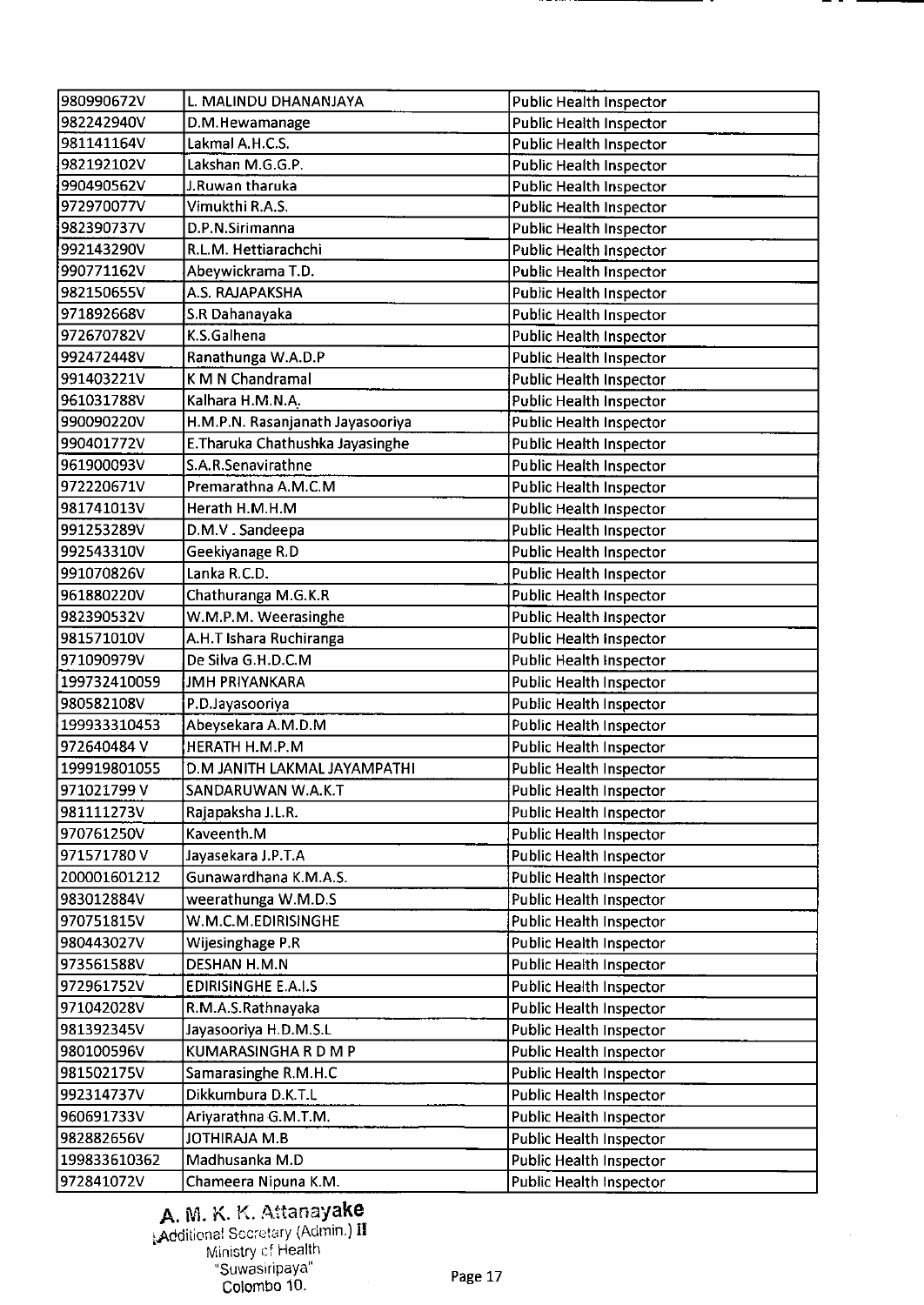| 199919802353  | Daluwaththa M.J                                                                     | <b>Public Health Inspector</b>             |
|---------------|-------------------------------------------------------------------------------------|--------------------------------------------|
| 983162649V    | Rusdhi M.R.M                                                                        | <b>Public Health Inspector</b>             |
| 962191444V    | Niroshana J.P.S.                                                                    | Public Health Inspector                    |
| 982731437V    | Bandara J.H.M.T.                                                                    | Public Health Inspector                    |
| 961241774V    | Darshana W.D.Prabath                                                                | <b>Public Health Inspector</b>             |
| 200002600563  | Piyarathna W.P.D                                                                    | <b>Public Health Inspector</b>             |
| 199834910320  | Ariyarathne K.M.G.R.M                                                               | Public Health Inspector                    |
| 981921011V    | Madusanka N.B.I                                                                     | <b>Public Health Inspector</b>             |
| 990951748V    | Avishka J.C.R.T                                                                     | <b>Public Health Inspector</b>             |
| 990361908V    | Isurinda A.A.P.                                                                     | <b>Public Health Inspector</b>             |
| 991142282V    | J.A.HASHAN LAKSHITHA                                                                | Public Health Inspector                    |
| 990701350V    | Althaf A.A.M.                                                                       | <b>Public Health Inspector</b>             |
| 199832600268) | Gunawardhana D.S.R.P.M                                                              | <b>Public Health Inspector</b>             |
| 199833610940  | K.A.Tharindu Lakshan                                                                | <b>Public Health Inspector</b>             |
| 970672893V    | Maduwantha H.H.G.S                                                                  | Public Health Inspector                    |
| 199735103583  | Rajasekara R.H                                                                      | <b>Public Health Inspector</b>             |
| 990222576V    | P.G Dumindu Udara                                                                   | <b>Public Health Inspector</b>             |
| 199815700480  | Kumara S.P.R.J.H.                                                                   | <b>Public Health Inspector</b>             |
| 970562796V    | RATHNAYAKE R.A.D.K                                                                  | <b>Public Health Inspector</b>             |
| 971502410V    | Kannangara S.H.P.                                                                   | <b>Public Health Inspector</b>             |
| 982250200V    | Kumaradeva P.N.A                                                                    | <b>Public Health Inspector</b>             |
| 199830910250  | Lakshan K.K.Y                                                                       | <b>Public Health Inspector</b>             |
| 961571227V    | Gamage K.S                                                                          | Public Health Inspector                    |
| 983210600V    | Colonne R.P                                                                         | <b>Public Health Inspector</b>             |
| 982953413V    | N.G Dinith Ruchiranga Welagedara                                                    | <b>Public Health Inspector</b>             |
| 982072093V    | Karunarathna K.M.M.M                                                                | Public Health Inspector                    |
| 961222729V    | I W D Harith Pushpitha Jayanath                                                     | <b>Public Health Inspector</b>             |
| 960310446V    | Gunasekara A.D.K.A.                                                                 | <b>Public Health Inspector</b>             |
| 987262753V    | Rathnayake R.M.M.P                                                                  | Public Health Laboratory Technician        |
| 965802673V    | Thennakoon S.D                                                                      | Public Health Laboratory Technician        |
| 998361265V    | Rathnayake R M P N                                                                  | Public Health Laboratory Technician        |
| 986152458V    | PREMATHILAKA G.G.D.H.S.                                                             | Public Health Laboratory Technician        |
| 985332479V    | M. R. Shaheeka farwin                                                               | Public Health Laboratory Technician        |
| 962280510V    | vidanage K.V.T.M.                                                                   | Public Health Laboratory Technician        |
| 987342587V    | Chandrasekara R.P.S.U                                                               | Public Health Laboratory Technician        |
| 987270144V    | Kumarathilaka V.T.C.I.J                                                             | Public Health Laboratory Technician        |
| 986652345V    | Perera U.A.N.S                                                                      | Public Health Laboratory Technician        |
| 987653930V    | Kulathunge M.Y.G.D.S                                                                | Public Health Laboratory Technician        |
| 987551755V    | Menike A.M.T.S.A                                                                    | Public Health Laboratory Technician        |
| 986972587V    | Rathnayaka R.M.B.H.G.Y.D.K                                                          | Public Health Laboratory Technician        |
| 997093607V    | Wijerathna A.G.M.K                                                                  | Public Health Laboratory Technician        |
| 987970251V    | SENAVIRATHNA K.G.H.M.                                                               | Public Health Laboratory Technician        |
| 982713005V    | W.M.N.U SAMARASINGHE                                                                | Public Health Laboratory Technician        |
| 986221700V    | Fathima Hasna M.J                                                                   | Public Health Laboratory Technician        |
| 985081891V    | Safana B.F                                                                          | Public Health Laboratory Technician        |
| 978252222V    | Afreen A.R.F.R                                                                      | Public Health Laboratory Technician        |
| 200050501466  | FATHIMA NUSKIYA M.F                                                                 | Public Health Laboratory Technician        |
| 976931050V    | SANEERA.S.I.F                                                                       | Public Health Laboratory Technician        |
| 995140837V    | K.Anujaani                                                                          | <b>Public Health Laboratory Technician</b> |
|               | Sandunika.D.M.G.                                                                    | Public Health Laboratory Technician        |
| 998221609V    |                                                                                     |                                            |
| 998410860V    | Fathima Nuska F.<br>$\overline{11}$ $\overline{11}$ $\overline{12}$ $\overline{12}$ | Public Health Laboratory Technician        |

A. M. K. K. Attanayaki Additional Secretary (Admin**.) <b>II** Ministry ci Health .......<br>Suwasiripaya" Colombo 10. Page 18

 $\hat{\mathcal{L}}$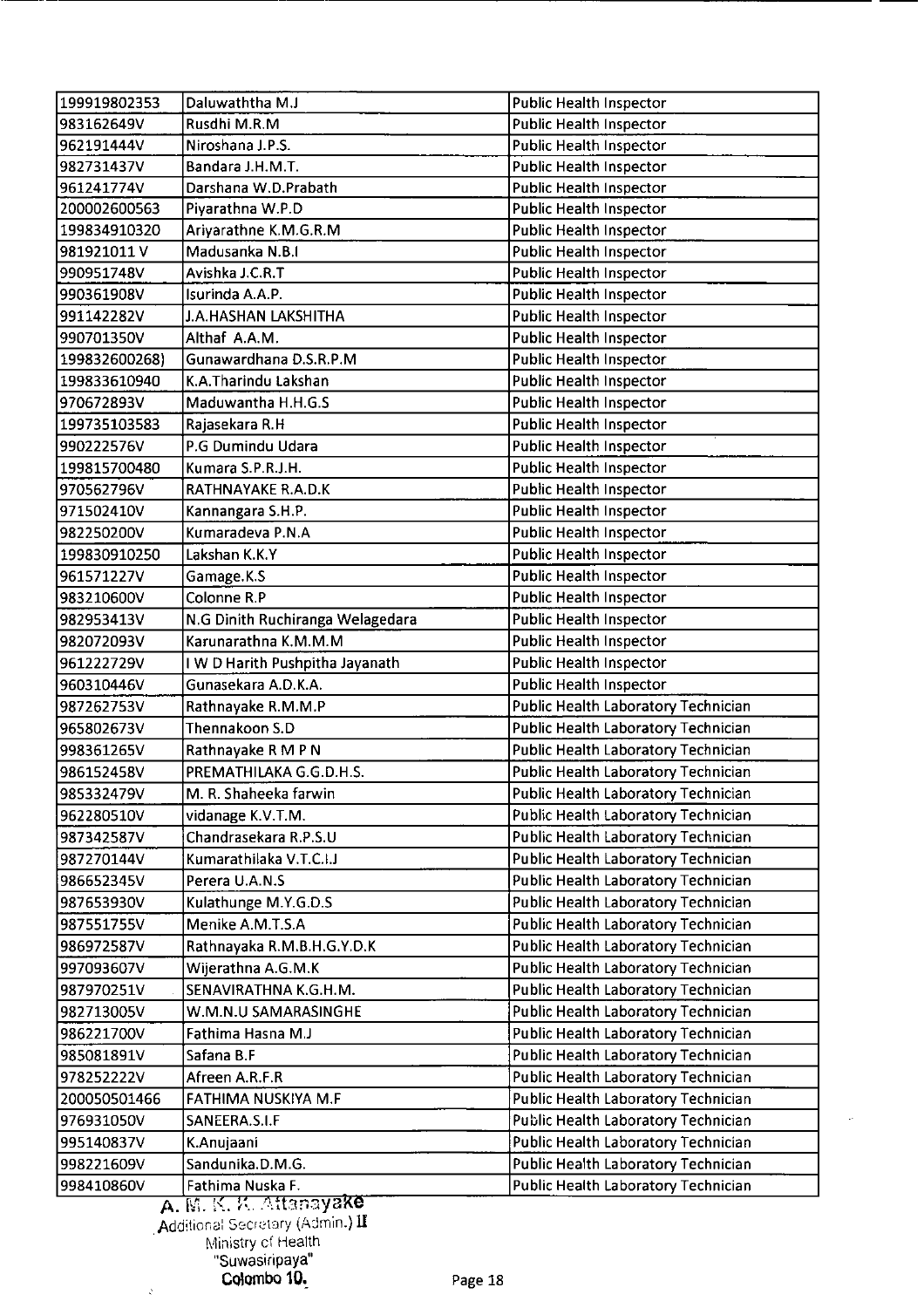| 199986110071             | Dhilsha Banu R.                    | Public Health Laboratory Technician |
|--------------------------|------------------------------------|-------------------------------------|
| 977820740V               | Nandasena R.D.D.P.                 | Public Health Laboratory Technician |
| 982732220V               | Fazil M.T.M                        | Public Health Laboratory Technician |
| 985652058V               | Aththanayake A.M.M.M               | Public Health Laboratory Technician |
| 960482840V               | D.W.R.P.Bandara                    | Public Health Laboratory Technician |
| 977152062V               | Herath H.M.S.N                     | Public Health Laboratory Technician |
| 985590281V               | Weerasingha G.V.A.D.K.             | Public Health Laboratory Technician |
| 977192811V               | Kawshalya G.G.P.                   | Public Health Laboratory Technician |
| 985041652V               | <b>NASREEN J.F</b>                 | Public Health Laboratory Technician |
| 985691444V               | Azka K. F.                         | Public Health Laboratory Technician |
| 977001084V               | Kumarihami Y.A.G.N.D               | Public Health Laboratory Technician |
| 978341128V               | Azmina A.A.F                       | Public Health Laboratory Technician |
| 976541367V               | Anjalo M.M.                        | Public Health Laboratory Technician |
| 978361528V               | M.N.F Nisra                        | Public Health Laboratory Technician |
| 976081200V               | Suraweera P.W.D.K                  | Public Health Laboratory Technician |
| 977301939V               | WIYALAMUNNA W.G.M.P.K              | Public Health Laboratory Technician |
| 976301595V               | Karunarathna H.M.H                 | Public Health Laboratory Technician |
| 199854900988             | JOTHIRATHNA J.H.M.S.S              | Public Health Laboratory Technician |
| 987650699V               | Herath H.M.I.K                     | Public Health Laboratory Technician |
| 996980367V               | R.M.C.I.Bandara                    | Public Health Laboratory Technician |
| 987873019V               | Jayathilaka B.M.E.S                | Public Health Laboratory Technician |
| 199879400301             | Nayanathara M.A.V.S.               | Public Health Laboratory Technician |
| 986690794V               | W. Piyumi Kaushalya Jayalath       | Public Health Laboratory Technician |
| 988051730V               | JAYASUNDARA L.J.M.H.I.D.K.         | Public Health Laboratory Technician |
| 991170502V               | Wickramaarachchi W.A.M.B           | Public Health Laboratory Technician |
| 996073297V               | RAIDHA SIREEN U.L                  | Public Health Laboratory Technician |
| 985883238V               | V. Sankary                         | Public Health Laboratory Technician |
| 987822627V               | Nuha.T                             | Public Health Laboratory Technician |
| 996881253V               | Vithya.M                           | Public Health Laboratory Technician |
| 986591567V               | R. Shaampavi                       | Public Health Laboratory Technician |
| 988592439V               | Seruba.G                           | Public Health Laboratory Technician |
| 987812397V               | Shopini J                          | Public Health Laboratory Technician |
| 996850919V               | R.Kapinila                         | Public Health Laboratory Technician |
| 997590449V               | Yashoda M.A.D                      | Public Health Laboratory Technician |
| 199986211057             | M. Dinithi Thakshila Kumari        | Public Health Laboratory Technician |
| 199886610941             | Hansika A. W. A                    | Public Health Laboratory Technician |
| 986362622V               | Madawaththa M. K. L                | Public Health Laboratory Technician |
| 967381381V               | Weerasiri M.P.C.S                  | Public Health Laboratory Technician |
| 981260163V               | UDAYAKUMARA H.L.S.L                | Public Health Laboratory Technician |
| 977961378V               | Lakmali N.A.T                      | Public Health Laboratory Technician |
| 996004325V               | KARUNATHILAKA T.C.C                | Public Health Laboratory Technician |
| 977710820V               | Hansika J.M.C                      | Public Health Laboratory Technician |
| 968131702V               | SARANGA W.K.A                      | Public Health Laboratory Technician |
| 976822870V               | Wickramarathna SJ                  |                                     |
| 987811722V               | <b>EDIRISINGHE L.K</b>             | Public Health Laboratory Technician |
|                          |                                    | Public Health Laboratory Technician |
| 981481089V<br>980532194V | SANKALPA W.K.K.<br>Madushanka E.Y. | Public Health Laboratory Technician |
|                          |                                    | Public Health Laboratory Technician |
| 985820678V               | K M I NAYANI                       | Public Health Laboratory Technician |
| 975782085V               | KASHMIRA H.K.G.H.                  | Public Health Laboratory Technician |
| 967751979V               | M.G.D. Nuwanika                    | Public Health Laboratory Technician |
| 995260514V               | D.A.SACHINI POORNIMA GIMHANI       | Public Health Laboratory Technician |

 $\hat{\mathcal{L}}$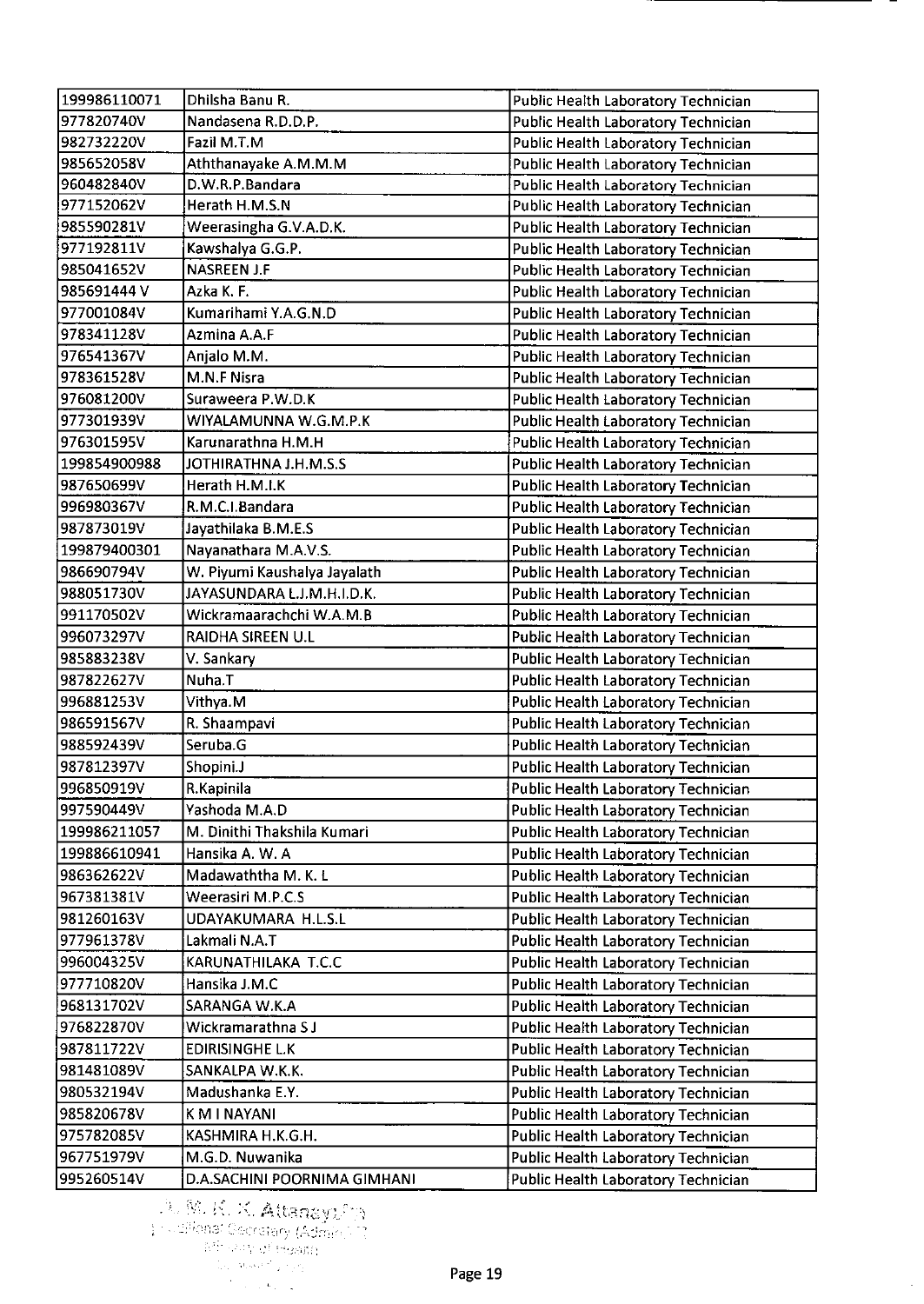| 983023037V   | HILAL M.S.M                  | Public Health Laboratory Technician        |
|--------------|------------------------------|--------------------------------------------|
| 988640433V   | Sithumini K.M.B              | Public Health Laboratory Technician        |
| 199859401599 | R. B. M. P. RATHNAGODA       | Public Health Laboratory Technician        |
| 199877500650 | Maduwanthi K.W.K.D.          | Public Health Laboratory Technician        |
| 985703043V   | Ishadi R.K.T                 | Public Health Laboratory Technician        |
| 199832800625 | LIYANAGE.R.L.J               | Public Health Laboratory Technician        |
| 986441034V   | MADHUMALI W.G.N.             | Public Health Laboratory Technician        |
| 983510434V   | Lankarathna K.G.D            | Public Health Laboratory Technician        |
| 977321921V   | Gamage S.W.                  | Public Health Laboratory Technician        |
| 987302003V   | S.H. Shashini Madushika      | Public Health Laboratory Technician        |
| 997040708V   | Maleesha U.P.T.              | Public Health Laboratory Technician        |
| 986351183V   | Herath H.M.Y.D               | Public Health Laboratory Technician        |
| 967840335V   | Nisansala W.J.P.H            | Public Health Laboratory Technician        |
| 985010749V   | RATHNAYAKA R. M. G. K.       | Public Health Laboratory Technician        |
| 986860479V   | Wijesinghe S.U.K.B           | Public Health Laboratory Technician        |
| 998491290V   | Premadarshana D.N            | Public Health Laboratory Technician        |
| 976960572V   | R.M.I. MADUSHANI             | Public Health Laboratory Technician        |
| 977420989V   | Weerasena D.M.K.S.           | Public Health Laboratory Technician        |
| 977813220V   | Sachini Dilhara Kalubowila   | Public Health Laboratory Technician        |
| 966242574V   | Samarathunga IPAM            | Public Health Laboratory Technician        |
| 975471624V   | T.A.M. SHIRANTHI             | Public Health Laboratory Technician        |
| 978202055V   | Madushika K.G.I.             | Public Health Laboratory Technician        |
| 996420698V   | Ekanayake D.M.               | Public Health Laboratory Technician        |
| 997396898V   | Narthana G.P.D.M             | Public Health Laboratory Technician        |
| 970670998V   | Jayasanka H.W.S              | Public Health Laboratory Technician        |
| 995820846V   | Wickramasinghege SS          | Public Health Laboratory Technician        |
| 990980950V   | Jayathilaka K.D.Y.C          | Public Health Laboratory Technician        |
| 978633285V   | Nuwanmini H.M.M.A            | Public Health Laboratory Technician        |
| 976982800V   | Miurangi W.K.I               | Public Health Laboratory Technician        |
| 977270790V   | Ranasinghe K.L.A.H.S         | Public Health Laboratory Technician        |
| 977881420V   | Perera D.S.M.                | Public Health Laboratory Technician        |
| 977972973V   | Hettiarachchi S.J.           | Public Health Laboratory Technician        |
| 995961830V   | Cooray M.N.S.                | <b>Public Health Laboratory Technician</b> |
| 199859402641 | Wijesooriya D. K. A          | Public Health Laboratory Technician        |
| 946151289V   | Purasinghe P.M.L.            | Public Health Laboratory Technician        |
| 986091629V   | PRIYA KUMARI U.W.A.M.S       | Public Health Laboratory Technician        |
| 986201025V   | P. A. C. Hansamali           | Public Health Laboratory Technician        |
| 992771224V   | Devinda K.K.A                | Public Health Laboratory Technician        |
| 988322148V   | Banu M.A.S.                  | Public Health Laboratory Technician        |
| 986070184V   | Fernando K.M.N               | Public Health Laboratory Technician        |
| 985811130V   | Yadushani D.J.P              | Public Health Laboratory Technician        |
| 988451592V   | Kumarasinghe K.K.A.D.M.T     | Public Health Laboratory Technician        |
| 997602714V   | Piyumalee H.P.N              | Public Health Laboratory Technician        |
| 997260759V   | Madhubhashini D.H.C.         | Public Health Laboratory Technician        |
| 987552441V   | Apeksha G.V.S.               | Public Health Laboratory Technician        |
| 199874010377 | B.RASHMI SHALANIKA HANSAMALI | Public Health Laboratory Technician        |
| 977402441V   | Perera U.D.K.S.              | Public Health Laboratory Technician        |
| 988152250V   | Lakmali.G.S                  | Public Health Laboratory Technician        |
| 992660856V   | Vijayarathna S.A.            | Public Health Laboratory Technician        |
| 968553178V   | P.S.V. Arachchi              | Public Health Laboratory Technician        |
| 987802111V   | P. Lakshima Manurangi        | <b>Public Health Laboratory Technician</b> |
|              |                              |                                            |

A. M. K. K. Attanayake Additional Secretary (Admin.)  $\rm{II}$ Minsuy of Health "Suwasiripaya" Colombo 10.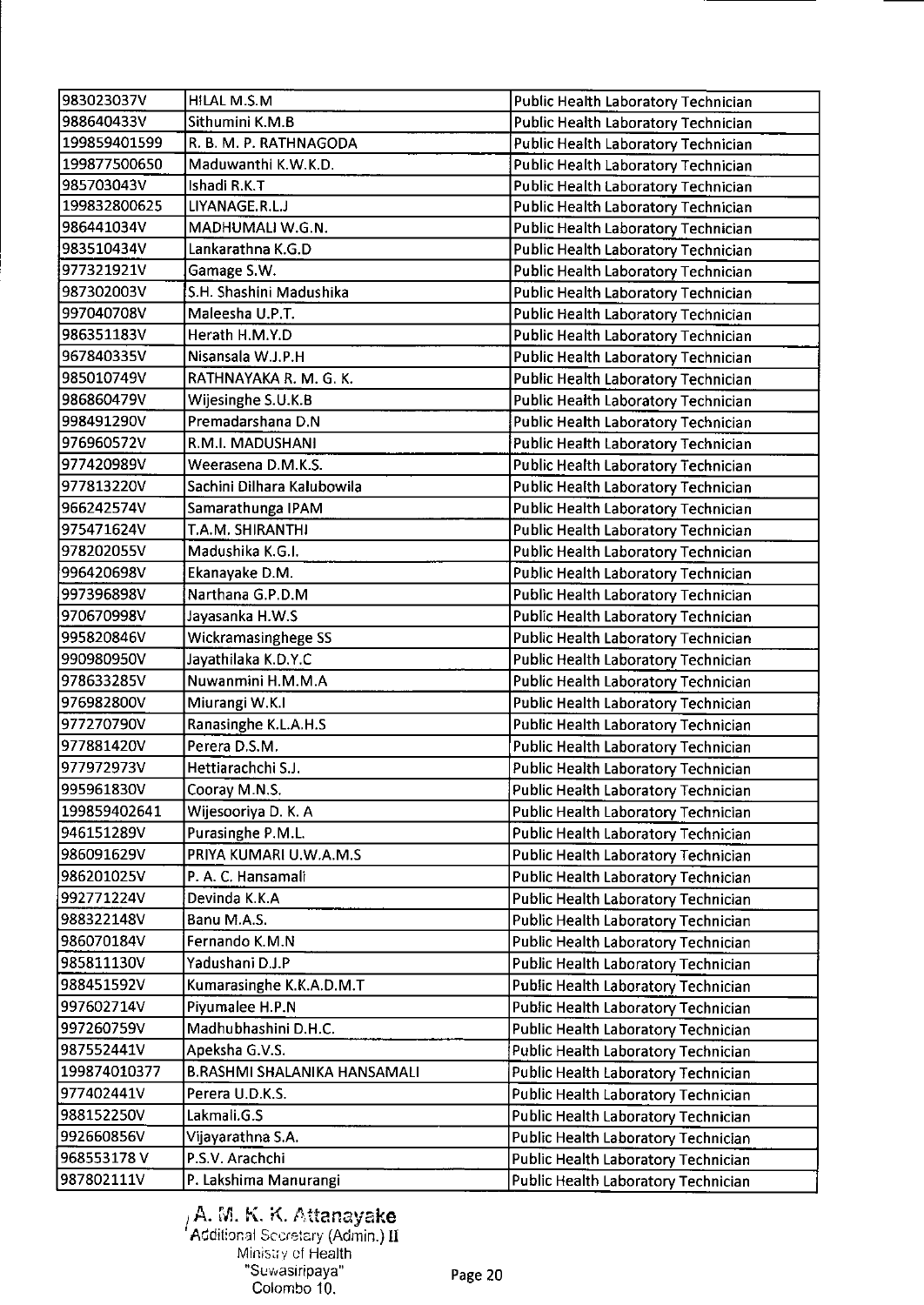| 976360494V   | Navanjala D.G.R                      | Public Health Laboratory Technician |
|--------------|--------------------------------------|-------------------------------------|
| 973611470V   | A.R.Zulfikar                         | Public Health Laboratory Technician |
| 976241290V   | Sugathadasa C. U.                    | Public Health Laboratory Technician |
| 985462011V   | Jayasingha. M. N. V                  | Public Health Laboratory Technician |
| 960371488V   | M. Manivannan                        | Radiographer                        |
| 980440532V   | <b>BANDARA TML</b>                   | Radiographer                        |
| 986113177V   | Nanayakkara N.K.D.A.M.               | Radiographer                        |
| 980182843V   | DISSANAYAKE S.G.P.P.                 | Radiographer                        |
| 976531701V   | Pananwala P.H.W.M.I.A.               | Radiographer                        |
| 985580316V   | Chandrasekara C.W.M.S.H.K.           | Radiographer                        |
| 990482225V   | Wijewardena G.G.T.P                  | Radiographer                        |
| 987100303V   | Dhanapala E.D.M.P.K                  | Radiographer                        |
| 988180114V   | D. Manoja                            | Radiographer                        |
| 199825303082 | Mohamed H.S                          | Radiographer                        |
| 952792580V   | Rizan M.R.M                          | Radiographer                        |
| 980172252V   | <b>T.Nafras Mohamed</b>              | Radiographer                        |
| 990963703V   | Fasthy R W                           | Radiographer                        |
| 982591260V   | Najeem M.M.M                         | Radiographer                        |
| 973062166V   | Asmi, MIM                            | Radiographer                        |
| 963010834V   | <b>BASNAYAKE C.S</b>                 | Radiographer                        |
| 982331579V   | Dissanayake D. M. H. D               | Radiographer                        |
| 200000704352 | Kumaranathunga R.D.S.S.U.            | Radiographer                        |
| 985110638V   | Amarathunga D.C                      | Radiographer                        |
| 976731352V   | Ekanayake T.E.M.M.H.                 | Radiographer                        |
| 971420014V   | Alankara.A.M.T.K                     | Radiographer                        |
| 972160717V   | Najwan S.N.M                         | Radiographer                        |
| 982191505V   | Rajapaksha R.P.D.G.M                 | Radiographer                        |
| 965611258V   | K.M.HUSHINI KAVINDYA KASTHURI        | Radiographer                        |
| 982110360V   | A.H.M IFLAL                          | Radiographer                        |
| 972252468V   | D.A.D. Kosala Dambagolla             | Radiographer                        |
| 975972135V   | R.M.C.S.GNANARATHNE.                 | Radiographer                        |
| 995962292V   | Abiramy                              | Radiographer                        |
| 199833301017 | K.Tharshan                           | Radiographer                        |
| 987012080V   | R.VIRSHIKA                           | Radiographer                        |
| 980680517V   | K.M. Isuru Dishman                   | Radiographer                        |
| 972242594V   | J. T. C Jayaweera                    | Radiographer                        |
| 980362922V   | THILAKARATHNA M.P.                   | Radiographer                        |
| 962072810V   | Bandara H.R.T                        | Radiographer                        |
| 976093666V   | Kirindigala K.M.M.M.                 | Radiographer                        |
| 971572906V   | Dilruksha K.W.V.T.                   | Radiographer                        |
| 970120319V   | H-T-D.N.KUMARA                       | Radiographer                        |
| 977652405V   |                                      | Radiographer                        |
|              | Piyumali.R.S.S.<br>H.J. Samarasinghe |                                     |
| 987912774V   |                                      | Radiographer                        |
| 965880020V   | H.D.H.C.SIRIWARDANA                  | Radiographer                        |
| 995350564V   | Adithya M.A.I.C                      | Radiographer                        |
| 985542198V   | K.K.P.H. Gunapala                    | Radiographer                        |
| 962722504V   | Somasiri K.D.V                       | Radiographer                        |
| 985341710V   | SANDARENU S.K.H.                     | Radiographer                        |
| 980772837V   | Dhanushkumar.J                       | Radiographer                        |
| 200052501040 | Pavithra K.W.G.S                     | Radiographer                        |
| 199914200231 | A. M. Asmeer                         | Radiographer                        |

**1 1 Marshall (1988)**<br>
1 La Sedrata , yi Sulang**al**<br>
1 Lastiy of Basala<br>
1 Sowasiriwayar<br>
1 Colombu 10.

 $\frac{1}{2}$ 

 $\chi$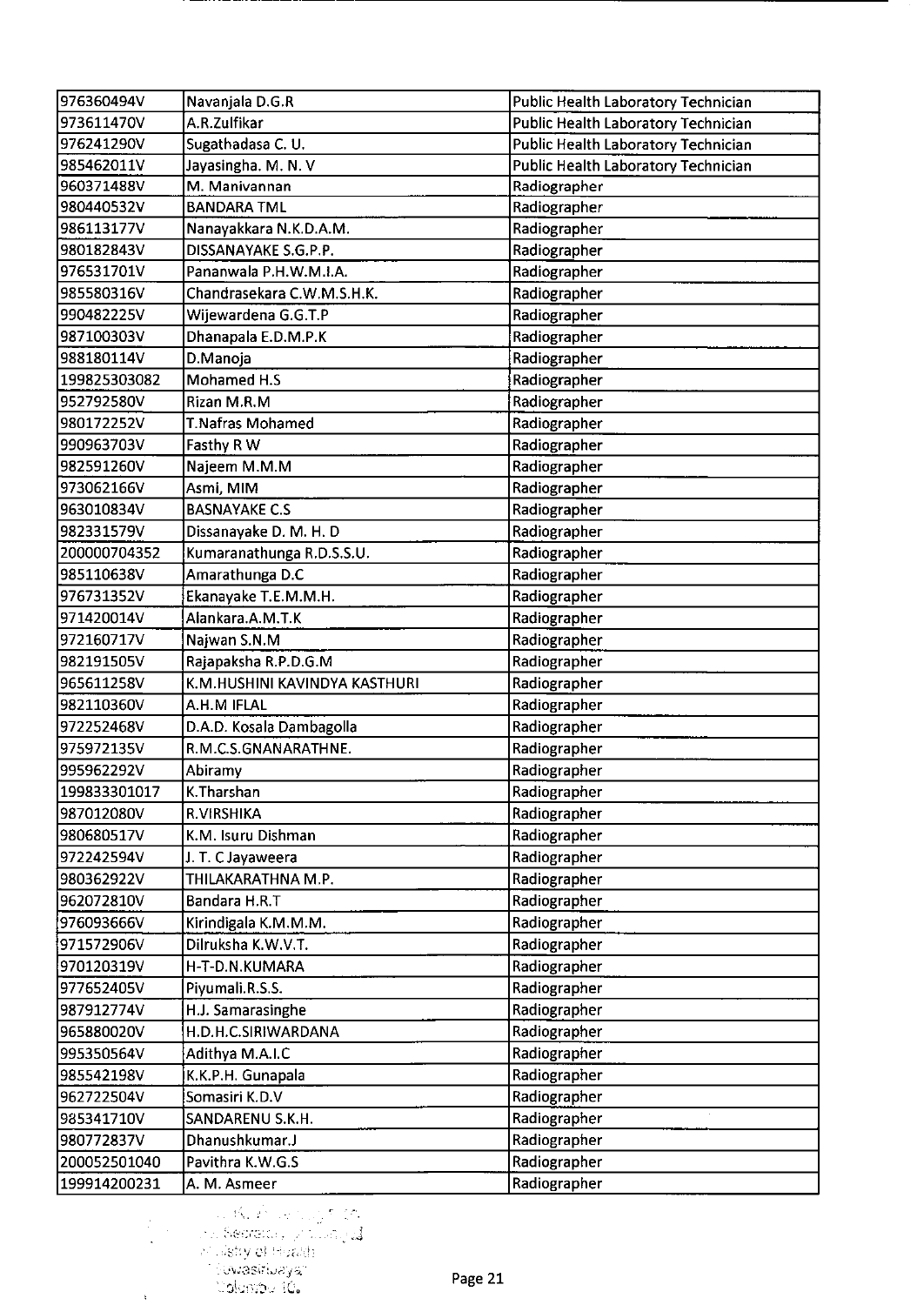| 975453120V   | Basnayake B.M.S.S.          | Radiographer                   |
|--------------|-----------------------------|--------------------------------|
| 199822400530 | Wedisingha W.D.L            | Radiographer                   |
| 199826600050 | Arshad A. J. M              | Radiographer                   |
| 975750183V   | Dharmarthna S.W.V.R         | Radiographer                   |
| 987543604V   | Ariyarathna W.M.T.H         | Radiographer                   |
| 987913924V   | Jayalath A.L.A              | Radiographer                   |
| 992872403V   | Chandrajeewa W.D.S.V        | Radiographer                   |
| 977941474V   | Kaveetha K.A.               | Radiographer                   |
| 990552010V   | G.P. Kavishka Sulochana     | Radiographer                   |
| 950970715V   | Rangadhipatheelage A P J    | Radiographer                   |
| 9623301769   | Wickramarachchi R D M       | Radiographer                   |
| 961340608V   | <b>B.H.S.D.PEIRIS</b>       | Radiographer                   |
| 199932910788 | Geekiyanage V.V.            | Radiographer                   |
| 199935110214 | R.D.N Kumara                | Radiographer                   |
| 990994757V   | Kumara A.D.P.S              | Radiographer                   |
| 970950230V   | Kavindu .D.A.A              | Radiographer                   |
| 199884610942 | Perera N.L.S.M              | Radiographer                   |
| 970893067V   | Weerasekara W.M.R.G.W.W     | Radiographer                   |
| 199827700530 | Premathilaka E.A.A.S.J      | Radiographer                   |
| 985970483V   | Nuha S.H.F                  | <b>School Dental Therapist</b> |
| 978052630V   | Tharangani P.G.C            | <b>School Dental Therapist</b> |
| 986903399V   | Dissanayake D.M.H.K.S       | <b>School Dental Therapist</b> |
| 985530076V   | Marasingha M.B.W.S          | <b>School Dental Therapist</b> |
| 987051744V   | RISWANA M.R.F               | <b>School Dental Therapist</b> |
| 995102404V   | WEERAKOON B.B.I.M           | <b>School Dental Therapist</b> |
| 987560380V   | Rathnayake R.M.O.W.K.       | <b>School Dental Therapist</b> |
| 985340501V   | Gunarathna P.G.L.A.         | <b>School Dental Therapist</b> |
| 975710025V   | Weerasinghe W.G.K.P         | <b>School Dental Therapist</b> |
| 995020718V   | Athapaththu A.M.D.R.K.      | <b>School Dental Therapist</b> |
| 975882446V   | Thenuwara THTN              | <b>School Dental Therapist</b> |
| 988252140V   | SANGEETHA.R                 | <b>School Dental Therapist</b> |
| 997641906V   | Reeha M                     | <b>School Dental Therapist</b> |
| 965840052V   | Archana. Y                  | <b>School Dental Therapist</b> |
| 996691101V   | Fathima Sara N              | <b>School Dental Therapist</b> |
| 977651603V   | Risma A.H.F                 | <b>School Dental Therapist</b> |
| 996931447V   | Thilras Banu M              | <b>School Dental Therapist</b> |
| 199881410743 | AFSANA H.M.N                | <b>School Dental Therapist</b> |
| 987080531V   | Fathima Nusla M. J          | <b>School Dental Therapist</b> |
| 975612406V   | K.H.Shashini Udari Anuresha | <b>School Dental Therapist</b> |
| 995761610V   | Jayathissa SMDS             | <b>School Dental Therapist</b> |
| 975940381V   | Pathirana L.P.R.M.          | <b>School Dental Therapist</b> |
| 978591493V   | Gunasinghe P.I.             | <b>School Dental Therapist</b> |
| 996763137V   | <b>MADUSHANI D.B.S</b>      | <b>School Dental Therapist</b> |
| 995852080V   | Amarakoon A.M.H.R           | <b>School Dental Therapist</b> |
| 987052562V   | Nuha R.F                    | <b>School Dental Therapist</b> |
| 956750610V   | R.P.N.K. WICKRAMSINGHE      | <b>School Dental Therapist</b> |
| 976223926V   | Soomarathna R.D.D.N.        | <b>School Dental Therapist</b> |
| 968430734V   | Jayalath S.W.P.R.M          | <b>School Dental Therapist</b> |
| 998006902V   | H.G.L Pathiraja             | <b>School Dental Therapist</b> |
| 985142203V   | Jayasinghe J.M.W.V.S        | <b>School Dental Therapist</b> |
| 987680989V   | Fernando A.M.A.L            | <b>School Dental Therapist</b> |
|              |                             |                                |

# A. M. K. K. Attanayake

**; Additional Secretary (Admin.) I‼**: M *try* of Health S vasiripaya" Cuiombo 10.

 $\sim$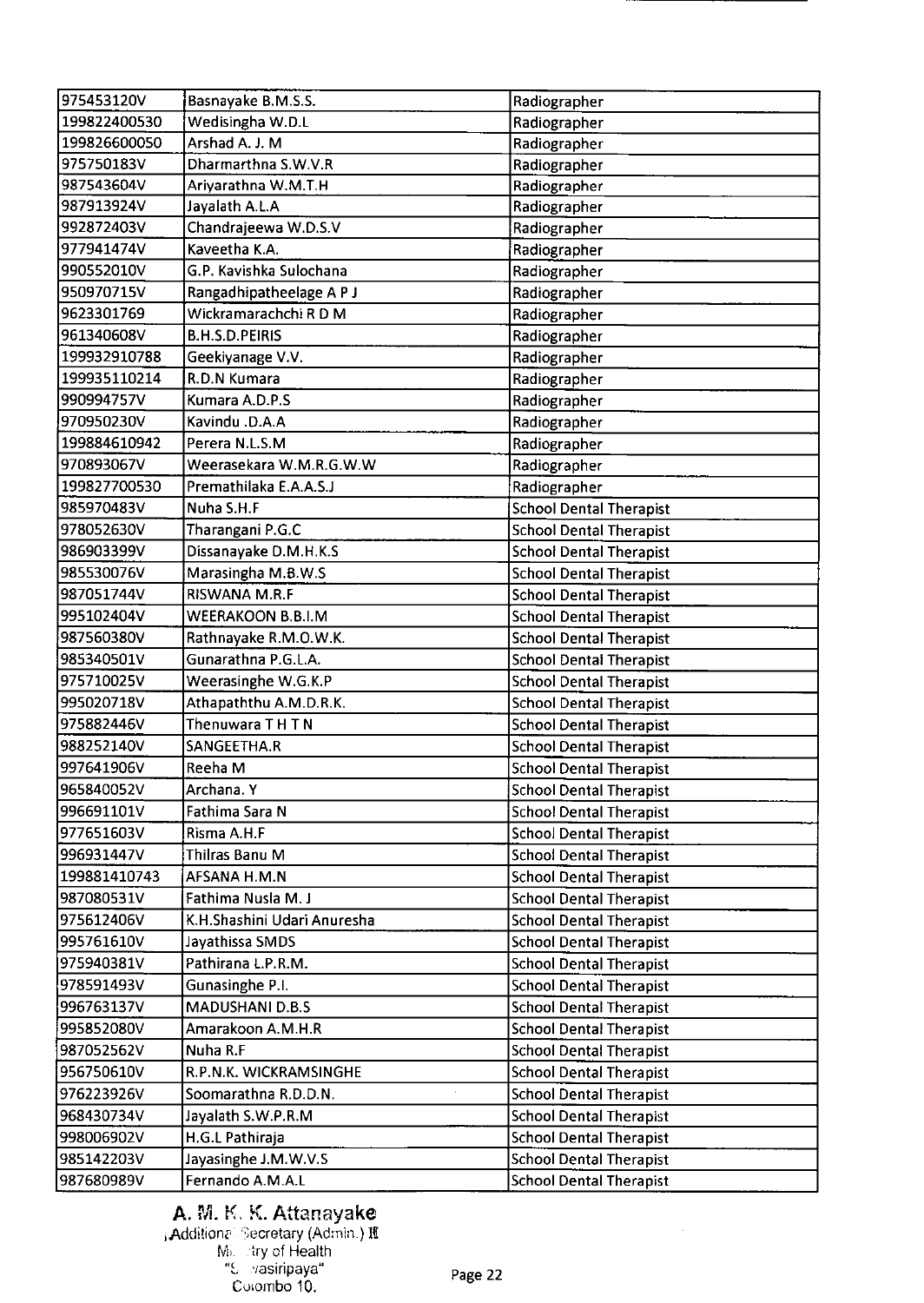| 995110067V   | J.S.T. Thathsarani      | <b>School Dental Therapist</b> |
|--------------|-------------------------|--------------------------------|
| 199985912820 | Dilrukshi L.S.G.        | <b>School Dental Therapist</b> |
| 977560772V   | Rajasena W.D.S.D.       | <b>School Dental Therapist</b> |
| 987582359V   | Gunathilaka H.H.R.      | <b>School Dental Therapist</b> |
| 977610257V   | Dissanayaka D. M.I.U    | <b>School Dental Therapist</b> |
| 988032794V   | Keerthika.T             | <b>School Dental Therapist</b> |
| 987342269V   | Ditsika.S               | <b>School Dental Therapist</b> |
| 997930053V   | Kishanthini K           | <b>School Dental Therapist</b> |
| 200051401341 | R. Sivananthini         | <b>School Dental Therapist</b> |
| 978170595V   | Thusya.s                | <b>School Dental Therapist</b> |
| 986630058V   | Pathirana K.P.B.K.      | <b>School Dental Therapist</b> |
| 978163564V   | Medhavi A.S.            | <b>School Dental Therapist</b> |
| 985151954V   | Samanmali H.G           | <b>School Dental Therapist</b> |
| 968230530V   | Disanayake P.S.S        | <b>School Dental Therapist</b> |
| 986132180V   | Jayasinghe R.D.S.L      | <b>School Dental Therapist</b> |
| 986290729V   | Abewickrama B.V.C.P.    | <b>School Dental Therapist</b> |
| 975613437V   | CHANDRAKUMARI S.V.S.    | <b>School Dental Therapist</b> |
| 986080490V   | Jayawardana R.D.N.S     | <b>School Dental Therapist</b> |
| 985960771V   | Basnayaka H. N. S.      | <b>School Dental Therapist</b> |
| 996870510V   | Umesha H.A.H            | <b>School Dental Therapist</b> |
| 976672534V   | Sandarenu E.G.S         | <b>School Dental Therapist</b> |
| 987272740V   | M.U.CHATHURANGI         | <b>School Dental Therapist</b> |
| 976491246V   | Senevirathna G.O.       | <b>School Dental Therapist</b> |
| 986310843V   | Herath H.R.S.           | <b>School Dental Therapist</b> |
| 986011846V   | Samarawickrama M.H.C.P. | <b>School Dental Therapist</b> |
| 973664280V   | Jayani Jeewanthi V.     | <b>School Dental Therapist</b> |
| 988022535V   | GUNASEKARA M.V.J.       | <b>School Dental Therapist</b> |
| 199764400897 | N. A. C. HASHINI        | <b>School Dental Therapist</b> |
| 988320013V   | A.W. Kaveesha Chamodi   | <b>School Dental Therapist</b> |
| 975831957V   | Kumari R.A.I            | <b>School Dental Therapist</b> |
| 965851801V   | Akuratiyagama S.Y.      | <b>School Dental Therapist</b> |
| 996870022V   | Jayalath D.D.S.         | <b>School Dental Therapist</b> |
| 976090829V   | Rathnayake R.M.C.N      | <b>School Dental Therapist</b> |
| 968020072V   | Ranathunga R.A.L.N      | <b>School Dental Therapist</b> |
| 977570166V   | WIJETHUNGA W.M.P.M.     | <b>School Dental Therapist</b> |
| 975561682V   | Gunathilaka H.M.P.L.    | <b>School Dental Therapist</b> |
| 988190667V   | Gunawardhana K.M.P.N.   | <b>School Dental Therapist</b> |
| 988612081V   | Dissanayaka D.M.D.S.    | <b>School Dental Therapist</b> |
| 998241987V   | Bandara W.M.P.M.S.      | <b>School Dental Therapist</b> |
| 967372110V   | Jayawardana K.V.G.C.J   | <b>School Dental Therapist</b> |
| 998510660V   | M.S.Simama Begam        | <b>School Dental Therapist</b> |
| 997222750V   | ZUMANA M.F.             | <b>School Dental Therapist</b> |
| 988080250V   | Lakshani M.I            | <b>School Dental Therapist</b> |
| 986001417V   | K.A.D.T.Nirasha         | <b>School Dental Therapist</b> |
| 985331405V   | D.M.U.N. DISSANAYAKE    | <b>School Dental Therapist</b> |
| 977061415V   | Drieberg T.D            | <b>School Dental Therapist</b> |
| 998081483V   | Hajara M.N.F.           | <b>School Dental Therapist</b> |
| 199754301037 | Kalpani Rasangika W.D.M | School Dental Therapist        |
| 995050986V   | A.H.M.S.K.Dias          | <b>School Dental Therapist</b> |
| 199850200191 | Lokuliyana G.H.         | <b>School Dental Therapist</b> |
| 975460401V   | Madhushani T.P.W.       | <b>School Dental Therapist</b> |

### A. M. *K. K.* Attanayake Addtional Secretary (Admin.) **jj**  Ministry of Health

°Suwasiripaya" Colombo 10.